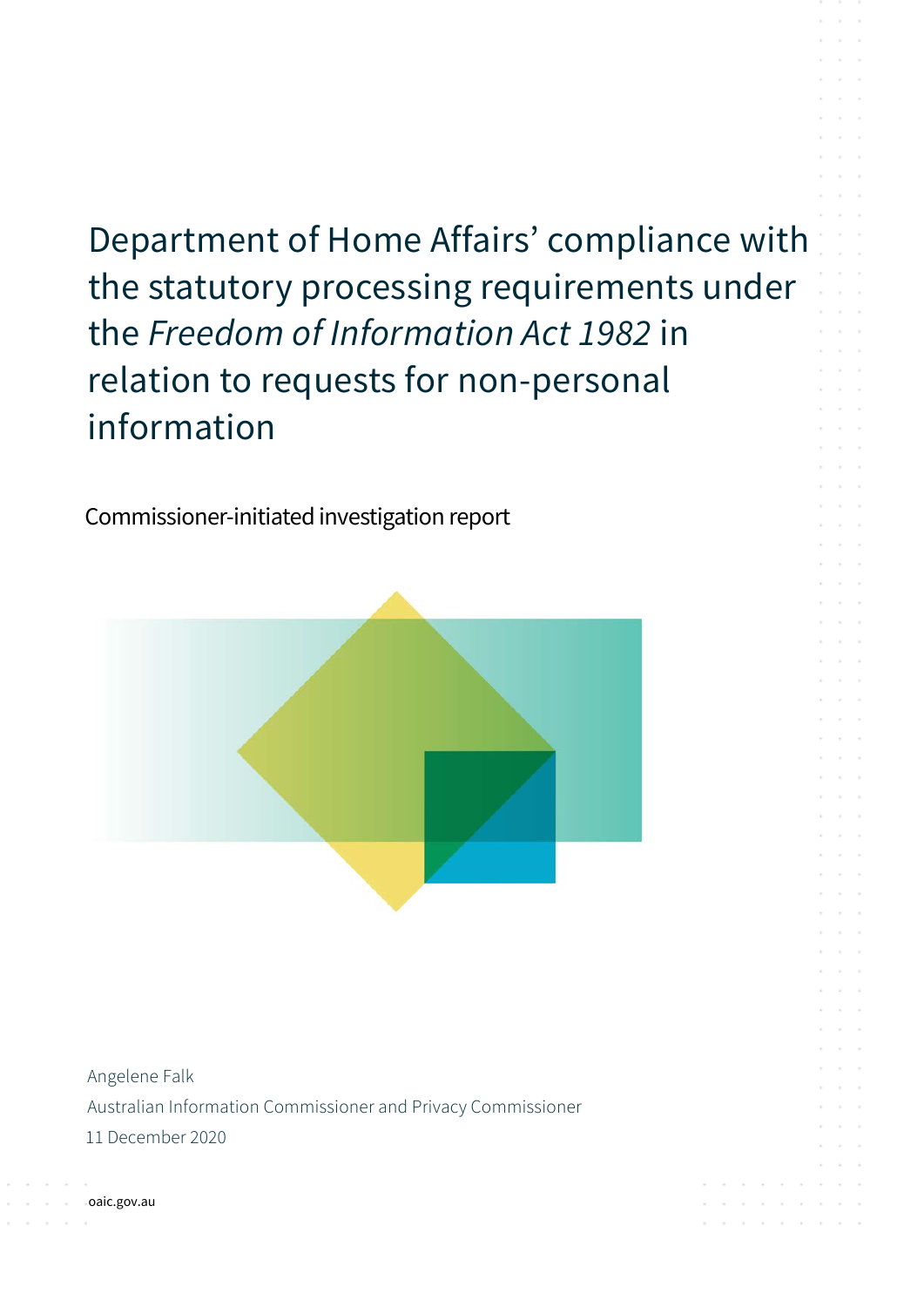### Contents

| Part 1: Executive summary                                                                                                                    | $\mathbf 1$            |
|----------------------------------------------------------------------------------------------------------------------------------------------|------------------------|
| Commissioner initiated investigations and reasons for undertaking this investigation<br>Previous investigations<br>Findings of investigation | $\mathbf{1}$<br>3<br>3 |
| Recommendations                                                                                                                              | 4                      |
| Ongoing assessment of the Department's compliance                                                                                            | 8                      |
| Part 2: Decision to commence this Commissioner initiated investigation                                                                       | 8                      |
| Circumstances in which a Commissioner initiated investigation may be commenced                                                               | 8                      |
| Statutory timeframes for processing FOI requests                                                                                             | 9                      |
| Statistical evidence related to the timeframes for processing FOI requests for non-personal                                                  |                        |
| information                                                                                                                                  | 10                     |
| Investigations undertaken by former Information Commissioners on similar issues                                                              | 15                     |
| Complaints to the Information Commissioner about delays in the Department's processing of<br>FOI requests for non-personal information       | 16                     |
| Determination to undertake this Commissioner initiated investigation                                                                         | 16                     |
|                                                                                                                                              |                        |
| Part 3: Conduct of this Commissioner initiated investigation                                                                                 | 17                     |
| Investigation process under the FOI Act                                                                                                      | 17                     |
| Commencement of investigation of Initial Complaints and CII                                                                                  | 17                     |
| Evidence considered for investigation of Initial Complaints and CII                                                                          | 19                     |
| Outcome of investigation of Initial Complaints                                                                                               | 19                     |
| Additional evidence considered for CII                                                                                                       | 20                     |
| Report on completion of investigation                                                                                                        | 21                     |
| Part 4: Findings of Commissioner initiated investigation                                                                                     | 22                     |
| Summary of findings                                                                                                                          | 22                     |
| Senior support within the Department                                                                                                         | 24                     |
| FOI Section and FOI Processes                                                                                                                | 25                     |
| Delays contributed to by other areas of the Department                                                                                       | 29                     |
| Contracted service providers                                                                                                                 | 34                     |
| Part 5: Recommendations                                                                                                                      | 35                     |
| Recommendation 1: Appoint an Information Champion                                                                                            | 38                     |
| Recommendation 2: Operational Processes and Procedures                                                                                       | 39                     |
| Recommendation 3: Training                                                                                                                   | 40                     |
| Recommendation 4: Audit of Compliance                                                                                                        | 41                     |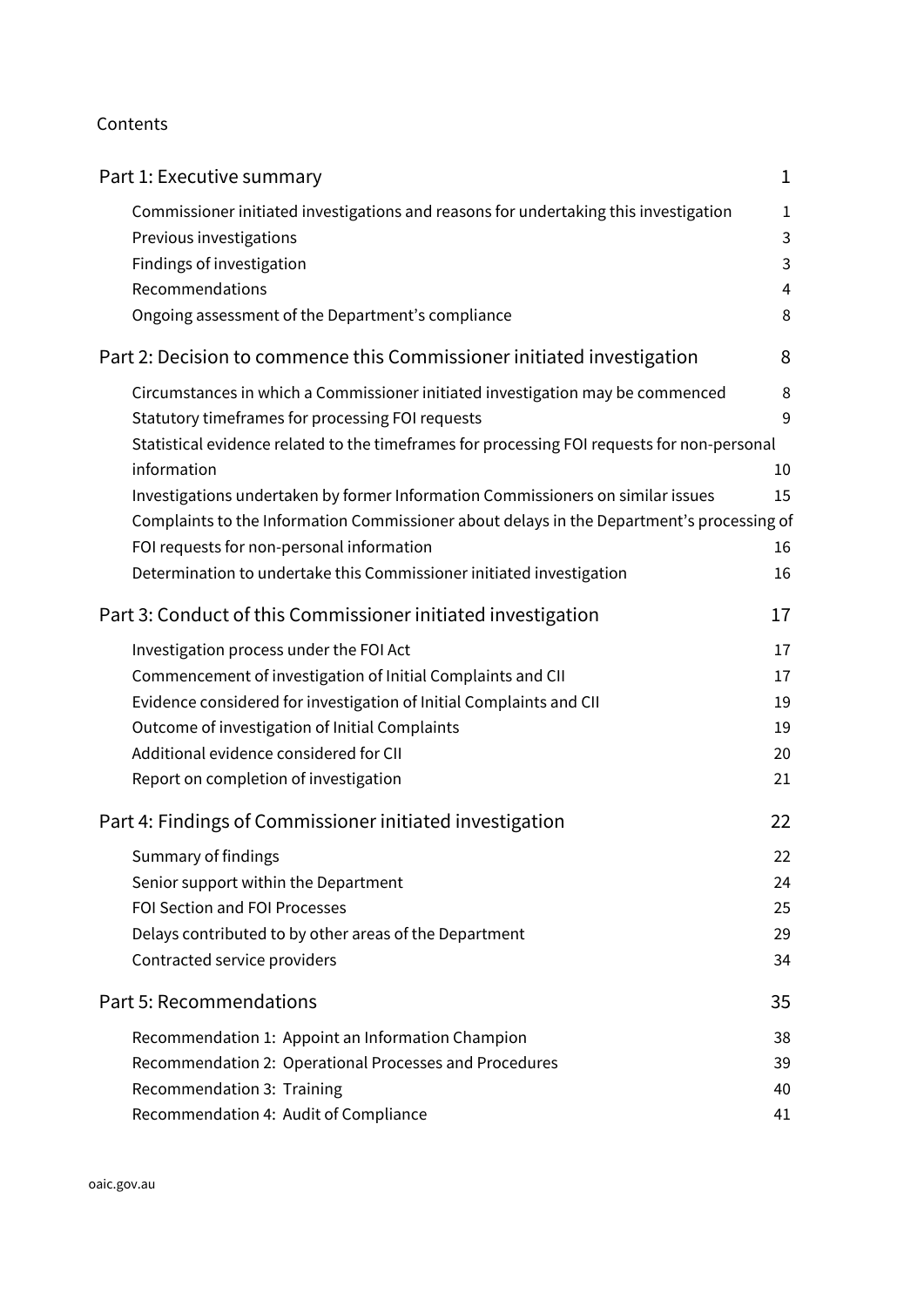| Attachment A: Summary of findings in relation to processing of FOI requests | 43 |
|-----------------------------------------------------------------------------|----|
| Attachment B: Material provided by the Department                           | 56 |
| Attachment C: Department response to investigation findings                 | 58 |
| Attachment D: Glossary                                                      | 60 |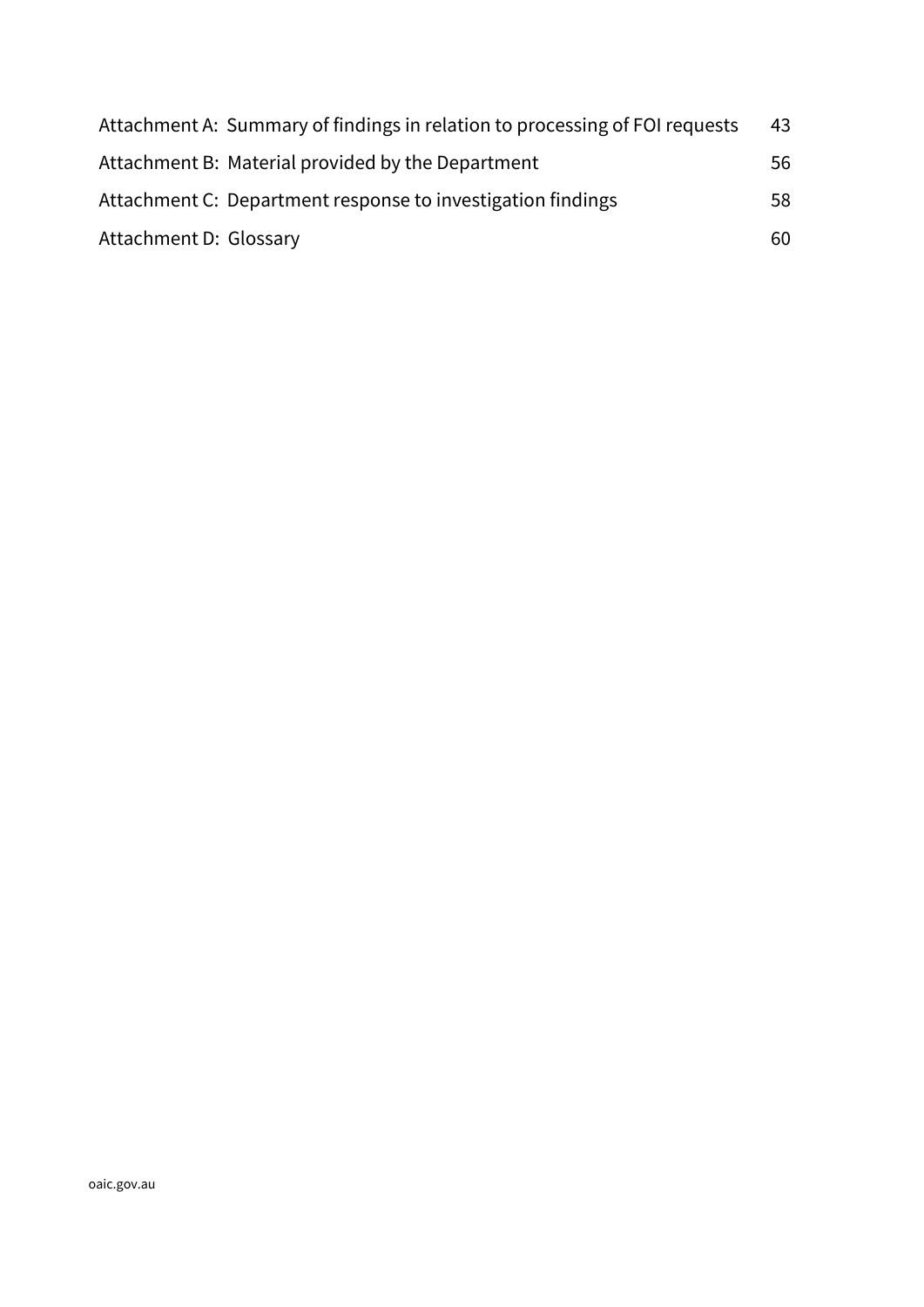# <span id="page-3-0"></span>Part 1: Executive summary

## <span id="page-3-1"></span>**Commissioner initiated investigations and reasons for undertaking this investigation**

- 1.1 The objects of the Freedom of Information Act 1982 (**FOI Act**) are to give the Australian community access to information held by the Government. It requires agencies to publish information and provides a right of access to documents. The Parliament intends by these objects to promote Australia's representative democracy by contributing towards increasing public participation in Government processes, with a view to promoting better-informed decision-making and increasing scrutiny, discussion, comment and review of the Government's activities.
- 1.2 The FOI Act also expressly states that Parliament intends that functions and powers given by the FOI Act are to be performed and exercised, as far as possible, to facilitate and promote public access to information, promptly and at the lowest reasonable cost. Timely provision of public access to government information is a central enabler to fulfil the objects of the FOI Act.
- 1.3 As set out in section 10 of the *Australian Information Commissioner Act 2010* (Cth), the Information Commissioner has the FOI functions, which under section 8 includes monitoring, investigating and reporting on compliance by agencies with the FOI Act. Under section 69(2) of the FOI Act I may investigate an agency's actions in performing its functions, or exercising its powers, under the FOI Act on my own initiative. I must also generally investigate a complaint made by a person under section 70 about an action taken by an agency in the performance of functions or the exercise of powers under the FOI Act.
- 1.4 In determining whether to commence this investigation in relation to the Department of Home Affairs (Department)<sup>[1](#page-3-2)</sup> under section 69(2) of the FOI Act, I considered the compliance by the Department with the statutory processing requirements of the FOI Act for requests (**FOI requests**) for non-personal information. This was prompted by receiving 13 complaints (**Initial Complaints**) which I was required to investigate, raising concerns about delay in the processing of requests for non-personal information. In the case of each of the FOI requests that were the subject of the Initial Complaints (**Initial FOI Requests**), the Department exceeded the statutory processing time by between 5 and 256 days. I also took into consideration other material which was before the Office of the Australian Information Commissioner (**OAIC**) at the time, including:
	- a. FOI statistics for the financial years 2016-17, 2017-18 and 2018-19 and the period 1 July 2019 to 30 September 2019, as reported by the Department, including the number of requests received and the number of requests finalised within the statutory timeframes, and
	- b. the number of Information Commissioner review (**IC review**) applications then current in relation to the Department, particularly in relation to the number of IC review

<span id="page-3-2"></span><sup>&</sup>lt;sup>1</sup> Including its predecessor agency, the Department of Immigration and Border Protection.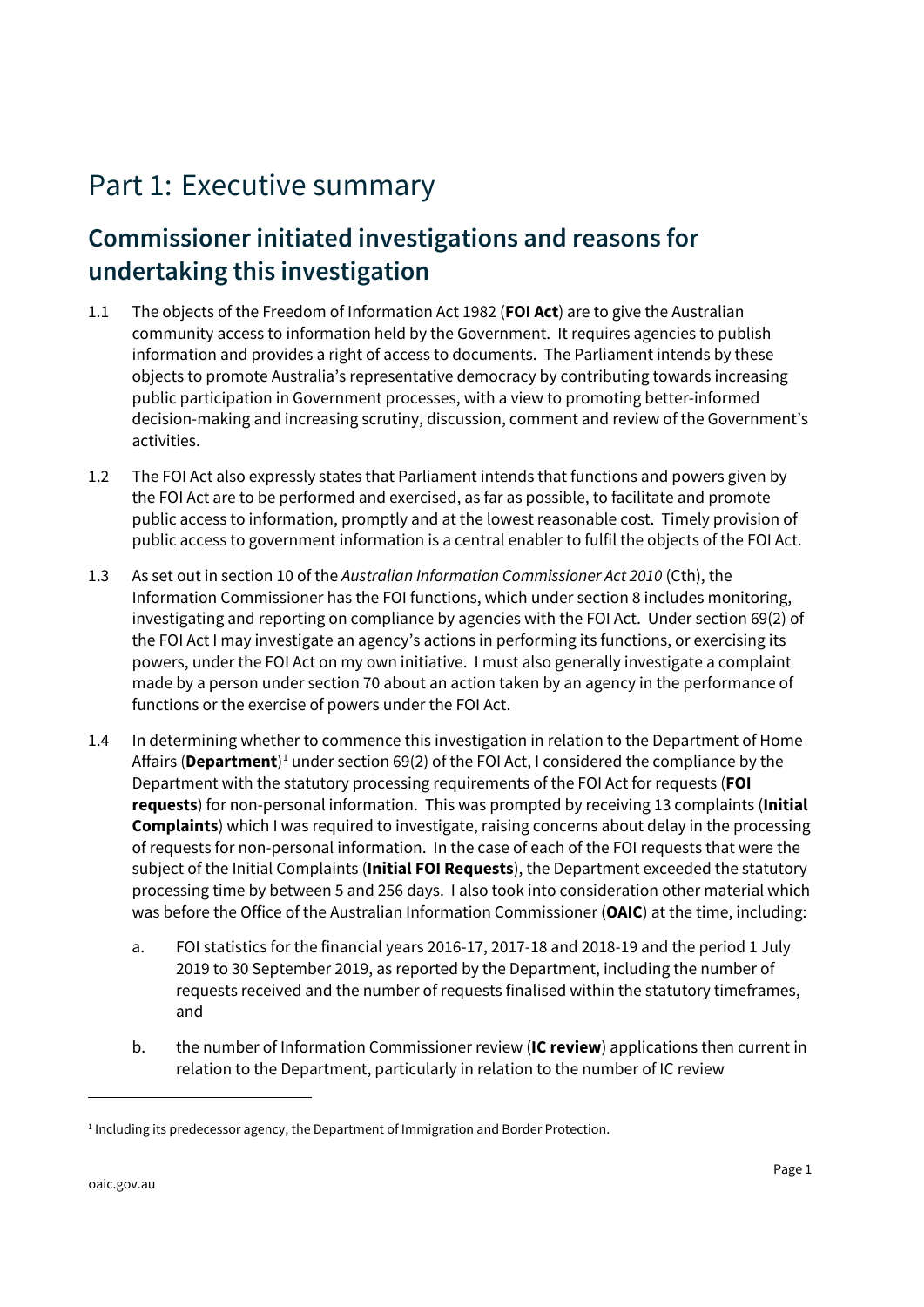applications where the Department was deemed to have made an access refusal decision where it did not meet the processing timeframes.

- 1.5 I have taken into consideration investigations conducted by former Information Commissioners on similar issues.<sup>[2](#page-4-0)</sup> Amongst other matters, I may take into account the objects of the FOI Act and the risks and impacts of non-compliance by an agency with the FOI Act.
- 1.6 The Initial Complaints which I was required to investigate related to the Initial FOI Requests. Two of the applicants were journalists and one was an individual. The applicants made FOI requests for information that related to matters of public interest relevant to the core functions of the Department and, in some cases, related to matters in which there had been significant media interest. The Initial FOI Requests included, for example, information regarding medical treatment provided to asylum seekers and refugees, disclosures of interests under section 19 of the *Australian Border Force Act 2015* (Cth) and the treatment of detainees in detention facilities. Many of the requests were complex and involved large numbers of documents.
- 1.7 By way of further background, data submitted to the OAIC by the Department over the past four financial years shows:[3](#page-4-1)
	- a. for each of the financial years, in excess of 50% of the FOI requests for non-personal information were processed outside of the statutory processing period and in the final year, 63% of those FOI requests were processed outside of that period,
	- b. assessed on a quarterly basis, there has been a significant increase in the percentage of non-personal FOI requests not processed within the statutory processing period over the financial years 2018-19 and 2019-20 $^4$  $^4$ , and
	- c. over the four financial years, the number of IC review applications received by the OAIC in relation to the Department's processing of FOI requests for non-personal information has increased, including an increasing trend in the number of IC review applications for deemed access refusal decisions.
- 1.8 Given the factors outlined in paragraphs 1.4 to 1.6, and in light of the underlying principles and objects of the FOI Act, I determined to undertake this investigation under section 69(2) of the

https://www.oaic.gov.au/freedom-of-information/foi-reports/processing-of-non-routine-foi-requests-by-the-departmentof-immigration-and-citizenship/ On 22 September 2012, the Department advised the OAIC that in response to the announcement of Prof. McMillan's Own Motion Investigation, the Department had commissioned a review by Mr Robert Cornall of the Department's FOI procedures. That review made a number of recommendations:

<span id="page-4-0"></span><sup>2</sup> 0n 26 September 2012, the former Information Commissioner Prof. John McMillan completed an Own Motion Investigation into processing of non-routine FOI requests by the then Department of Immigration and Citizenship:

[https://www.oaic.gov.au/freedom-of-information/foi-reports/diac-response-to-omi-report-on-processing-of-non-routine](https://www.oaic.gov.au/freedom-of-information/foi-reports/diac-response-to-omi-report-on-processing-of-non-routine-foi-requests/)[foi-requests/](https://www.oaic.gov.au/freedom-of-information/foi-reports/diac-response-to-omi-report-on-processing-of-non-routine-foi-requests/) On 8 December 2017, the former Information Commissioner Mr Timothy Pilgrim investigated a complaint relating to the processing of non-personal FOI requests.

<span id="page-4-1"></span><sup>&</sup>lt;sup>3</sup> Part 2 of this report sets out these statistics in detail.

<span id="page-4-2"></span><sup>4</sup> When assessing these statistics on a quarter by quarter basis across the two years, in only one quarter was there an increase in the percentage of non-personal FOI requests processed within time over that two year period.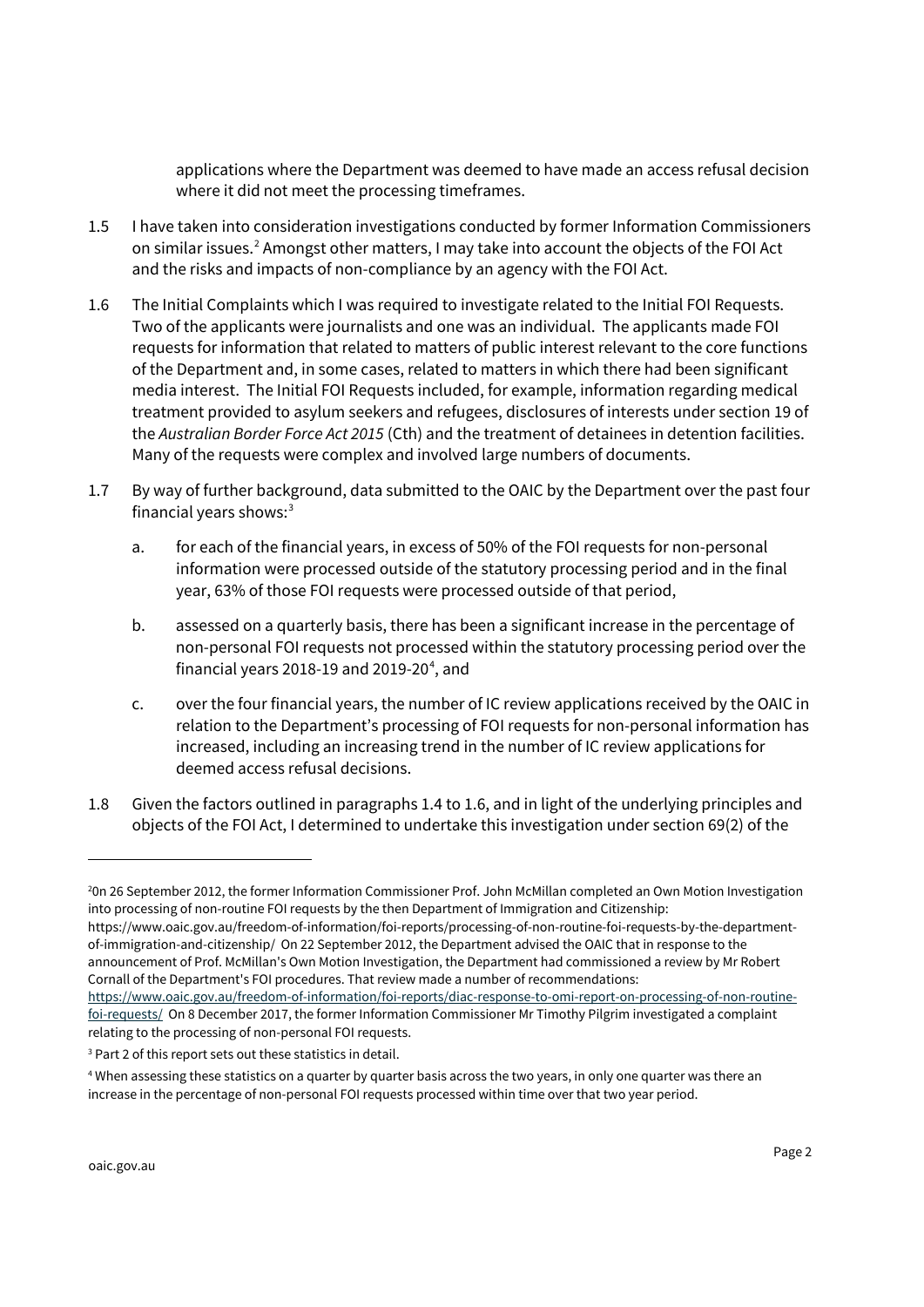FOI Act to consider the Department's compliance with the statutory processing timeframes set out in the FOI Act. My investigation has been limited to FOI requests for non-personal information. However, there would be benefit in the Department considering the broader application of my findings and recommendations, as summarised in Table 1, in relation to all FOI requests that are received by the Department, that is, for both personal and non-personal information. [5](#page-5-2)

1.9 As required by the FOI Act, this report sets out the results of my investigation, as well as my formal recommendations. I have also set out the reasons for why I have made my findings and recommendations. The Department's response to this report is attached as **Attachment C**.

### <span id="page-5-0"></span>**Previous investigations**

1.10 It is apparent that issues of delay have persisted in the Department over a number of years and have been the subject of numerous previous reviews.<sup>[6](#page-5-3)</sup> The OAIC also notes that many of the findings and recommendations in this investigation have been the subject of previous reports, indicating a serious need for issues of delay to be rectified and sustained. For example, the 2012 own motion investigation of the then Department of Immigration recommended that the Department should consider and address inadequate internal governance arrangements for controlling delays in processing non-routine FOI requests and for ensuring senior executive supervision of those requests as well as failures to consider applying to the OAIC for extensions of time to process requests under section 15AB or 15AC of the FOI Act. My findings from this CII indicate that these issues remain.

# <span id="page-5-1"></span>**Findings of investigation**

- 1.11 The information considered in this investigation indicates that the Department does not have adequate governance and systems of accountability in place to ensure compliance with statutory time frames for processing FOI requests for non-personal information.<sup>[7](#page-5-4)</sup>
- 1.12 The other key findings from my investigation may be summarised as follows:
	- a. In a general sense, a greater degree of senior level support and leadership for embedding policies, procedures and systems of accountability for compliance with the statutory processing periods in the FOI Act, would assist the Department in meeting the statutory processing period requirements of the FOI Act.[8](#page-5-5)
	- b. With regard to the Department's FOI Section:

<span id="page-5-2"></span><sup>5</sup> For example, in 2019-20, the Department processed 69% of requests for personal information within the statutory timeframes. Further detail on the processing of FOI requests for personal information is set out in Table 3.

<span id="page-5-3"></span><sup>&</sup>lt;sup>6</sup> As referred to in paragraph 1.5.

<span id="page-5-4"></span><sup>&</sup>lt;sup>7</sup> As described in paragraphs 4.12 to 4.16.

<span id="page-5-5"></span><sup>8</sup> As described in paragraphs 4.12 to 4.16.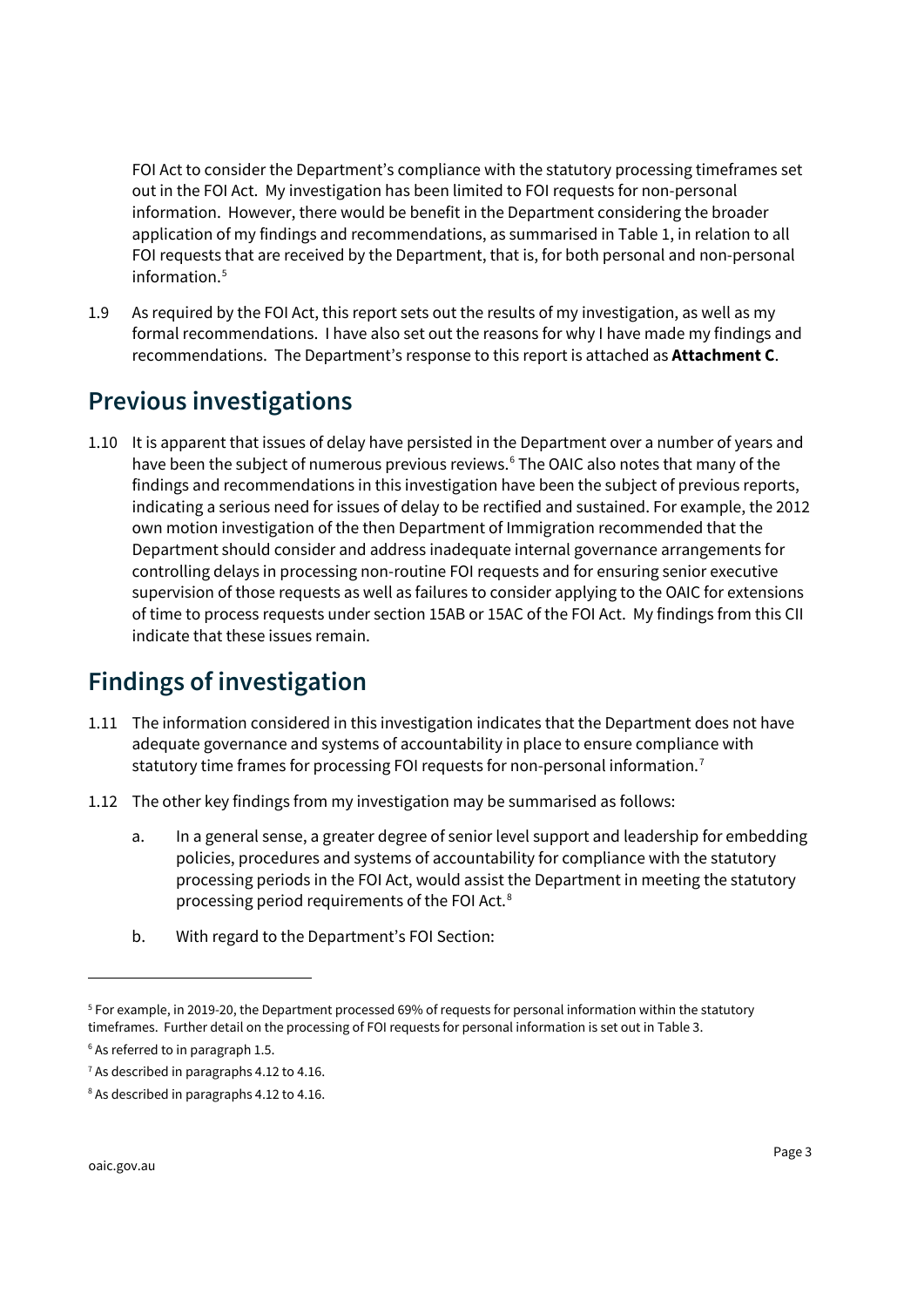- i. There is evidence that not all of the staff within the FOI Section are available to assist in the processing of FOI requests for non-personal information which has contributed to delays in processing these FOI requests.[9](#page-6-1)
- ii. The policies and processes that the Department has in place for the FOI Section do not address the steps required, both in relation to escalation and finalisation of decisions, where delays are contributed to by business areas of the Department or third parties.<sup>[10](#page-6-2)</sup>
- iii. The policies and processes that the Department has in place for FOI requests for non-personal information do not adequately address use of the provisions of the FOI Act which enable an agency to seek an extension of time in processing FOI requests.<sup>[11](#page-6-3)</sup>
- c. With regard to the business areas of the Department:
	- i. The Department has implemented an approach for processing FOI requests for non-personal information that requires significant engagement by the staff in the business areas to which a relevant FOI request relates. The training and resources made available to those staff does not facilitate processing FOI requests within the FOI Act statutory processing periods.<sup>[12](#page-6-4)</sup>
	- ii. The Department's processes for consulting with senior staff, the Department's Media Operations and Minister's Office in relation to FOI requests limits the ability of the Department to meet FOI Act statutory processing periods.<sup>[13](#page-6-5)</sup>
- d. There are inadequate policies and procedures in place to support compliance with the requirements of section 6C of the FOI Act.<sup>[14](#page-6-6)</sup>

### <span id="page-6-0"></span>**Recommendations**

1.13 The formal recommendations that I have made under section 86(2)(b) of the FOI Act in this report address improving the policies, systems of governance and accountability, procedures and training of the Department that are appropriate to ensure that the Department is able to meet the statutory processing periods specified under the FOI Act. I have also recommended that implementation of the recommendations is audited and a report provided to the OAIC. A

<span id="page-6-1"></span><sup>&</sup>lt;sup>9</sup> As described in paragraphs 4.20 to 4.23.

<span id="page-6-2"></span><sup>&</sup>lt;sup>10</sup> As described in paragraphs 4.24 to 4.26.

<span id="page-6-3"></span><sup>&</sup>lt;sup>11</sup> As described in paragraphs 4.27 to 4.31.

<span id="page-6-4"></span><sup>&</sup>lt;sup>12</sup> As described in paragraphs 4.34 to 4.40.

<span id="page-6-5"></span><sup>&</sup>lt;sup>13</sup> As described in paragraph 4.41.

<span id="page-6-6"></span><sup>&</sup>lt;sup>14</sup> As described in paragraphs 4.46 to 4.51.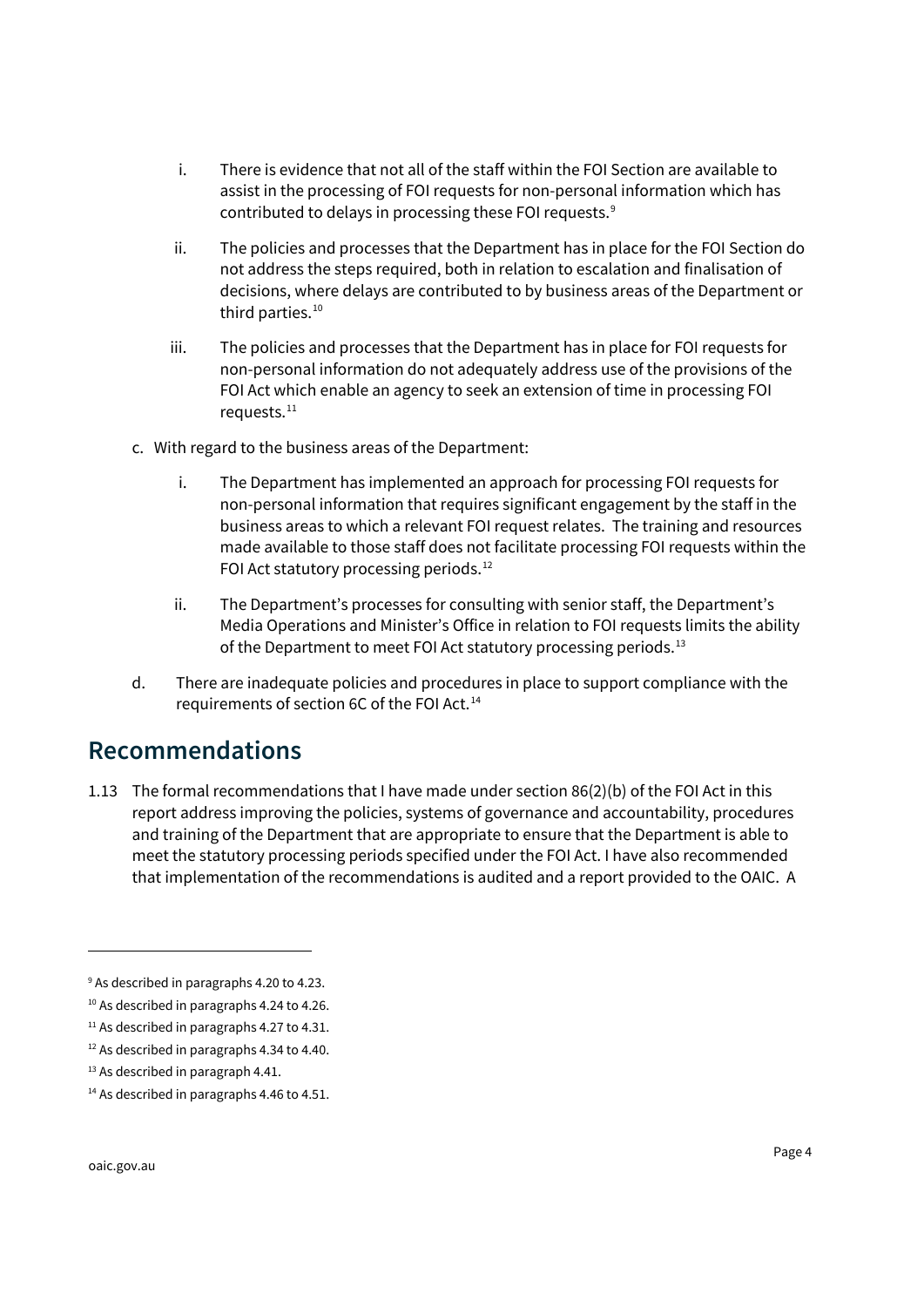summary of my recommendations from this CII is set out in Table 1. The detailed recommendations are set out in Part 5 of this report.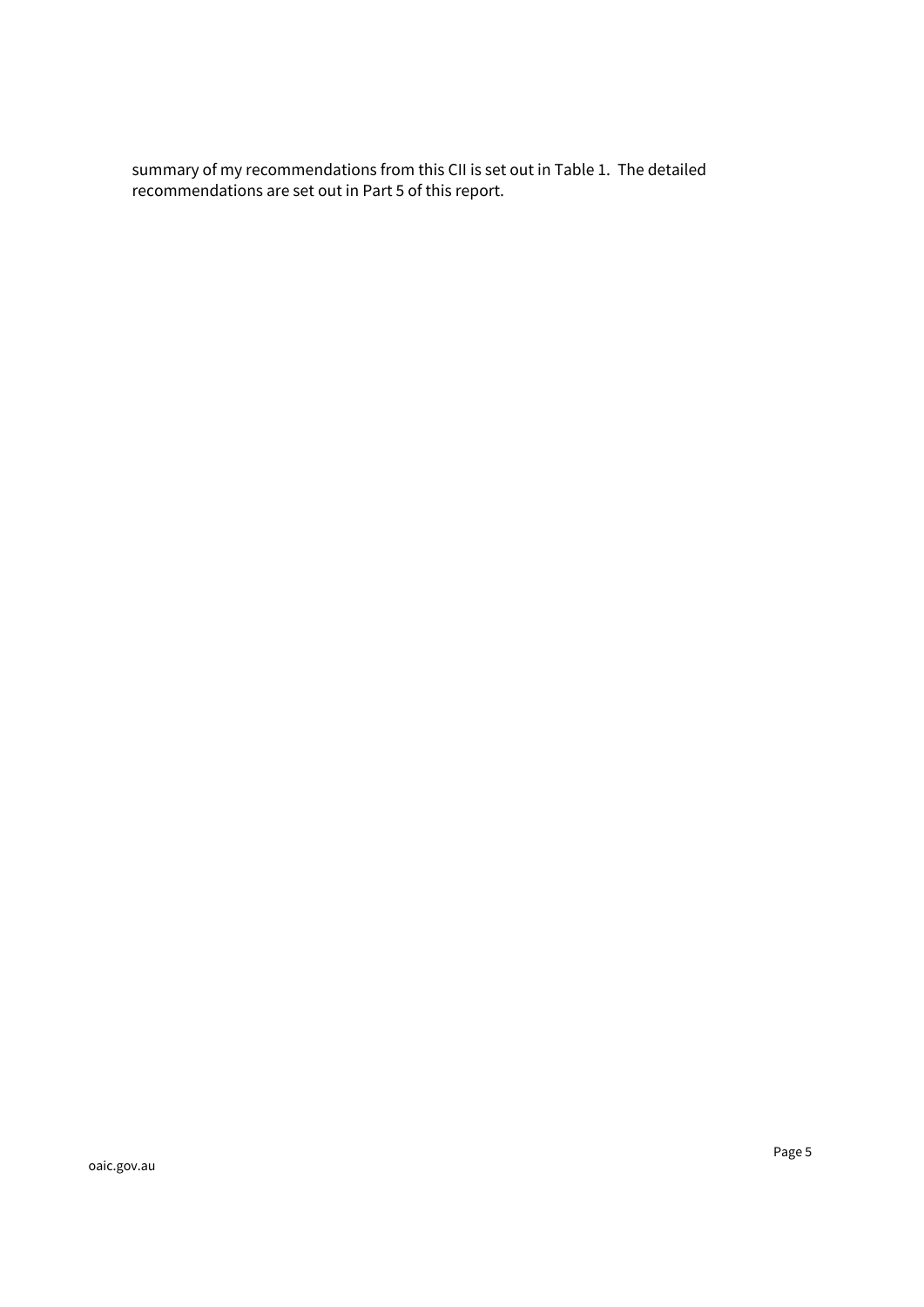### **Table 1**: **Summary of recommendations:**

| <b>No</b> | <b>Summary of recommendation</b>                                                                                                                                                                                                                                                                                                                                                                                                                                                                                                                                                                                                 | <b>Timing for implementation</b>                                  |
|-----------|----------------------------------------------------------------------------------------------------------------------------------------------------------------------------------------------------------------------------------------------------------------------------------------------------------------------------------------------------------------------------------------------------------------------------------------------------------------------------------------------------------------------------------------------------------------------------------------------------------------------------------|-------------------------------------------------------------------|
| 1.        | Appoint an Information Champion <sup>15</sup><br>I recommend that the Department appoint an<br>Information Champion. The Information Champion<br>may be supported by an information governance<br>board to provide leadership, oversight and<br>accountability necessary to promote and<br>operationalise compliance by the Department with<br>the FOI Act.                                                                                                                                                                                                                                                                      | 1 month from the date that<br>comments on this report are<br>due  |
| 2.        | <b>Operational Processes and Procedures<sup>16</sup></b><br>I recommend that the Department prepare and<br>implement an operational manual for processing FOI<br>requests for non-personal information to be<br>approved by the Information Champion referred to in<br><b>Recommendation 1</b> and at a minimum:<br>(a) specify the steps that will be taken to ensure<br>compliance with statutory processing<br>requirements (as set out in more detail in Part 5),<br>(b) specify the steps that will be taken to ensure<br>compliance with section 6C of the FOI Act and the<br>processes to be adopted to request documents | 3 months from the date that<br>comments on this report are<br>due |
|           | from contracted service providers, and<br>(c) include a short form guidance note to assist<br>business areas in processing FOI requests for<br>non-personal information.<br>Consistent with the requirements of the Information<br>Publication Scheme, I recommend that the<br>operational manual should be made publicly<br>available by the Department on its website.<br>I recommend that the steps that will be taken to<br>ensure compliance with section 6C of the FOI Act, as<br>referred to in subparagraph (c), should be replicated<br>in all other policies of the Department which relate to                         |                                                                   |

<span id="page-8-0"></span><sup>&</sup>lt;sup>15</sup> Required in light of the findings in paragraphs 4.12 to 4.16.

<span id="page-8-1"></span><sup>16</sup> Required in light of the findings in paragraphs 4.16 to 4.19; 4.24 to 4.31; 4.40 to 4.51.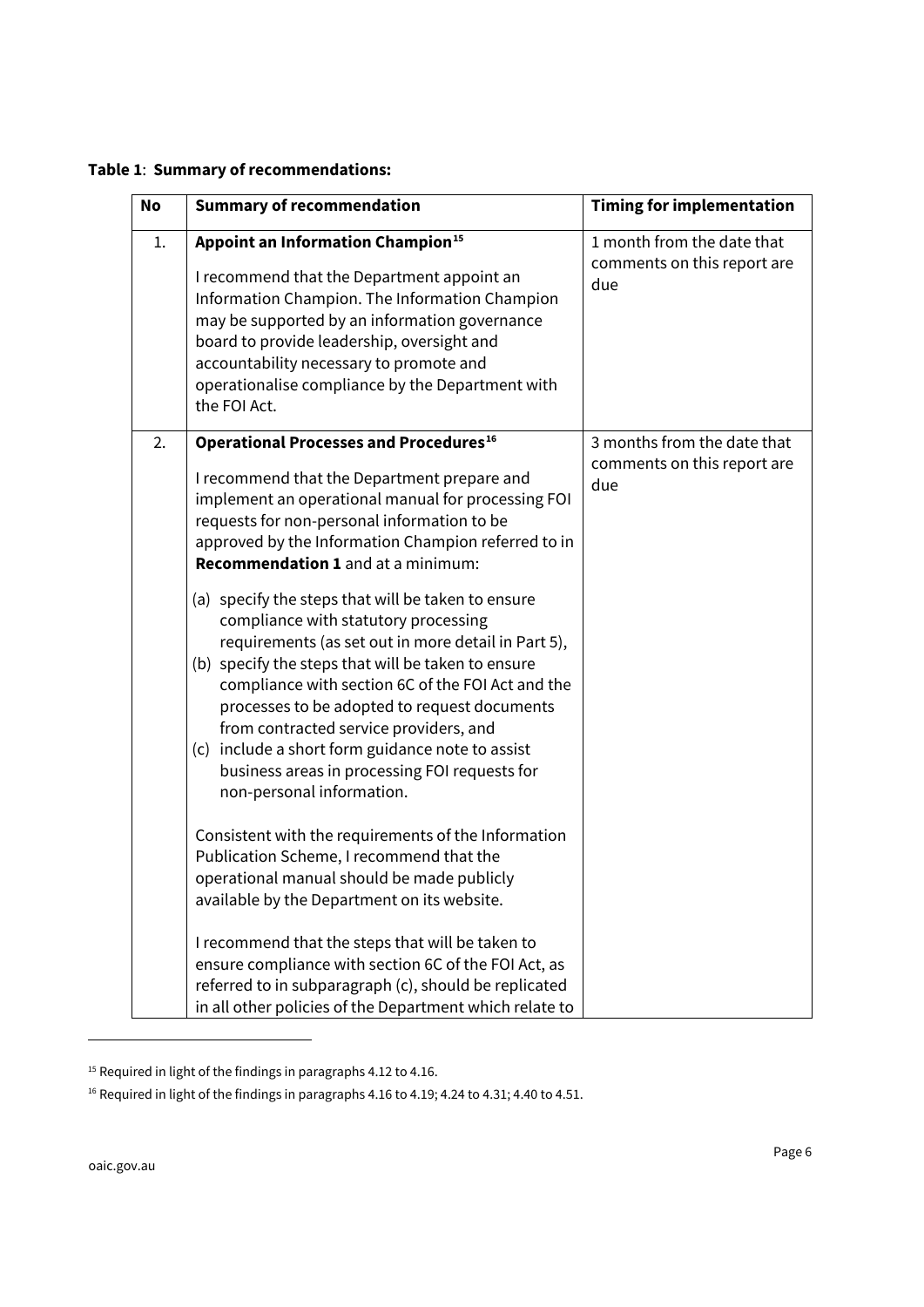| <b>No</b> | <b>Summary of recommendation</b>                                                                                                                                                                                                                                                                                                                                                                                                                                                                                                                                                       | <b>Timing for implementation</b>                                                                                                                                                                                                                                 |
|-----------|----------------------------------------------------------------------------------------------------------------------------------------------------------------------------------------------------------------------------------------------------------------------------------------------------------------------------------------------------------------------------------------------------------------------------------------------------------------------------------------------------------------------------------------------------------------------------------------|------------------------------------------------------------------------------------------------------------------------------------------------------------------------------------------------------------------------------------------------------------------|
|           | contractual requirements for procurement by the<br>Department.                                                                                                                                                                                                                                                                                                                                                                                                                                                                                                                         |                                                                                                                                                                                                                                                                  |
| 3.        | Training <sup>17</sup><br>I recommend that the Department:<br>(a) undertake and complete training for FOI Section<br>staff and other staff (both decision makers and<br>other staff who assist decision makers), and<br>(b) ensure that online training in processing FOI<br>requests for non-personal information is<br>available to all staff of the Department.<br>I recommend that new staff joining the FOI Section<br>should be trained within 2 weeks of commencing in<br>the FOI Section.                                                                                      | (a) Not later than 3 months<br>after the completion of<br>the Operational Manual<br>referred to in<br><b>Recommendation 2.</b><br>(b) Not later than 6 months<br>after the completion of<br>the Operational Manual<br>referred to in<br><b>Recommendation 2.</b> |
| 4.        | <b>Audit of Compliance<sup>18</sup></b><br>I recommend that the Department undertakes an<br>audit of the processing of FOI requests for non-<br>personal information to assess whether<br>Recommendations 2 and 3 have been implemented<br>and operationalised and whether those actions have<br>been sufficient to address the issues identified in this<br>CII. The audit should be undertaken either by the<br>Department's internal audit committee or by an<br>external auditor, as determined by the Department.<br>A copy of the audit report is to be provided to the<br>OAIC. | Within 3 months of<br>completion of<br><b>Recommendation 3.</b>                                                                                                                                                                                                  |

1.14 As this CII has focussed on a consideration of the Department's compliance with the statutory timeframes set out in the FOI Act in relation to processing FOI requests for non-personal information, **Recommendations 2 to 4**, as set out in Table 1 and described in more detail in Part 4 of this report, are also limited in their scope to FOI requests for non-personal information. Taking a pragmatic approach to compliance, there would be benefit in the

<span id="page-9-0"></span><sup>&</sup>lt;sup>17</sup> Required in light of the findings in paragraphs 4.20 to 4.23 and 4.34 to 4.39.

<span id="page-9-1"></span><sup>&</sup>lt;sup>18</sup> Required in light of the comments in paragraphs 5.1 to 5.5.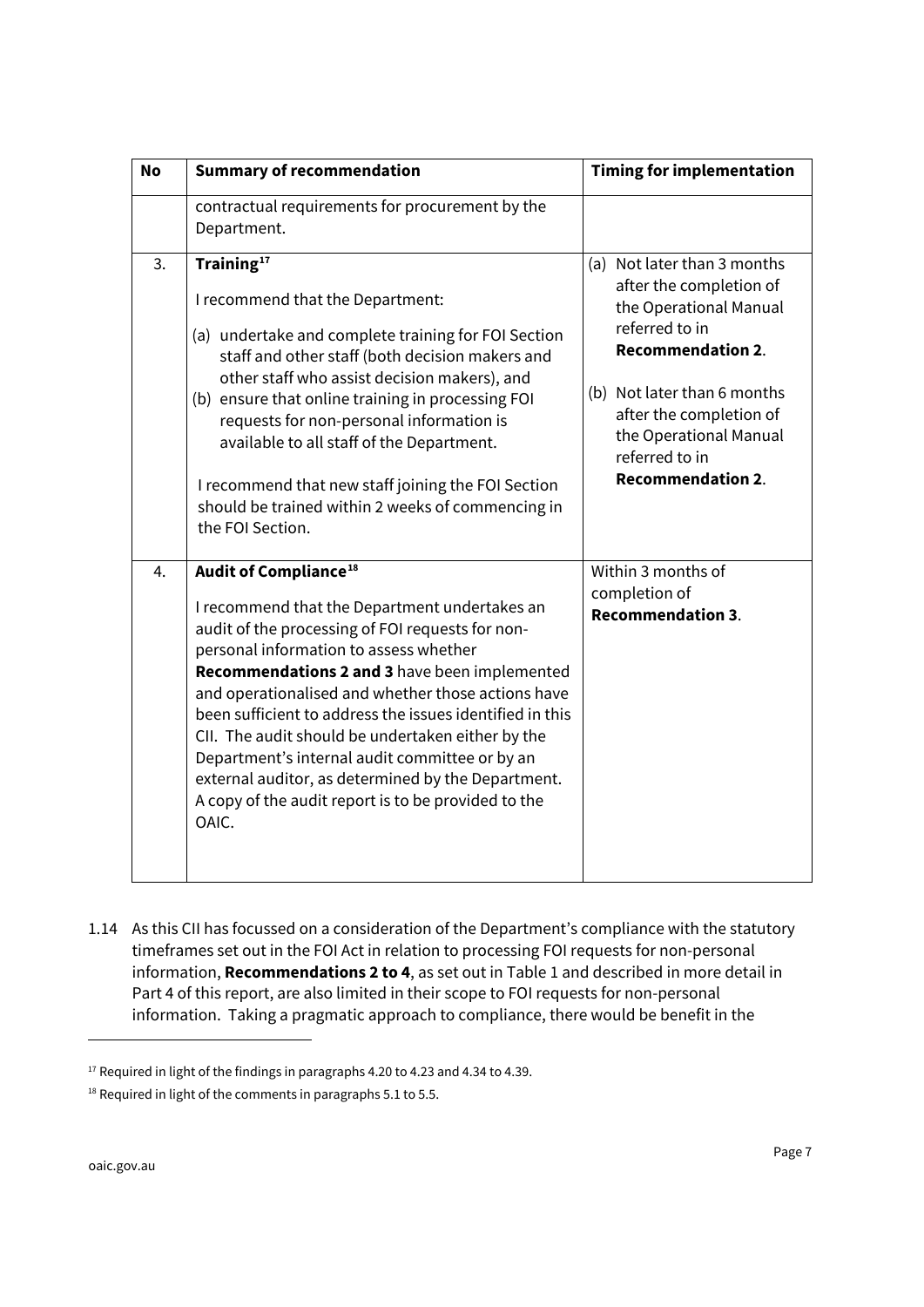Department considering the broader application of each of the **Recommendations** in relation to all FOI requests that are received by the Department, that is, for both personal and nonpersonal information.[19](#page-10-3) For example, although **Recommendation 3** relates to training for the processing of FOI requests for non-personal information, in implementing **Recommendation 3**, the Department should give consideration to whether the training of staff across the Department who are involved, in whatever capacity, in the processing of FOI requests for personal information is also up-to-date and whether additional training may be required for that type of FOI request.

### <span id="page-10-0"></span>**Ongoing assessment of the Department's compliance**

1.15 The OAIC will continue to work with the Department to ensure not only that the **Recommendations** are implemented and operationalised but also to ensure that its policies and procedures evolve over time to continue to enable the Department to meet its obligations under the FOI Act, including to meet statutory timeframes. The OAIC will monitor compliance through quarterly agency statistics submitted by the Department, complaints and IC reviews, including deemed access refusals.

# <span id="page-10-1"></span>Part 2: Decision to commence this Commissioner initiated investigation

### <span id="page-10-2"></span>**Circumstances in which a Commissioner initiated investigation may be commenced**

- 2.1 Under section 69(2) of the FOI Act I may investigate an agency's actions in performing its functions, or exercising its powers, under the FOI Act on my own initiative. These investigations, known as Commissioner initiated investigations (**CIIs**), may look at a single agency decision or action, an agency's practices and processes in handling FOI matters or issues that are common across a number of agencies.
- 2.2 As set out in the OAIC's Freedom of Information Regulatory Action Policy, $^{20}$  $^{20}$  $^{20}$  in deciding whether or not to undertake a CII I may take into account (amongst other factors):
	- a. the objects of the FOI Act, and
	- b. the risks and impact of non-compliance by agencies with the FOI Act.
- 2.3 Section 3(1) of the FOI Act provides that the objects of the FOI Act are to give the Australian community access to information held by the Government by requiring agencies to publish the

<span id="page-10-4"></span><span id="page-10-3"></span><sup>&</sup>lt;sup>19</sup> In 2019-20, the Department processed 69% of requests for personal information within the statutory timeframes. <sup>20</sup> This is set out in paragraph 28 of the Policy, available here: [https://www.oaic.gov.au/about-us/our-regulatory](https://www.oaic.gov.au/about-us/our-regulatory-approach/freedom-of-information-regulatory-action-policy/)[approach/freedom-of-information-regulatory-action-policy/](https://www.oaic.gov.au/about-us/our-regulatory-approach/freedom-of-information-regulatory-action-policy/)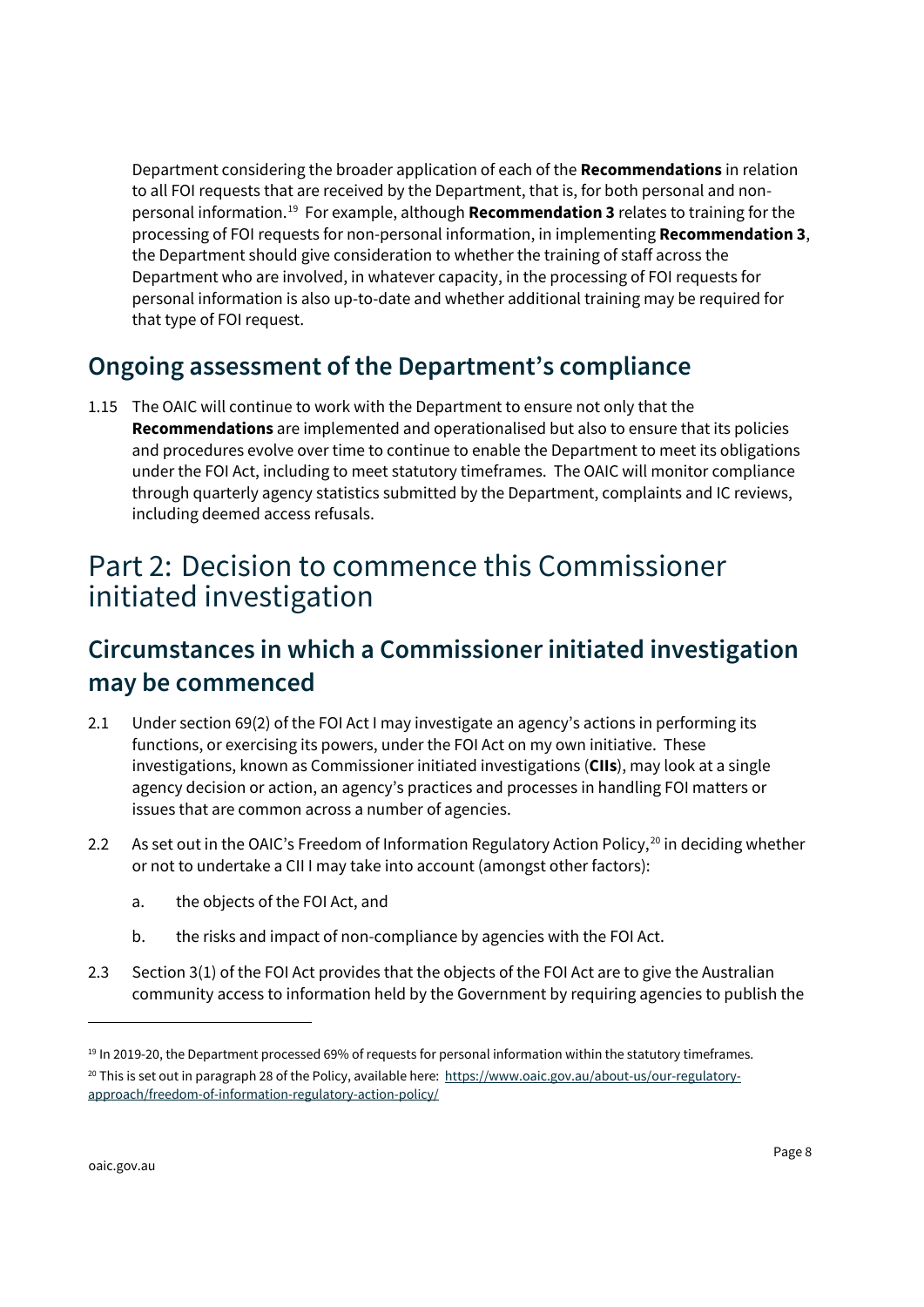information and by providing for a right of access to documents. As stated in section 3(2), Parliament intends by these objects to promote Australia's representative democracy by contributing towards increasing public participation in Government processes with a view to promoting better-informed decision making and increasing scrutiny, discussion, comment and review of the Government's activities. Section 3(4) of the FOI Act provides that Parliament intends that functions and powers given by the FOI Act are to be performed and exercised, as far as possible, to facilitate and promote public access to information, promptly and at the lowest reasonable cost.

2.4 Systemic failures by any agency to comply with the requirements of the FOI Act put at risk the achievement of the objects of the FOI Act and therefore have a negative impact on the achievement of the outcomes referred to in section 3(2) of the FOI Act. In addition, systemic failures by one agency which are observed by other agencies may have a negative impact on future compliance by such other agencies.

### <span id="page-11-0"></span>**Statutory timeframes for processing FOI requests**

2.5 Australian Government agencies have a statutory obligation to process FOI requests within the statutory processing period, which is 30 days unless it is extended as permitted under the FOI Act. As stated at paragraph 3.139 of the OAIC's Guidelines under s 93A of the FOI Act (**FOI Guidelines**) [21:](#page-11-1)

> *An agency or minister must, as soon as practicable, and no later than 30 days after receiving a request, take all reasonable steps to enable the applicant to be notified of a decision on the request (s 15(5)(b)).*

2.6 Extensions of the time to process an FOI request are available in particular circumstances. Meeting the statutory processing period for an FOI request is a key requirement of the FOI Act. Agencies are expected to have in place all of the necessary policies and procedures to ensure that they are able to meet this requirement. The OAIC has made available numerous resources to assist agencies in putting in place these policies and procedures.<sup>[22](#page-11-2)</sup>

<span id="page-11-1"></span><sup>&</sup>lt;sup>21</sup> Available here: [https://www.oaic.gov.au/assets/freedom-of-information/guidance-and-advice/foi-guidelines/foi](https://www.oaic.gov.au/assets/freedom-of-information/guidance-and-advice/foi-guidelines/foi-guidelines-combined-june-2020.pdf)[guidelines-combined-june-2020.pdf](https://www.oaic.gov.au/assets/freedom-of-information/guidance-and-advice/foi-guidelines/foi-guidelines-combined-june-2020.pdf)

<span id="page-11-2"></span> $22$  For example, the OAIC has published guidance on the steps to be taken to locate documents, which is available here: [https://www.oaic.gov.au/assets/freedom-of-information/guidance-and-advice/processing-foi-requests-reasonable-steps](https://www.oaic.gov.au/assets/freedom-of-information/guidance-and-advice/processing-foi-requests-reasonable-steps-checklist.pdf)[checklist.pdf](https://www.oaic.gov.au/assets/freedom-of-information/guidance-and-advice/processing-foi-requests-reasonable-steps-checklist.pdf) and the steps to be taken to ensure that agencies are able to obtain necessary documents from contractors, which is available here: [https://www.oaic.gov.au/freedom-of-information/guidance-and-advice/documents-held-by](https://www.oaic.gov.au/freedom-of-information/guidance-and-advice/documents-held-by-government-contractors/)[government-contractors/](https://www.oaic.gov.au/freedom-of-information/guidance-and-advice/documents-held-by-government-contractors/)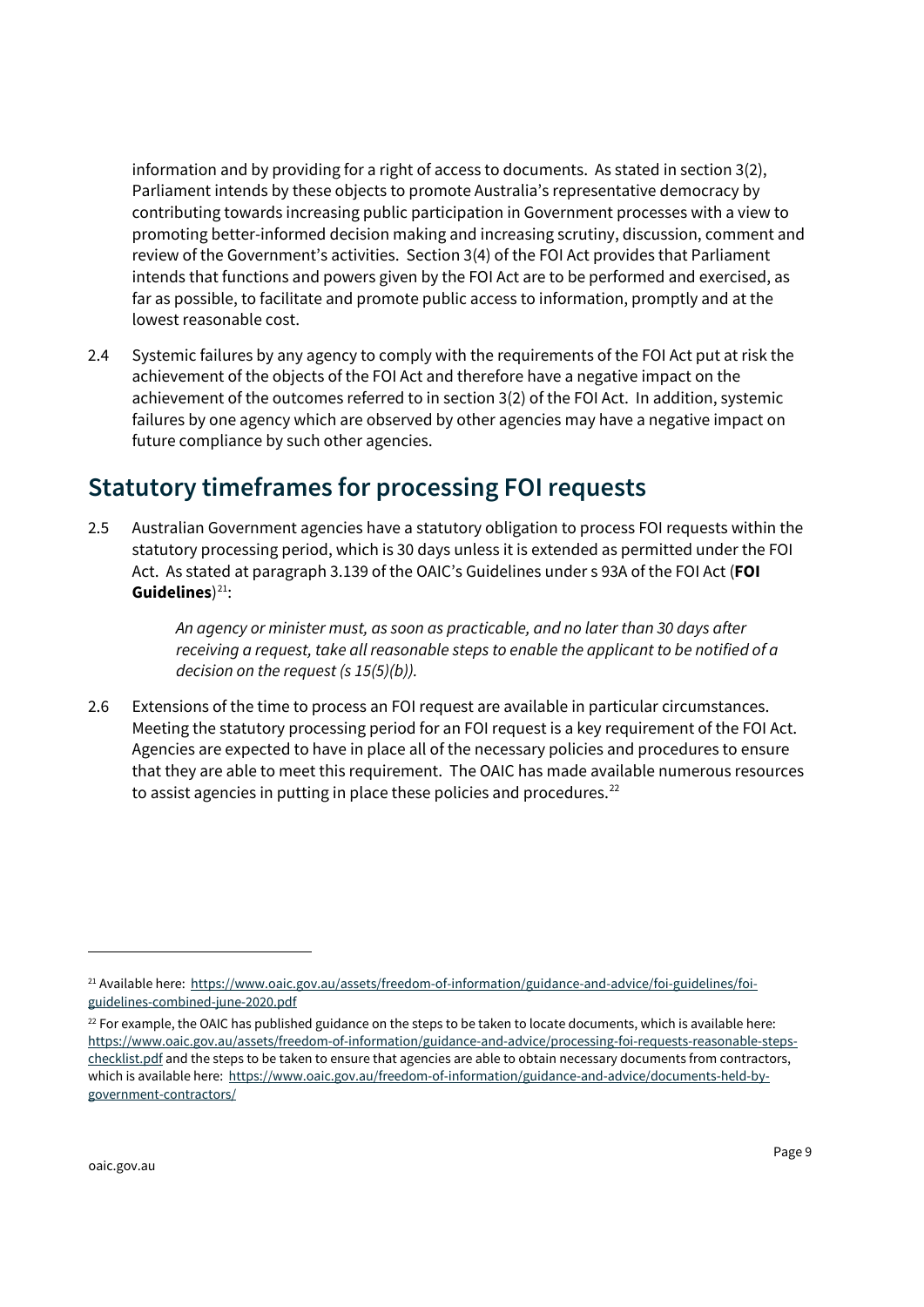## <span id="page-12-0"></span>**Statistical evidence related to the timeframes for processing FOI requests for non-personal information**

- 2.7 To assist in determining whether to undertake this CII, the OAIC assessed statistical evidence related to the processing of FOI requests for non-personal information by the Department.
- 2.8 The Department of Home Affairs receives more FOI requests than any other Australian Government agency. However, most of these – in the past four financial years consistently at approximately 90 per cent or more – are personal information requests. This CII has generally not considered FOI requests for personal information.

### **Overall statistical trends in the Department's processing of FOI requests for non-personal information**

2.9 In the four financial years from 2016-17, as shown in Table 2 below, the Department consistently reported a significant number of FOI requests for non-personal information were processed outside of the statutory processing period.<sup>[23](#page-12-1)</sup> As can be seen, in each of these financial years, in excess of 50% of FOI requests for non-personal information were processed outside of the statutory processing period.

|                              | Table 2: Number of FOI requests received and the number of FOI requests finalised in the |
|------------------------------|------------------------------------------------------------------------------------------|
| statutory processing period: |                                                                                          |

|                                                                                                               | 2016-17 | 2017-18 | 2018-19 | 2019-20 |
|---------------------------------------------------------------------------------------------------------------|---------|---------|---------|---------|
| Total number of FOI<br>requests received                                                                      | 18,218  | 14,177  | 17,725  | 17,561  |
| Total number of requests<br>for non-personal<br>information                                                   | 516     | 620     | 897     | 1,895   |
| Percentage of requests for<br>non-personal information<br>not processed in the<br>statutory processing period | 61.28%  | 53.38%  | 56.4%%  | 63%     |

2.10 The significant increase of 44.68% in the number of FOI requests for non-personal information received by the Department between 2017-18 and 2018-19 may have reflected the increased

<span id="page-12-1"></span> $23$  As set out at para [1.4], the first quarter of 2019-20 statistics were before the OAIC when deciding to commence this investigation. The full 2019-20 statistics are referenced in this part for completeness.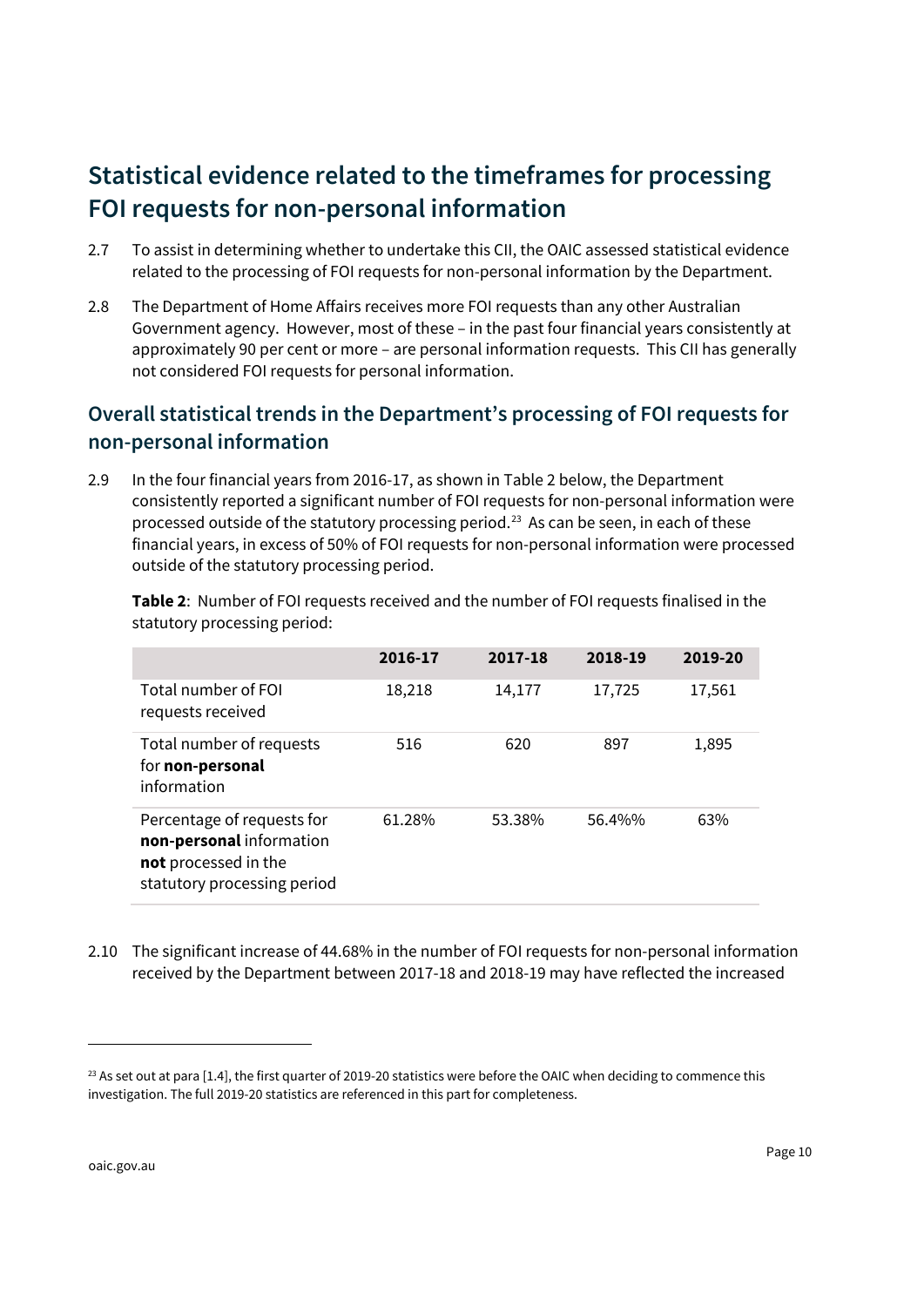number of functions for which the Department first became responsible during the 2017-18 $^{24}$  $^{24}$  $^{24}$ financial year as a result of changes to the Administrative Arrangements Order during that year.

2.11 Set out in Table 3 below are the statistics for the Department for the processing of FOI requests during the 2018-19 and 2019-20 financial years, compared on a quarter by quarter basis. Table 3 demonstrates that during this investigation, there has been an increase in the percentage of non-personal FOI requests that were not processed in the statutory processing period over the two year period, when considered on a quarter by quarter basis.<sup>25</sup> This has occurred notwithstanding that, over that period, the number of FOI requests for personal information has reduced, meaning that the aggregate number of FOI requests processed by the Department in fact reduced over the 2 year period. I note the Department has dealt with a backlog of matters during this period which is discussed further in para [3.20] below.

|                               | <b>Decided</b> |       |       | <b>Decided in time</b> |       | % in time |          |       |       |
|-------------------------------|----------------|-------|-------|------------------------|-------|-----------|----------|-------|-------|
|                               | Personal       | Other | Total | Personal               | Other | Total     | Personal | Other | Total |
| Q <sub>1</sub><br>2018-<br>19 | 4005           | 127   | 4132  | 3744                   | 46    | 3790      | 94.2%    | 36.2% | 91.7% |
| Q <sub>1</sub><br>2019-<br>20 | 3782           | 204   | 3986  | 3197                   | 110   | 3307      | 84.5%    | 53.9% | 83%   |
|                               |                |       |       |                        |       |           |          |       |       |
| Q <sub>2</sub><br>2018-<br>19 | 3377           | 196   | 3573  | 2597                   | 82    | 2679      | 76.9%    | 41.8% | 75%   |
| Q <sub>2</sub><br>2019-<br>20 | 3671           | 365   | 4036  | 2743                   | 92    | 2835      | 74.7%    | 25.2% | 70.2% |
|                               |                |       |       |                        |       |           |          |       |       |

**Table 3**: Department processing of FOI requests for 2018-19 and 2019-20 (Quarterly comparison) $^{26}$  $^{26}$  $^{26}$ 

<span id="page-13-0"></span><sup>&</sup>lt;sup>24</sup> The Department of Home Affairs was formally established on 20 December 2017.

<span id="page-13-1"></span> $25$  When assessing these statistics on a quarter by quarter basis across the two years, in only one quarter was there an increase in the percentage of non-personal FOI requests processed within time over that two year period (Q1).

<span id="page-13-2"></span><sup>&</sup>lt;sup>26</sup> In its letter to the OAIC dated 22 September 2020 the Department provided statistics showing the number of FOI requests for non-personal information finalised within these periods, however those statistics did not distinguish between such FOI requests that were finalised within the statutory processing period and those that were not.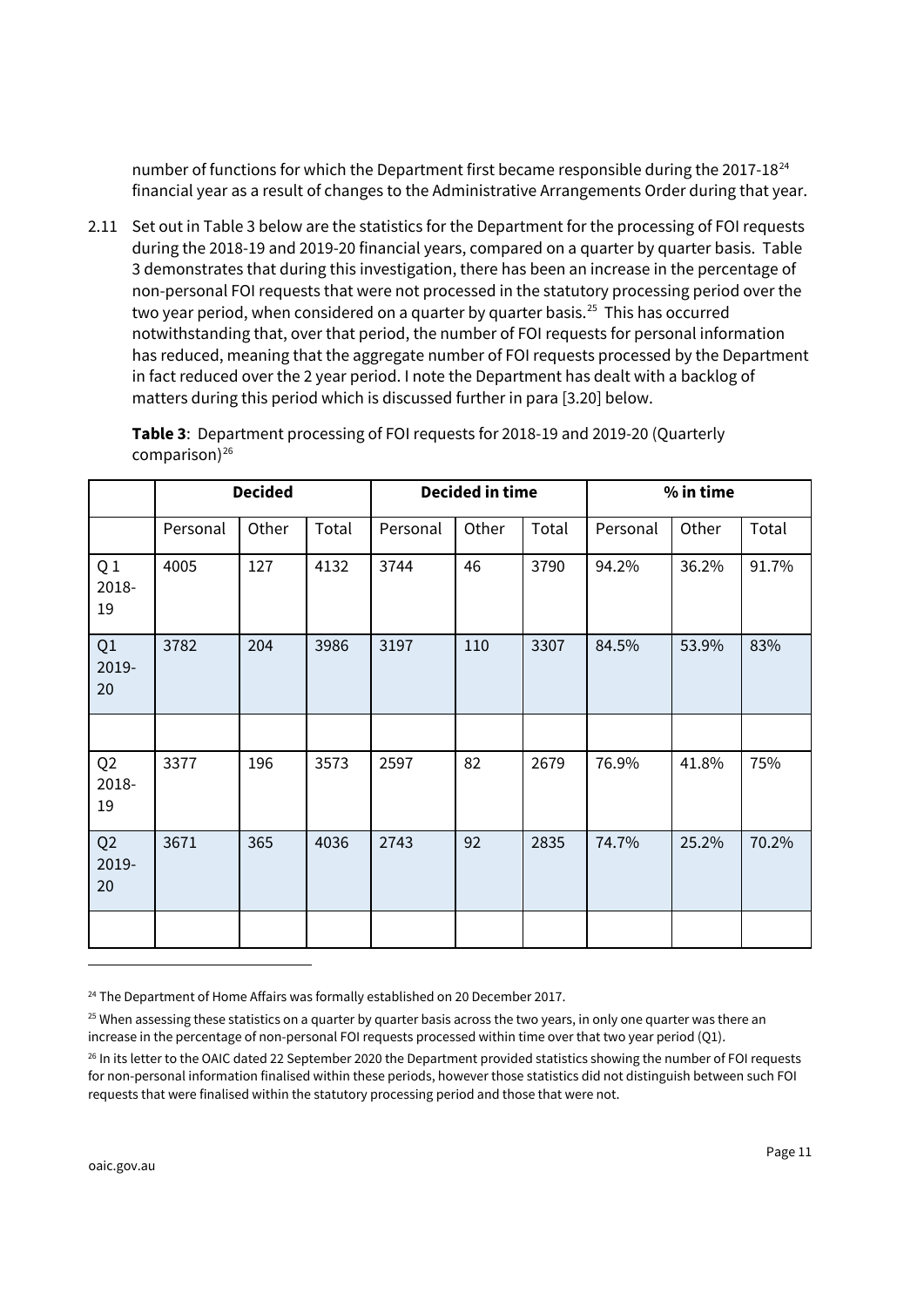|                               | <b>Decided</b> |       | <b>Decided in time</b> |          |       | % in time |          |       |       |
|-------------------------------|----------------|-------|------------------------|----------|-------|-----------|----------|-------|-------|
|                               | Personal       | Other | Total                  | Personal | Other | Total     | Personal | Other | Total |
| Q <sub>3</sub><br>2018-<br>19 | 3347           | 176   | 3523                   | 2013     | 80    | 2093      | 60.1%    | 45.5% | 59.4% |
| Q <sub>3</sub><br>2019-<br>20 | 2943           | 396   | 3339                   | 1709     | 136   | 1845      | 58.1%    | 34.3% | 55.3% |
|                               |                |       |                        |          |       |           |          |       |       |
| Q4<br>2018-<br>19             | 4215           | 235   | 4450                   | 2953     | 112   | 3065      | 70.1%    | 47.7% | 68.9% |
| Q <sub>4</sub><br>2019-<br>20 | 2862           | 553   | 3415                   | 1554     | 220   | 1774      | 54.3%    | 39.9% | 51.9% |

2.12 Table 3 also demonstrates that there are a significant percentage of FOI requests for personal information that are not processed within statutory timeframes.

### **Statistical evidence relating to IC reviews, including in respect of deemed access refusals**

2.13 An applicant who is dissatisfied with the decision of an agency in relation to a FOI request may seek an internal review of that decision or an IC review. Table 4 provides a breakdown of the number of IC review applications received by the OAIC over the four financial years commencing from 2016-17. Over each of the 4 years, the OAIC received the most number of IC review applications in relation to the Department. This is not unexpected, given that the Department is the agency that received the most number of FOI requests over that four year period.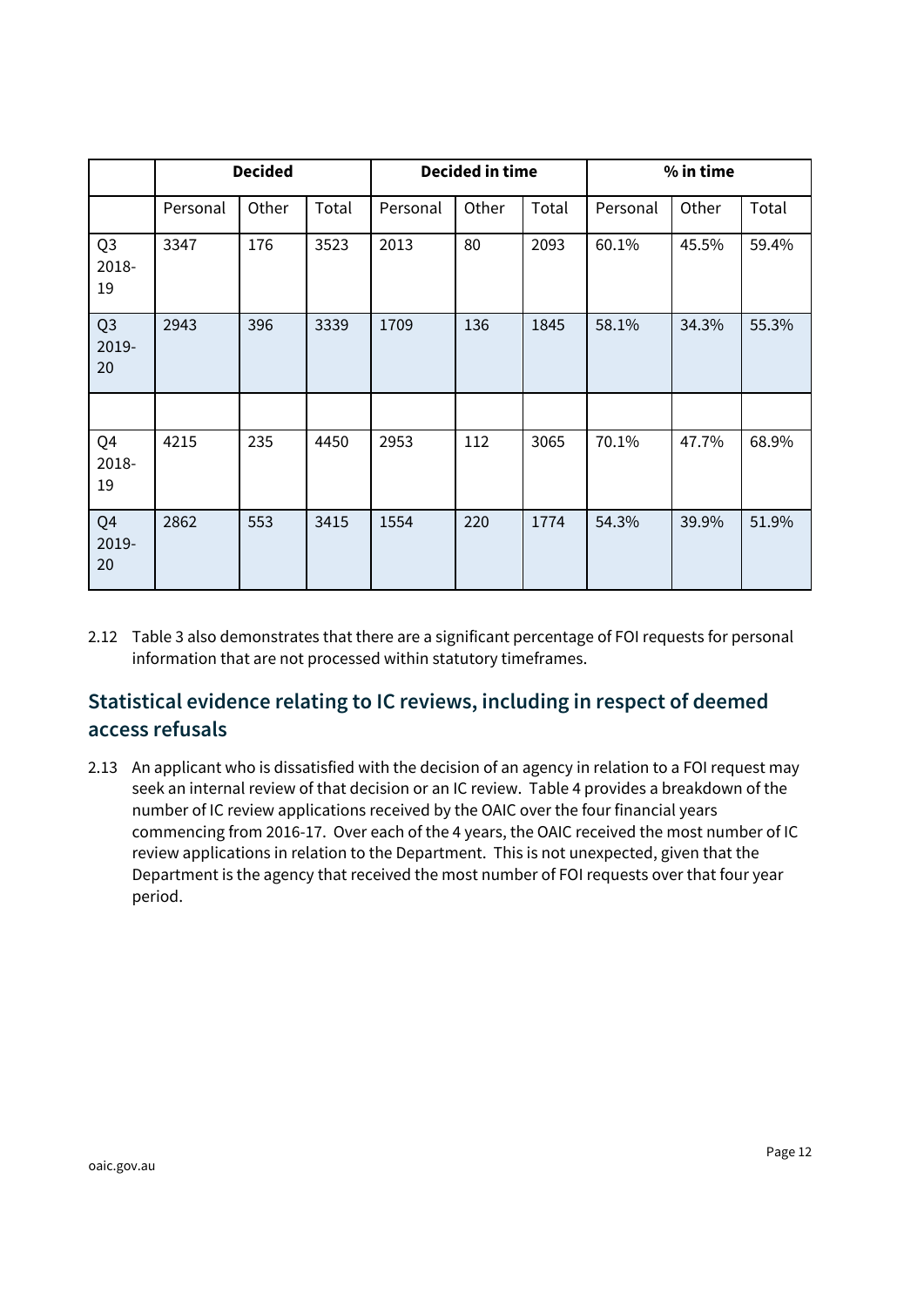|                                                                    | 2016-17  | 2017-18  | 2018-19     | 2019-20  |
|--------------------------------------------------------------------|----------|----------|-------------|----------|
| Total number of Information<br>Commissioner review<br>applications | 632      | 801      | 928         | 1067     |
| Number of Information                                              | 140      | 154      | 198         | 283      |
| Commissioner review<br>applications relating to the<br>Department  | (22.15%) | (19.23%) | $(21.34\%)$ | (26.52%) |

**Table 4**: Number of IC review applications received by the OAIC

- 2.14 If a decision is not made on an FOI request within the statutory processing period (including any extension period) then section 15AC of the FOI Act provides that a decision refusing access is deemed to have been made. These deemed decisions are deemed access refusals. I may review deemed access refusals. Agencies have an obligation to continue to process deemed access refusals. The alternative position would be that, once the statutory processing period has passed, the decision maker should cease processing the FOI request on the basis that he or she is considered to have made a decision and therefore lacks the ability to re-examine the issue. Adopting this approach would have the consequence that an applicant's rights of access under the FOI Act would be impeded through delay on an agency's part and the deemed access refusal could then only be considered further if an application for an IC review was made by the applicant. Such a result would be contrary to the objectives and requirements of the FOI Act. $27$
- 2.15 During the course of this investigation in the 2019-20 financial year the OAIC received 197 applications for review of deemed access refusals relating to the Department. This represented 55% of the total number of requests received by the OAIC for an IC review of deemed access refusals in that year. The number of review applications for deemed access refusals received by the OAIC over the past four financial years, and the proportion of those that relate to the Department are set out in Table 5 below. As can be seen, there is an increasing trend. In 2016- 17, the number of IC review applications for deemed access refusals received that related to the Department was just over a quarter of the total number received but this had increased to just over half of the total number received by the OAIC in 2019-20.

<span id="page-15-0"></span> $27$  This is set out at paragraph 3.155 of Part 3 of the FOI Guidelines.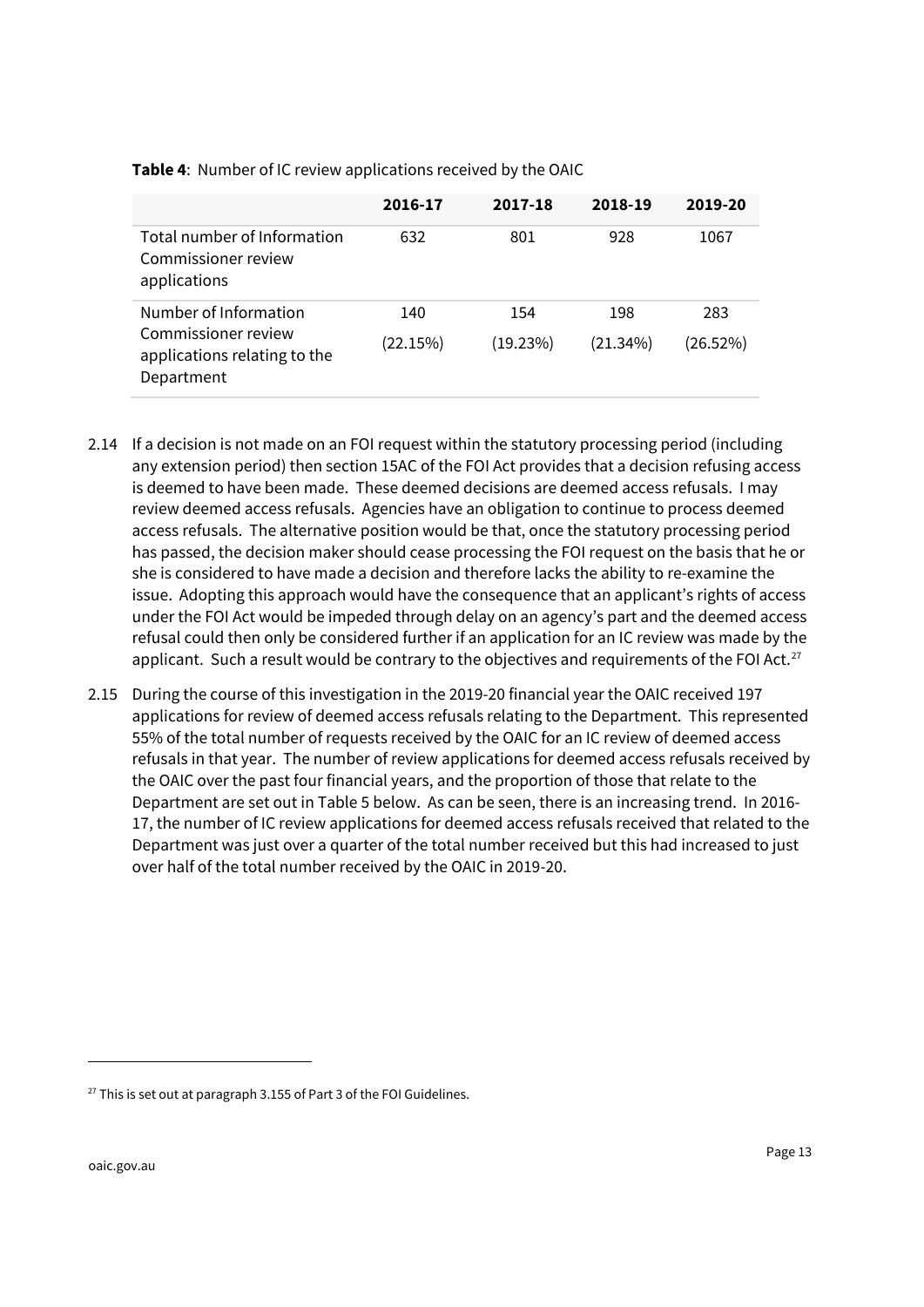|                                                                                                                          | 2016-17          | 2017-18          | 2018-19          | 2019-20      |
|--------------------------------------------------------------------------------------------------------------------------|------------------|------------------|------------------|--------------|
| Total number of Information<br>Commissioner review<br>applications for deemed<br>access refusals                         | 123              | 156              | 210              | 360          |
| Number of Information<br>Commissioner review<br>applications for deemed<br>access refusals relating to<br>the Department | 34<br>$(27.6\%)$ | 41<br>$(26.2\%)$ | 83<br>$(39.5\%)$ | 197<br>(55%) |

**Table 5**: Number of IC review applications for deemed access refusals received by the OAIC

2.16 Tables 4 and 5 show that, when considered as a percentage of the total number of applications, the overall number of applications for IC review received by the OAIC relating to the Department has increased between the first and final years of the three year period in which the CII commenced. During the investigation of this CII the number of IC review applications related to deemed refusal applications by the Department has increased with more than half of those IC reviews in 2019-20 attributable to the Department (up from approximately a quarter in 2016- 17). This trend has continued during the period 1 July to 31 October 2020.

### **Conclusions from statistical information**

- 2.17 The statistical information set out above demonstrates, in summary:
	- a. in each of the past four financial years, in excess of 50% of FOI requests for non-personal information received by the Department were processed outside of the statutory processing period;
	- b. there has been an increase in the percentage of non-personal FOI requests that were not processed by the Department in the statutory processing period over the financial years 2018-19 and during this investigation in 2019-20. This has occurred notwithstanding that, the number of requests for personal information reduced by 1,162 in 2019-20 (representing a 6.9% reduction in requests). There was an increase in requests for nonpersonal information of 998 in 2019-20 (representing an 111% increase in requests)<sup>28</sup>; and
	- c. over the past four financial years, the OAIC has received an increasing number of requests for IC reviews of the Department's processing of FOI requests. There has also

<span id="page-16-0"></span><sup>&</sup>lt;sup>28</sup> See the OAIC's Annual Report for 2019-20 available at[: https://www.oaic.gov.au/about-us/our-corporate](https://www.oaic.gov.au/about-us/our-corporate-information/annual-reports/oaic-annual-reports/annual-report-2019-20/)[information/annual-reports/oaic-annual-reports/annual-report-2019-20/.](https://www.oaic.gov.au/about-us/our-corporate-information/annual-reports/oaic-annual-reports/annual-report-2019-20/)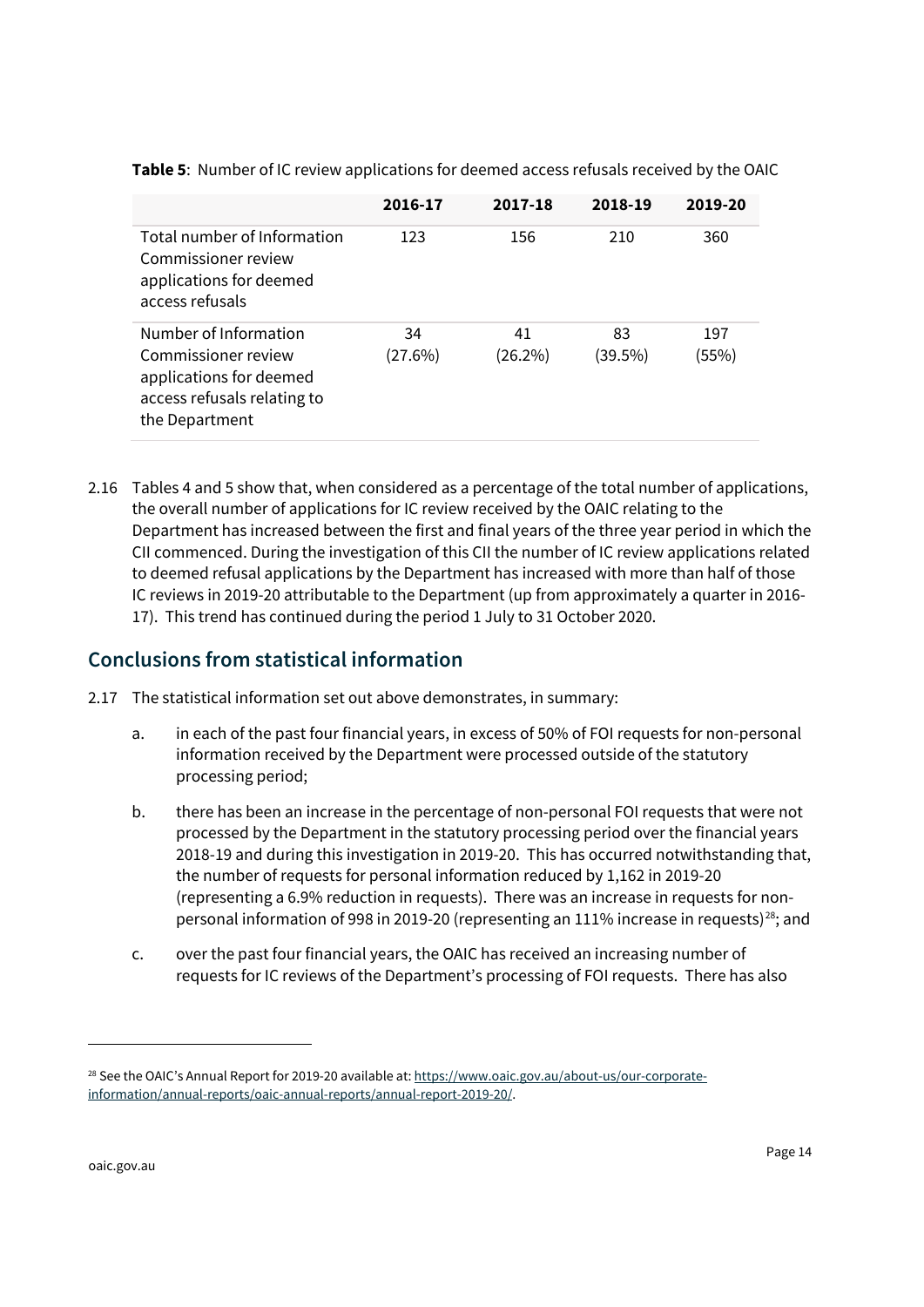been a sharp increase in the number of requests received for IC reviews of deemed refusal decisions over that four year period.

2.18 These overall conclusions suggested that the Department may not have in place the policies and procedures, including in relation to promoting training and awareness, that are necessary to enable compliance with statutory timeframes for processing FOI requests under the FOI Act.

## <span id="page-17-0"></span>**Investigations undertaken by former Information Commissioners on similar issues**

- 2.19 I have also considered investigations undertaken by former Information Commissioners on similar issues.
- 2.20 0n 26 September 2012, the former Information Commissioner Professor John McMillan completed an Own Motion Investigation into processing of non-routine FOI requests by the then Department of Immigration and Citizenship.<sup>[29](#page-17-1)</sup> That investigation made four key findings:
	- a. the Department failed to make a decision within the statutory timeframe in each of the 27 FOI requests examined in the investigation,
	- b. the Department was inefficient in its management of the FOI requests, including as a result of poor record keeping practices,
	- c. the communication with FOI applicants about delays in processing their requests by the Department was inadequate, and
	- d. the engagement by the Department with the OAIC in resolving complaints and IC reviews concerning deemed access refusal decisions was considered to be poor.
- 2.21 On 22 September 2012, the Department advised the OAIC that, in response to the announcement of Professor McMillan's Own Motion Investigation, the Department had commissioned a review by Mr Robert Cornall of the Department's FOI procedures.<sup>[30](#page-17-2)</sup> The terms of reference for that review included the requirement to identify comparative best FOI practices in other agencies which could be adopted by the FOI team in the Department's National Office as well as to consider the appropriate levels of decision makers in the Department. That review made a number of recommendations. These focused on a greater profile for FOI, the need for a Secretary's instruction to all Department staff highlighting the whole-of-department responsibility for responding to FOI requests, improved escalation procedures to minimise delays and strategies to increase staff awareness of their FOI obligations.

<span id="page-17-1"></span><sup>29</sup> https://www.oaic.gov.au/freedom-of-information/foi-reports/processing-of-non-routine-foi-requests-by-the-departmentof-immigration-and-citizenship/

<span id="page-17-2"></span><sup>30</sup> [https://www.oaic.gov.au/freedom-of-information/foi-reports/diac-response-to-omi-report-on-processing-of-non-routine](https://www.oaic.gov.au/freedom-of-information/foi-reports/diac-response-to-omi-report-on-processing-of-non-routine-foi-requests/)[foi-requests/](https://www.oaic.gov.au/freedom-of-information/foi-reports/diac-response-to-omi-report-on-processing-of-non-routine-foi-requests/)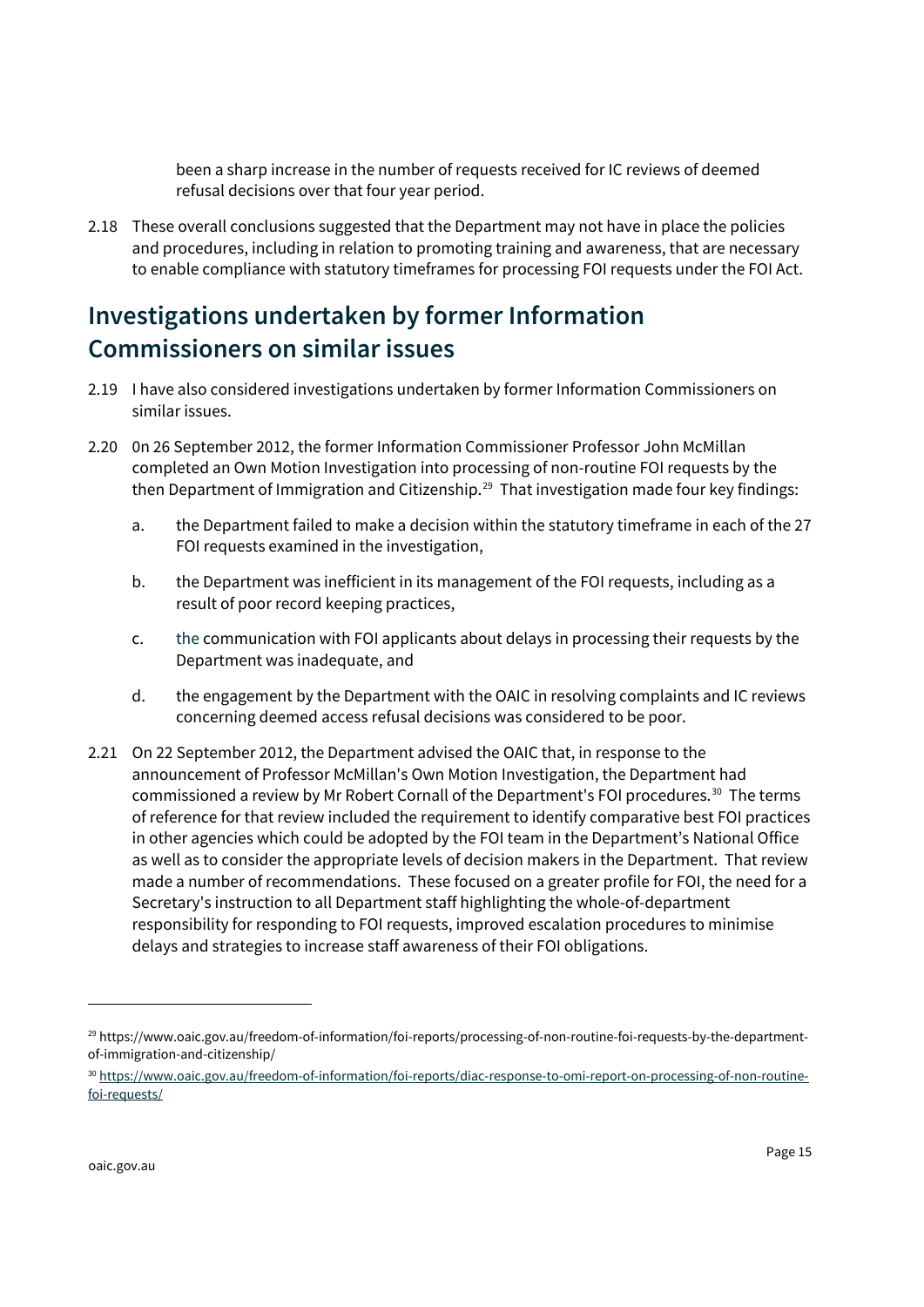- 2.22 On 8 December 2017, the former Information Commissioner Mr Timothy Pilgrim investigated a complaint about the processing of non-personal FOI requests.
- 2.23 These investigations, considered together, indicate that over a period of time the Department has not had in place the policies and procedures that are necessary to enable compliance with statutory timeframes for processing FOI requests under the FOI Act and that necessary steps to resolve these issues have not been appropriately implemented over the longer term.

# <span id="page-18-0"></span>**Complaints to the Information Commissioner about delays in the Department's processing of FOI requests for non-personal information**

- 2.24 The Initial Complaints related to the Department's failure to meet statutory processing times in relation to FOI requests for non-personal information for the Initial FOI Requests. Section 70(1) of the FOI Act permits individuals to make a complaint about an action taken by an agency in the performance of functions, or the exercise of powers, under the FOI Act. I am required to investigate a complaint made under section 70 unless I am satisfied that one of the circumstances outlined in section 73 exists. In the case of the Initial Complaints, no circumstances outlined in section 73 existed and therefore I investigated each of those complaints.
- 2.25 Two of the applicants under the Initial Complaints were journalists and one was an individual. The Initial FOI Requests were for information about matters of public interest relevant to the core functions of the Department and, in some cases, related to matters in which there had been significant media interest. The Initial FOI Requests included, for example, information regarding medical treatment provided to asylum seekers and refugees, disclosures of interests under section 19 of the *Australian Border Force Act 2015* (Cth) and the treatment of detainees in detention facilities. Many of the requests were complex and involved large numbers of documents.
- 2.26 Compliance by the Department with the statutory processing requirements of the FOI Act for the Initial FOI Requests was a factor in my decision to undertake a CII. I determined that it was appropriate to consider the Initial Complaints in the context of my broader CII to allow a wider examination of the facts and circumstances leading to the delays in processing these FOI requests.

# <span id="page-18-1"></span>**Determination to undertake this Commissioner initiated investigation**

2.27 In light of the conclusions reached from my review of the statistical evidence , my consideration of investigations by former Information Commissioners, my consideration of the Department's compliance with statutory processing times in connection with the Initial Complaints, and having regard to the objects of the FOI Act and the significant negative consequences that may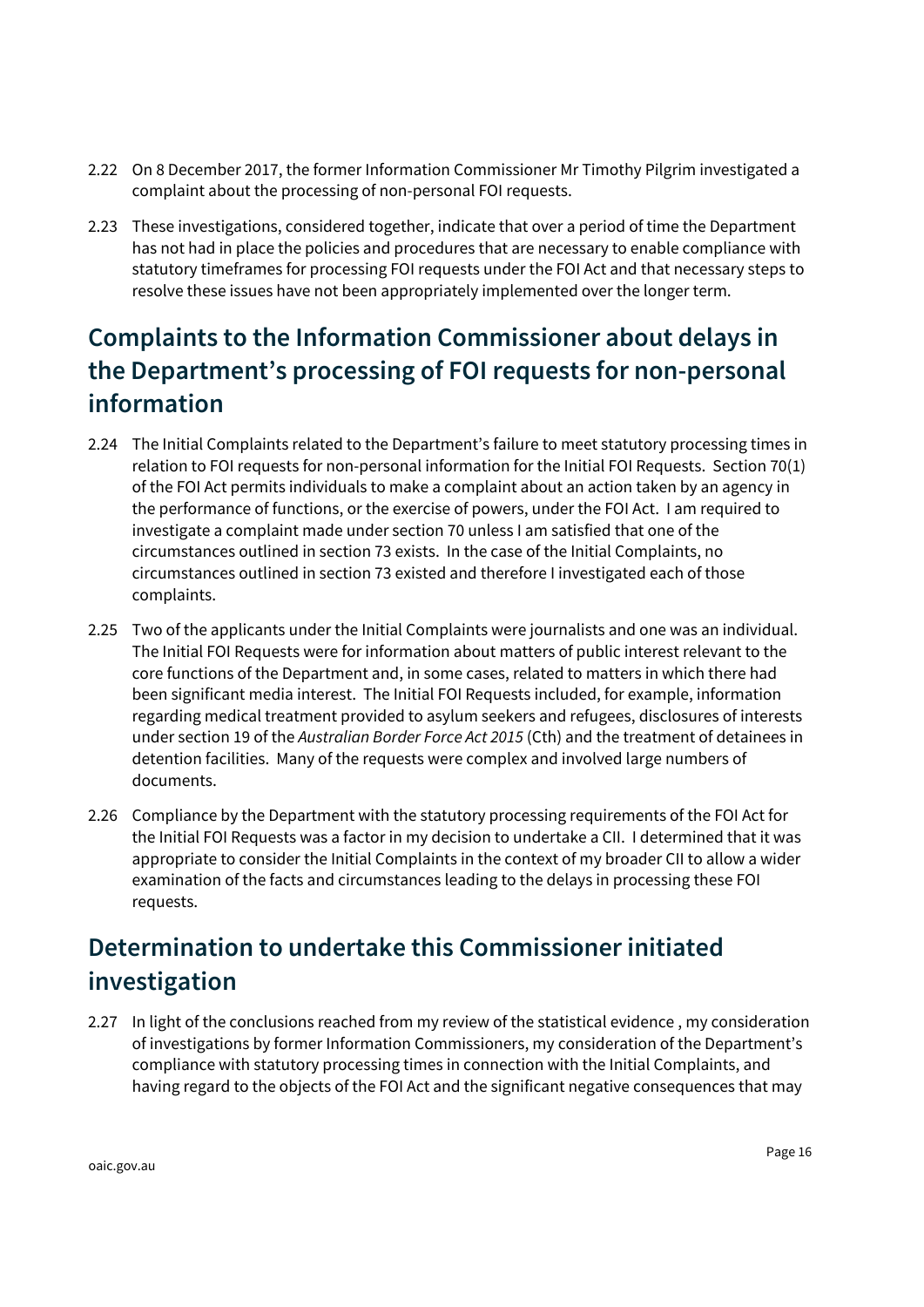arise from the Department's non-compliance with the FOI Act given the Department consistently receives more FOI requests for non-personal information than any other agency, I determined that I should undertake this CII.

2.28 The object of this CII has been to consider the Department's FOI policies and procedures for processing FOI requests for non-personal information and to make recommendations to ensure that the Department is well placed to comply with the statutory timeframes for processing FOI requests.

# <span id="page-19-0"></span>Part 3: Conduct of this Commissioner initiated investigation

### <span id="page-19-1"></span>**Investigation process under the FOI Act**

- 3.1 Before commencing an investigation, whether that investigation is of a complaint made in accordance with section 70 of the FOI Act or a CII, I am required to notify the agency or agencies the subject of the investigation (each a respondent agency) under section 75(1) of the FOI Act.
- 3.2 I am able to conduct investigations in such manner as I see fit, provided these are kept private (see section 76(1) of the FOI Act). I may obtain information from any officer of an agency, and make any inquiry that I think is relevant to the investigation (see section 76(2) of the FOI Act). I have the power to require agencies, and other persons, to provide information or produce documents for the purposes of a CII (see section 79(3) of the FOI Act).

# <span id="page-19-2"></span>**Commencement of investigation of Initial Complaints and CII**

- 3.3 On 25 October 2019, I notified the Department that I had decided to undertake a CII in respect of the Department's compliance with the statutory processing periods set out under the FOI Act for requests relating to non-personal information.
- 3.4 In the same notice, I notified the Department that I would, under section 69(1) of the FOI Act, investigate the Initial Complaints made under section 70 of the FOI Act in respect of the Department's compliance with the statutory processing periods for FOI requests relating to non-personal information.
- 3.5 In responding to my notice of 25 October 2019, the Department advised  $31$  that during the 2018-19 financial year, the OAIC received 198 IC review applications in relation to requests handled by the Department, which was 1.1% of the Department's total FOI requests and represented the lowest review application rate of the agencies listed in the OAIC's 2018-19 Annual Report as the "top 20" by review application. The Department also noted that, in that Annual Report, it is stated to have the fourth highest rate of decisions to grant access to information in full.

<span id="page-19-3"></span> $31$  As set out in the letter from the Department to the OAIC dated 17 November 2019.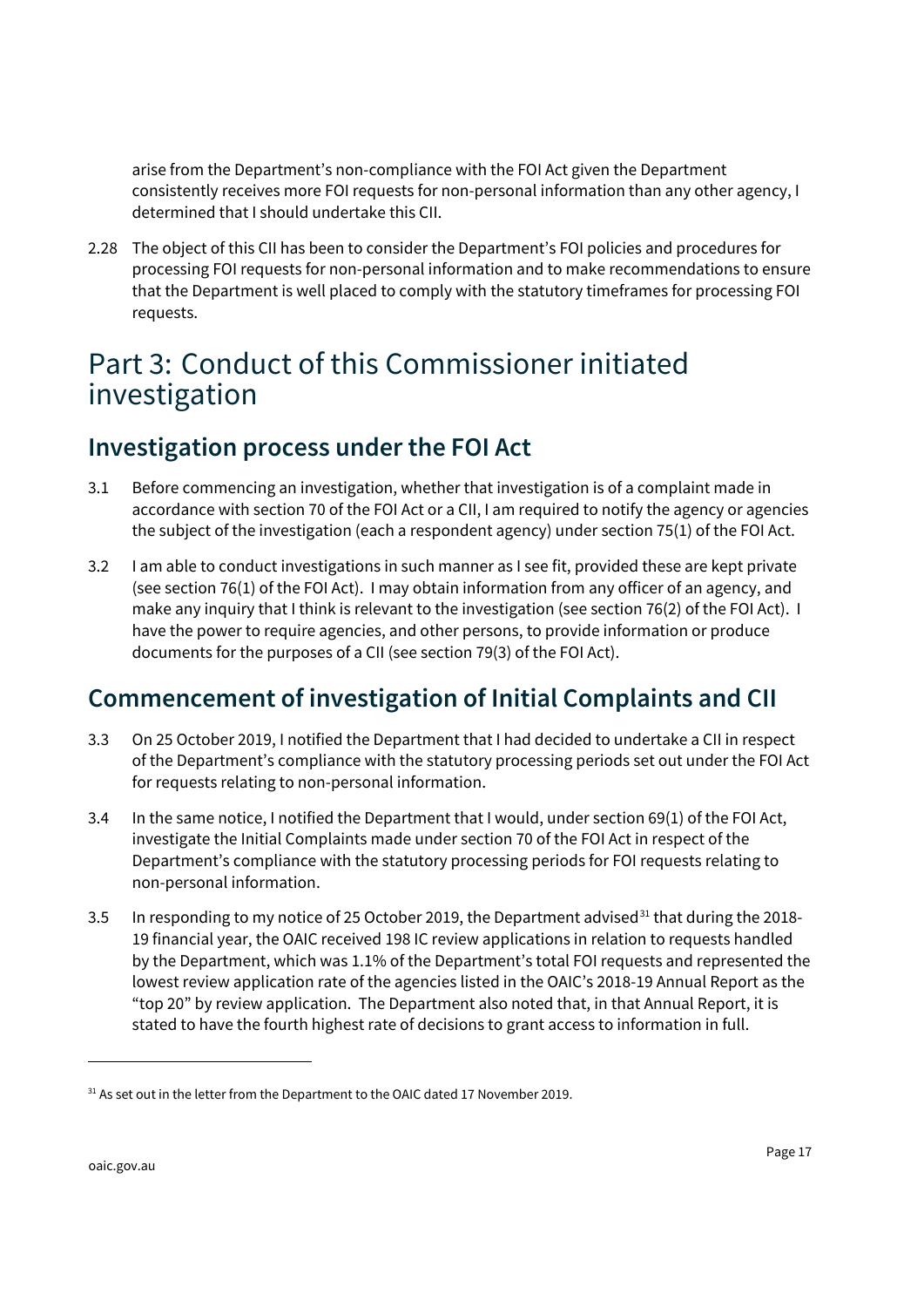- 3.6 Compliance with the FOI Act is not determined by comparison with the performance of other agencies. The Department's compliance must be objectively considered by reference to the requirements of the FOI Act. In addition, the statistics provided by the Department, as referred to in the previous paragraph, relate to all FOI requests received by the Department, that is, for both personal and non-personal information. If only the FOI requests for non-personal information are considered the Department's performance is shown to be less positive (including when compared to the performance of other agencies):
	- a. 42 of the requests for IC review of the Department's decisions received by the OAIC in 2018-19 related to FOI requests for non-personal information. This was 21% of the total number of requests for IC review of the Department's decisions, notwithstanding that FOI requests for non-personal information were only approximately 5% of the number of FOI requests received by the Department during that financial year.
	- b. In the case of FOI requests for non-personal information determined by the Department in 2018-19, 309 or 42.10% were granted in full, 233 were granted in part (comprising 31.74%) and 192 (comprising 26.16%) were refused. The percentage of FOI requests for non-personal information granted in full was therefore below the overall percentage of requests granted in full when considered across all agencies, which was 51.83%.<sup>[32](#page-20-0)</sup>
- 3.7 Analysing the 2018-19 statistics based only on a consideration of FOI requests for non-personal information therefore reflects my concerns as outlined in Part 2.
- 3.8 In my notice to the Department of 25 October 2019, I recommended to the Department that, based on the information provided to the OAIC as at that time, the following remedial action should be taken to immediately reduce any further delays in processing FOI requests for nonpersonal information and to ensure the Department is taking steps, in accordance with the objects of the FOI Act, to facilitate and promote public access to information:
	- a. A statement should be issued to all staff highlighting the Department's obligations under the FOI Act and encouraging and supporting staff in meeting their obligations under the FOI Act, to facilitate and promote public access to information, promptly and at the lowest reasonable cost.
	- b. A statement or other guidance should be issued to all staff reminding them to ensure all relevant contracts include a clause required by section 6C of the FOI Act and that third party contractors understand and fulfil their obligations under the FOI Act, as well as reminding staff of the importance of good record keeping.
	- c. That applicants are advised by the Department of the relevant statutory processing timeframes and their right to seek IC review where a decision is not provided within the statutory timeframes.

<span id="page-20-0"></span><sup>&</sup>lt;sup>32</sup> This is set out on page 172 in the OAIC's annual report available here[: https://www.oaic.gov.au/assets/about-us/our](https://www.oaic.gov.au/assets/about-us/our-corporate-information/annual-reports/oaic-annual-reports/annual-report-2018-19/oaic-annual-report-2018-19.pdf)[corporate-information/annual-reports/oaic-annual-reports/annual-report-2018-19/oaic-annual-report-2018-19.pdf](https://www.oaic.gov.au/assets/about-us/our-corporate-information/annual-reports/oaic-annual-reports/annual-report-2018-19/oaic-annual-report-2018-19.pdf)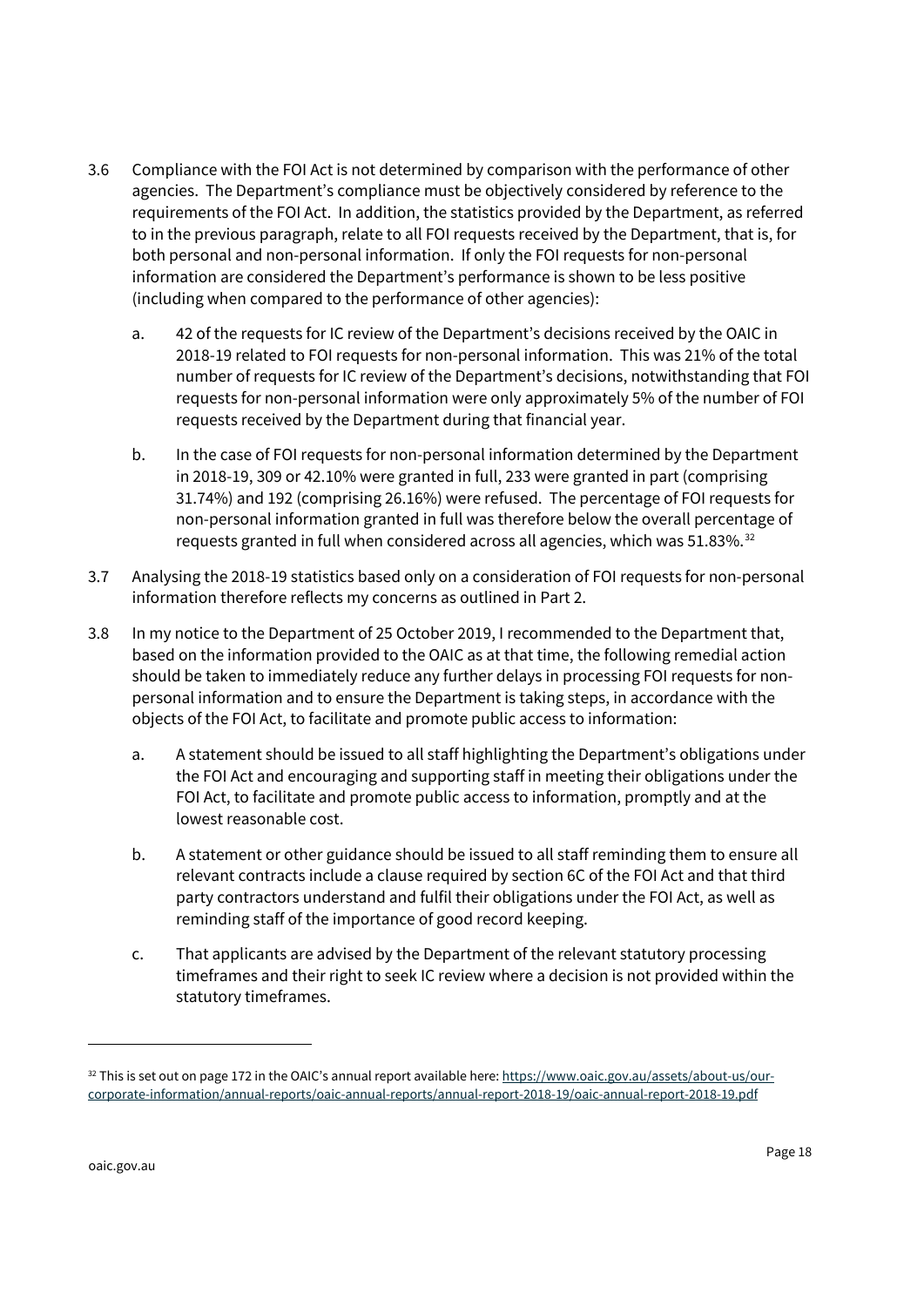- 3.9 In response to my recommendations,<sup>[33](#page-21-2)</sup> the Department:
	- a. Advised that regular FOI awareness communications are provided to staff, including most recently on 26 July 2019. The Department also noted that it presented regular half day FOI information awareness sessions for staff, engaged the Australian Government Solicitor (**AGS**) to present FOI Decision Maker information sessions and that the FOI Section conducted regular outreach to subject-matter business areas who are required to process voluminous FOI requests.
	- b. Noted that the Department's Contract Management Policy Framework provided extensive guidance on the administration of agreements, including record keeping obligations, a number of records management awareness messages had been issued to staff and that the Department's records management team had engaged with every division in the Department about record keeping practices.
	- c. Advised that it had reviewed its templates for FOI requests and made minor amendments to align with my recommendations.

# <span id="page-21-0"></span>**Evidence considered for investigation of Initial Complaints and CII**

- 3.10 This CII considered 41 FOI Requests for non-personal information as set out below.
- 3.11 Each Initial FOI Request has been considered as a case study in this CII (and these are referred to as **Case Studies A1 to A17**). As set out in Part 2, the Initial Complaints informed my decision to undertake this CII and I determined that it was appropriate to consider the Initial FOI Requests as part of this CII.
- 3.12 In my notice of 25 October 2019, I requested that the Department provide certain information to me to undertake both this CII and the investigation of the Initial Complaints (**Initial Information Requests**).
- 3.13 The information requested in the Initial Information Requests was primarily provided by the Department under cover of a letter dated 25 November 2019.

# <span id="page-21-1"></span>**Outcome of investigation of Initial Complaints**

3.14 As required by section 86 of the FOI Act, the Department and the complainants were notified of the results of my investigation of the Initial Complaints by letters dated 19 December 2019. In the case of each of the Initial Complaints, I found that the Department did not comply with section 15(5)(b) of the FOI Act as the Department did not provide the complainant with a decision within the relevant statutory processing timeframe. Although I made those findings,

<span id="page-21-2"></span><sup>33</sup> This is set out in the letter dated 17 November 2019 from the Department to the OAIC.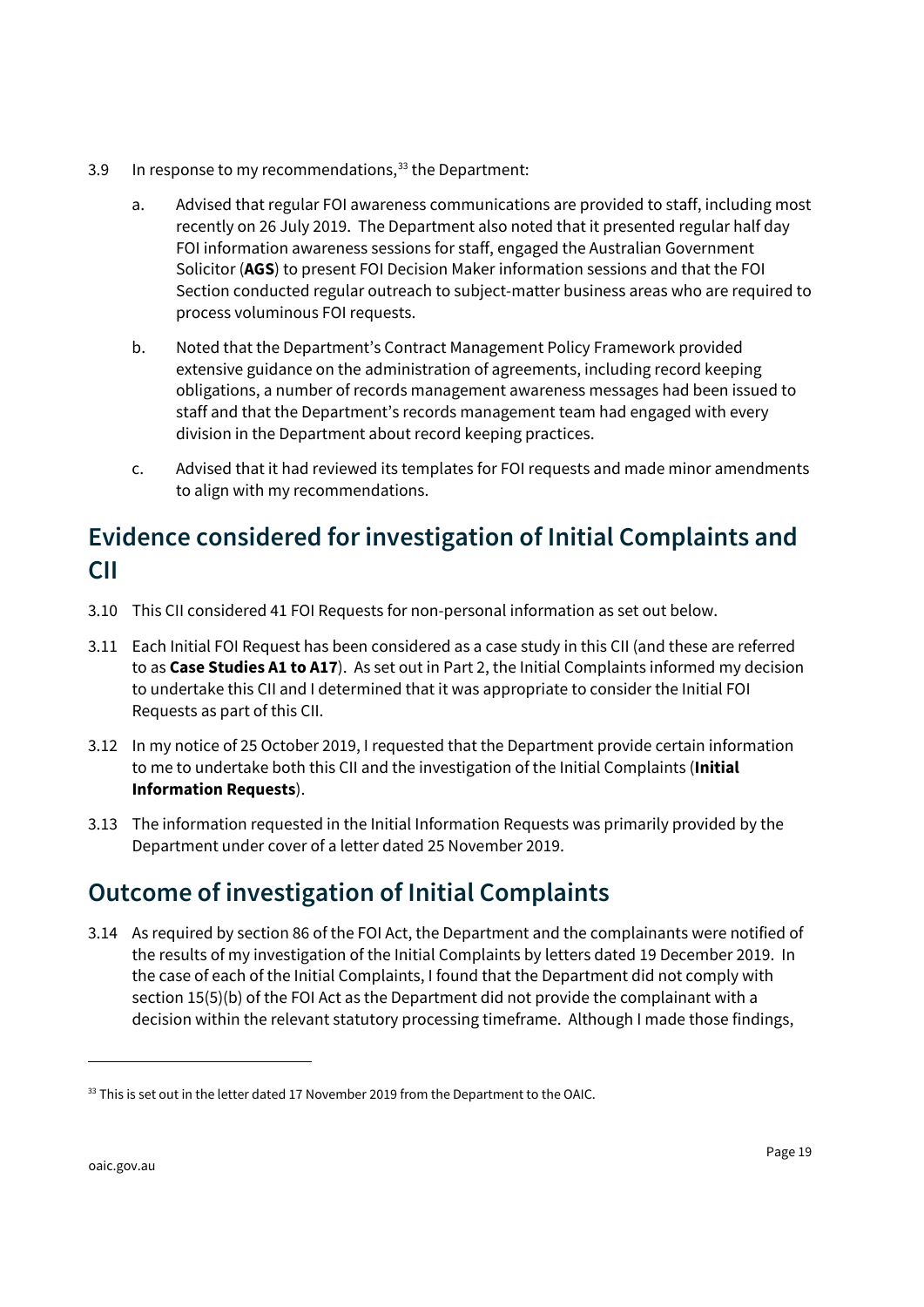given that the CII was ongoing at that time, I deferred making any recommendations in relation to those findings.

3.15 Under section 86(3) of the FOI Act, the Department was entitled to provide comments on my notices of the results of my investigations of the Initial Complaints. The Department advised by letter dated 8 January 2020 that it did not wish to provide any comments on those notices.

### <span id="page-22-0"></span>**Additional evidence considered for CII**

- 3.16 During the course of this CII investigation, information was provided to the OAIC in relation to a number of additional FOI requests for non-personal information received by the Department as further evidence of non-compliance with statutory timeframes. Section 76(1) of the FOI Act provides that "For the purposes of an investigation, the Information Commissioner may obtain information from any officer of an agency, and make any inquiry, that he or she thinks is relevant to the investigation." I determined this information was relevant to this CII and would enable me to develop a more detailed understanding of the Department's processing of FOI requests for non-personal information.
- 3.17 I issued a notice to produce certain additional documents and information to the Department under section 79(3) of the FOI Act in connection with this CII on 21 August 2020 (**Notice to Produce**). The Notice to Produce requested information in relation to the Initial FOI Requests and, on the basis of the additional information referred to in the paragraph immediately above, in relation an additional 24 FOI requests submitted to the Department during the period March 2017 to November 2019 (**Additional FOI Requests**). Each Additional FOI Request has been considered as a case study in this CII (and these are referred to as **Case Studies B1 to B24**).
- 3.18 The Notice to Produce required that the Department provide the documents and information in 2 separate tranches, the first on 4 September 2020 and the second on 18 September 2020. Documents and information responding to the Notice to Produce were provided on 7, 18 and 25 September 2020.
- 3.19 In my letter provided with the Notice to Produce, I made a number of observations as to preliminary conclusions that I had reached from my investigation of the Initial Complaints and invited the Department to provide comments on those observations.
- 3.20 The Department responded to my observations<sup>[34](#page-22-1)</sup> by advising that:
	- a. The Department has improved its productivity in processing FOI requests for nonpersonal information between 2017-18 and 2019-20. In 2017-18, it finalised 619 FOI requests for non-personal information and in 2019-20 it finalised 1,789 FOI requests for non-personal information, almost 3 times the number processed in 2017-18.

<span id="page-22-1"></span><sup>&</sup>lt;sup>34</sup> As set out in the letter from the Department to the OAIC dated 22 September 2020.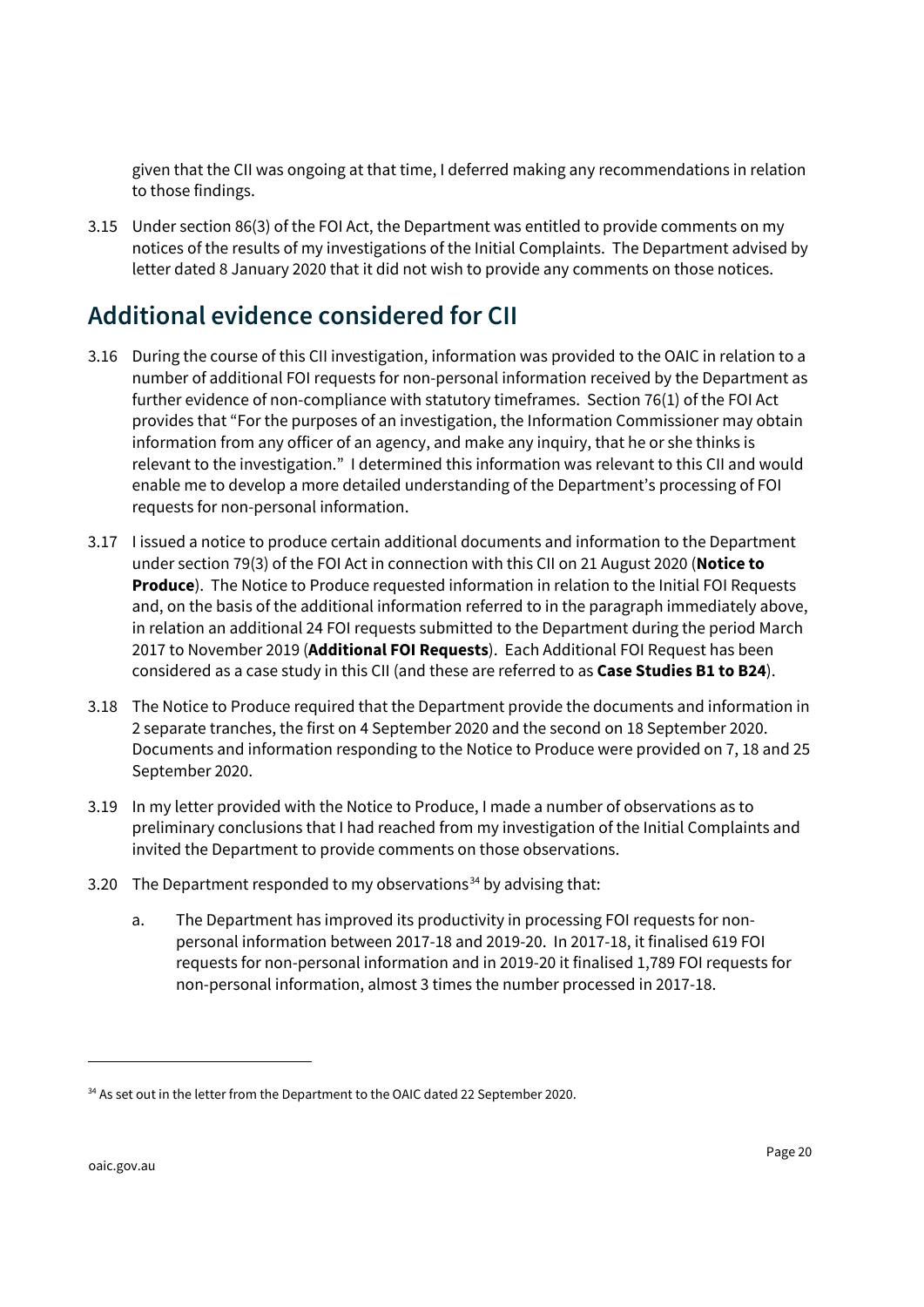- b. Although the Department had increased its productivity between 2017-18 and 2019-20, the Department has not been able to process the increased number of FOI requests for non-personal information received by the Department. As a result, the backlog of requests that the Department has received has continued to grow. As the Department's practice is to finalise all FOI requests, including those that are not processed in the statutory timeframes, this has meant that a growing number of requests are processed outside the statutory processing timeframes.
- c. In 2020 improvements in productivity, together with a 16% decline in the volume of FOI requests received for personal information which the Department has advised is likely to be related to the COVID-19 pandemic, have resulted in the Department significantly reducing the backlog of FOI requests for non-personal information. This has meant that, as at the end of August 2020, the number of FOI requests for non-personal information outside statutory timeframes is 67, a reduction of 72 per cent since the end of March 2020.
- 3.21 I acknowledge the improvement by the Department in reducing the backlog of FOI requests for non-personal information during 2020 calendar year. However, even though there was an improvement, in the 2019-20 financial year the period in which this investigation took place only approximately 37% of the FOI requests for non-personal information were processed by the Department in the statutory processing period. In addition, as the 2020 improvements notified by the Department resulted from a significant 16% reduction in the number of FOI requests for personal information received during the calendar year, and as the Department expects that this reduction was caused by the COVID-19 pandemic, it is not possible to reach the conclusion that this positive trend will be sustained without further proactive steps being taken on the part of the Department.
- 3.22 **Attachment B** sets out a full list of the material provided by the Department which I have considered in the course of this CII.

## <span id="page-23-0"></span>**Report on completion of investigation**

- 3.23 Under section 86 of the FOI Act, I am required, on completion of a CII, to notify the respondent agency of the results of my investigation, as well as my formal recommendations. I must also state the reasons for why I have made my findings and recommendations. My investigation results are the matters I have investigated, the opinions I have formed in relation to those matters, my conclusions regarding those matters, suggestions for the respondent agency to improve its processes and any other relevant information. This report sets out all of these matters for this CII.
- 3.24 Section 86(3) of the FOI Act provides that the Department may provide me with any comments about this report as the Department wishes to make. **Attachment C** sets out the Department's response.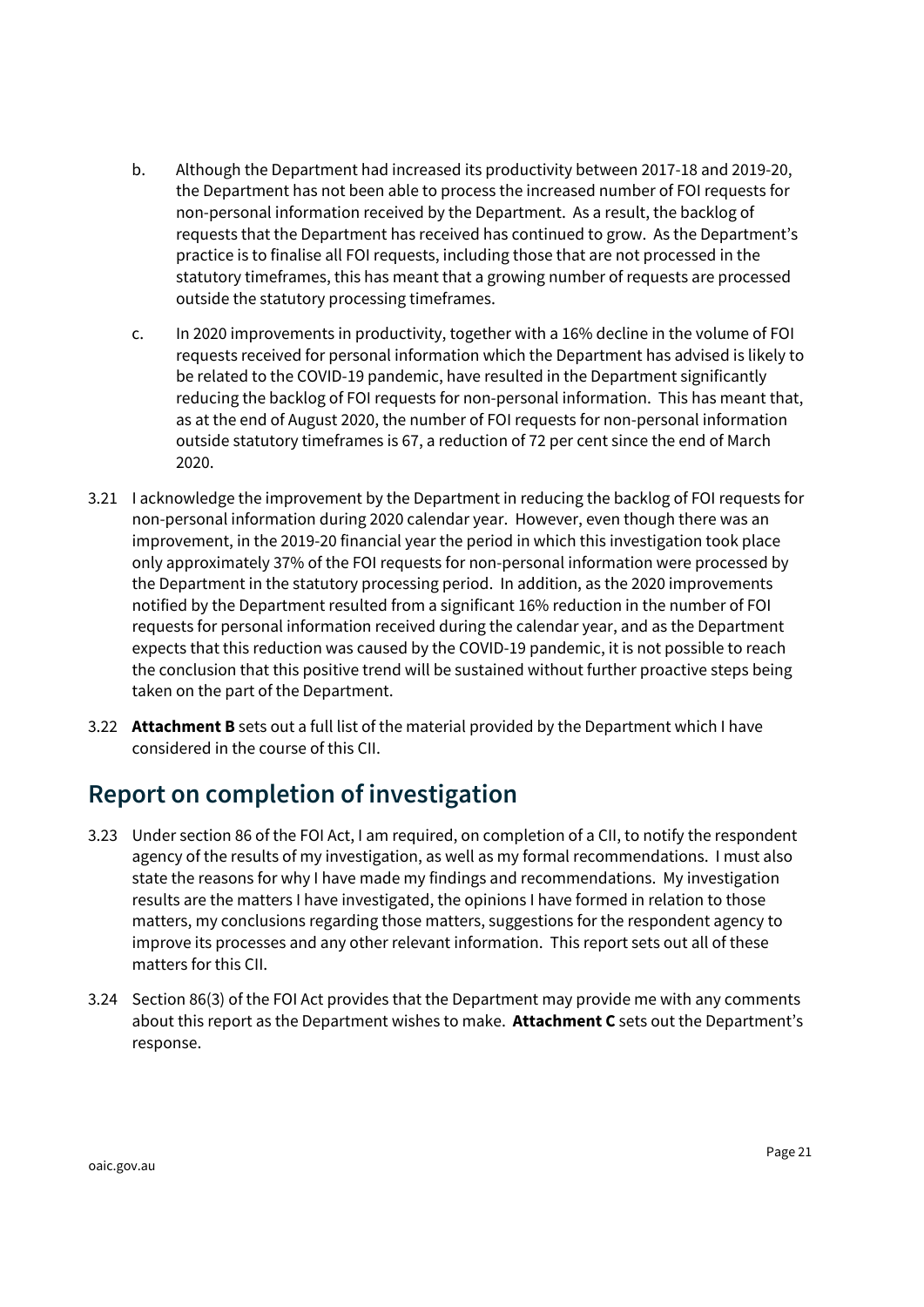# <span id="page-24-0"></span>Part 4: Findings of Commissioner initiated investigation

### <span id="page-24-1"></span>**Summary of findings**

4.1 I have analysed the primary reasons for the delays by the Department in assessing the Initial FOI Requests and the Additional FOI Requests. At **Attachment A** I have summarised the primary reasons for the delays. There are a number of distinct themes that are apparent from this analysis, as discussed below.

### **Senior support within the Department**

- 4.2 FOI is a whole of organisation responsibility. Expectations from leadership that FOI Act timeframes must be complied with, facilitates appropriate resource allocation in processing and business areas and ensures the expectation is operationalised through processes, procedures and accountabilities. As is apparent from the findings that I have made, Senior Executive support is required within the Department to assist with ensuring that all staff within the Department are committed to meeting the Department's obligations under the FOI Act.
- 4.3 The *"Better Practice Guide for Commonwealth agencies administering the Freedom of Information Act 1982"*, which was issued by Dr Allan Hawke in 2013 as an appendix to the *"Review of the Freedom of* Information *Act 1982 and Australian Information Commissioner Act 2010"*[35](#page-24-2) (**Better Practice Guide**) recommended that a senior officer within each agency performs the role of ensuring that the agency is committed to high standards of professionalism in handling its FOI workload. As stated in the Better Practice Guide, although this is not a requirement under the FOI Act:

Agency FOI performance improves where a senior figure in the agency has a role as an FOI champion. They may or may not have formal decision-making responsibilities, but it is their role to ensure that the agency is committed to high standards of professionalism in handling its FOI workload. They can also be a focal point for managing issues and developing strategic plans for FOI management within the agency.<sup>[36](#page-24-3)</sup>

4.4 The Case Studies demonstrate that there is not a Departmental Senior Executive Service officer or officers, as contemplated by the Better Practice Guide, who have been able to drive, within the Department as a whole, the adoption and implementation of appropriate policies and procedures, including in relation to training and awareness raising, to ensure compliance with the obligations of the Department to process FOI requests for non-personal information within the applicable statutory processing periods.

<span id="page-24-3"></span><span id="page-24-2"></span><sup>35</sup> Available here: https://www.ag.gov.au/rights-and-protections/consultations/review-freedom-information-laws <sup>36</sup> Better Practice Guide, at page 3.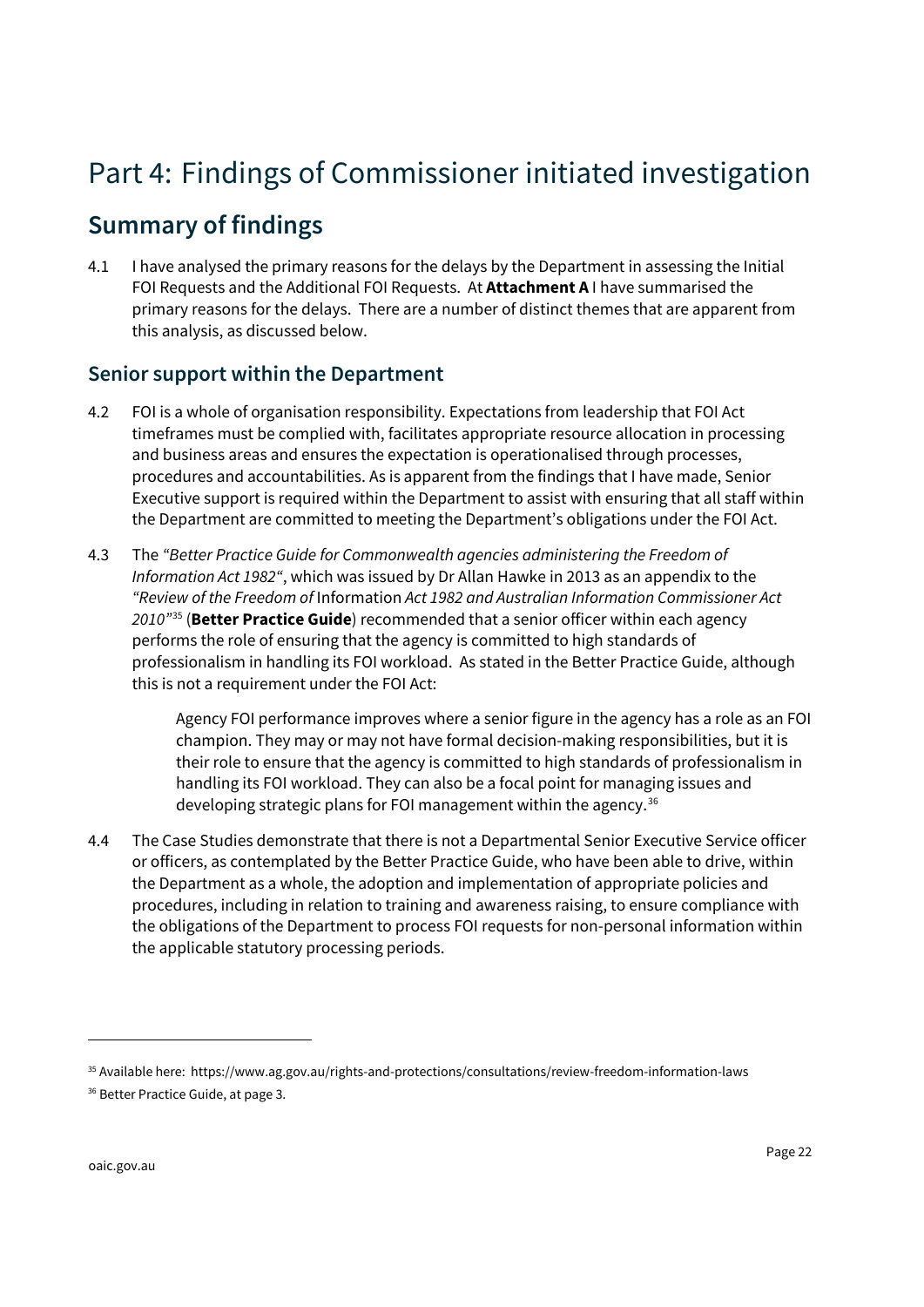### **FOI Section and FOI Processes**

- 4.5 For many Case Studies, the delays in processing arose from timing delays in the FOI Section taking necessary steps, including:
	- a. preparing redactions of documents within scope of the FOI request,
	- b. responding on questions from business areas, or
	- c. preparing draft decisions.
- 4.6 A lack of a formalised escalation process for the FOI Section meant that delays arose in processing in some Case Studies as a result of inaction on the part of business areas of the Department or external third parties with whom consultation was being undertaken which were not proactively addressed.
- 4.7 In many of the Case Studies the FOI Section did not seek to use any of the extension of time provisions of the FOI Act, even though these may have been available.

### **Delays contributed to by other areas of the Department**

- 4.8 Where the Department staff required to assist in processing an FOI request had limited knowledge of the FOI Act and its requirements, this contributed significantly to the delays in processing that request. $37$  The limited knowledge of the FOI Act requirements by the staff in business areas also meant, in many Case Studies, it was not possible for the FOI Section to comply with the processes for processing such FOI requests set out in the document entitled "Freedom of Information 30-day timeline for significant/sensitive FOI requests" (undated) (**FOI Timeline**).[38](#page-25-1)
- 4.9 The Department's processes for consulting with Senior Executives and Ministerial staff, as well as interacting with the Department's Media Operations and facilitating the preparation of talking points, in each case which are provided for in the FOI Timeline, contributed to delays in finalising FOI requests in many of the Case Studies.

### **Contracted Service Providers**

4.10 Although not many of the Case Studies involved contracted service providers (as defined in the FOI Act) information provided by the Department indicated a lack of policies and procedures in place to ensure compliance with the requirements of section 6C of the FOI Act in relation to contracted service providers.

<span id="page-25-0"></span> $37$  This is discussed in detail in paragraphs 4.39 and 4.40.

<span id="page-25-1"></span><sup>&</sup>lt;sup>38</sup> This sets out the roles and responsibilities of the Department's FOI Section, the business area and the decision maker for FOI requests that are considered to be significant or sensitive, which is defined as FOI requests made by journalists, Members of Parliament or requests which are sensitive by virtue of the subject matter.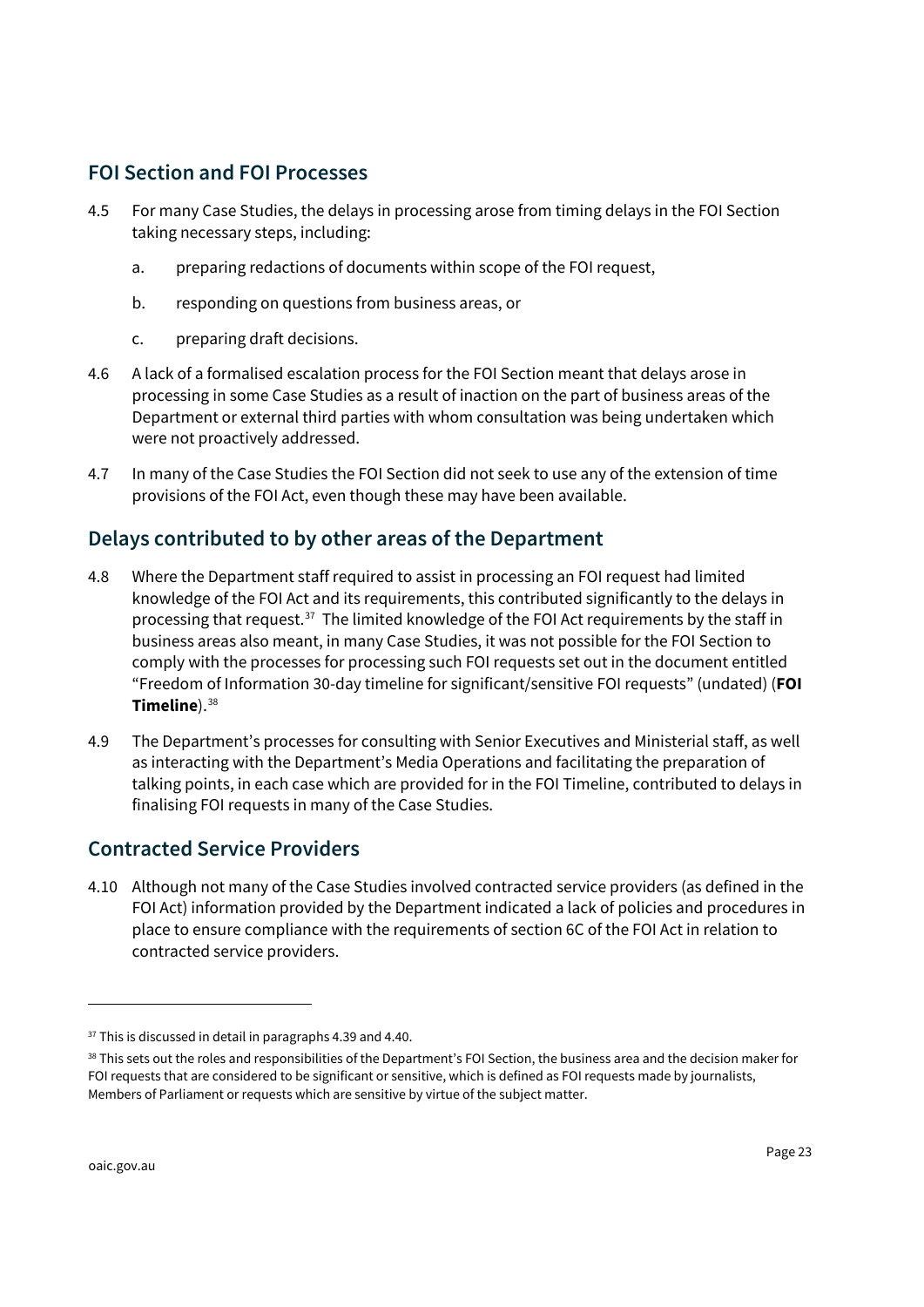4.11 Each of these themes is discussed in more detail in the remaining paragraphs of this Part 4.

### <span id="page-26-0"></span>**Senior support within the Department**

- 4.12 I have made a general finding that the Department does not have a senior officer, or a committee of senior officers, responsible for promoting a culture of compliance with the FOI Act or provide senior support across all areas of the Department for the adoption and implementation of efficient and effective policies and procedures (including in relation to ensuring the availability of resources the provision of training and the promotion of awareness of the Department's FOI Act obligations) to ensure that the Department has in place best practice governance arrangements in handling its FOI workload.
- 4.13 Given the size of the Department and also the volume of requests received, it may be appropriate for the Department to appoint an Information Champion as supported by an information governance board. The roles could encompass ensuring that statutory processing timeframes are met, provide a focal point for managing issues, developing strategic plans for FOI management within the Department to ensure that adequate resources are provided for this purpose and that compliance remains a focus of the Department. Although this is not a requirement of the FOI Act, examples of where delays have been caused as a result of such arrangements not being in place are included in subsequent sections of this Part 4 and the following are provided as additional examples:
	- a. For Case Study A5, a period of 21 days passed between the date the decision was signed (and notified under the FOI Alert process) and the date it was released to the applicant, as a result of a request for delay in release, on the basis of consideration of the process for managing potential media inquiries. It appears from the correspondence file that no changes were made to the decision in that 21 day period.
	- b. For Case Study A12, it took 120 days for the business area to provide documents within scope of the FOI request to the FOI Section following the date the business area was requested by the FOI Section to assist in processing the FOI request. There is no indication from the correspondence file for Case Study A12 that the reason for this delay was caused by searching for relevant documents but appears instead to have been caused by a delay in commencing the process of searching for documents within scope.
	- c. For Case Study B5, the staff member in the business area tasked with assisting in processing the FOI request emailed the FOI Section one day before the end of the statutory processing period for the FOI request, advising that documents within scope of the FOI request could not be located and stating in part "I do not have the capacity at present to assist any further on the matter", without offering any assistance from any other member of the business area or suggesting any other solution to identify the documents within scope of the FOI request.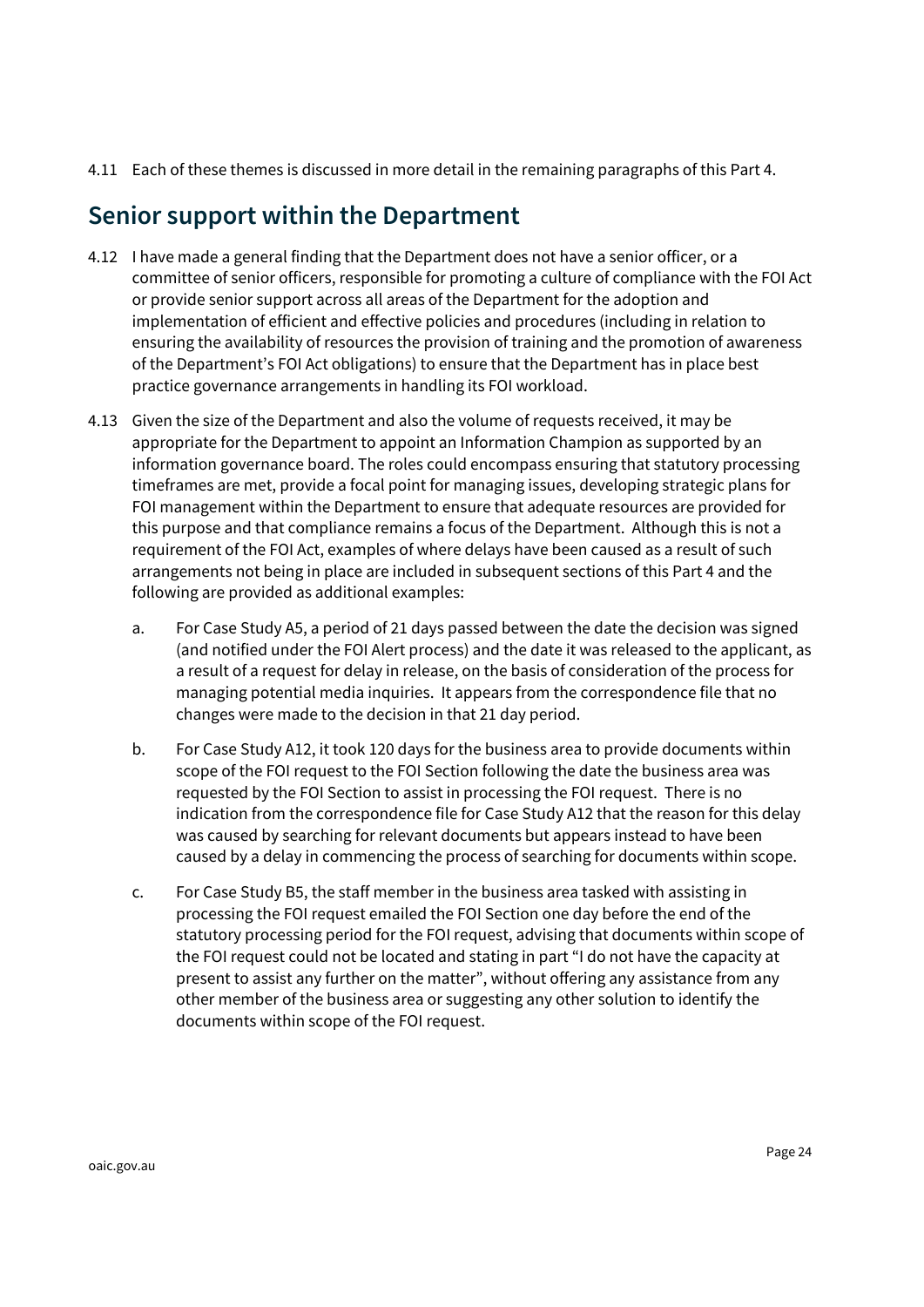- 4.14 The Better Practice Guide issued in 2013 by Dr Allan Hawke was developed to assist agency staff and Ministerial advisers manage FOI requests efficiently and effectively within their own context. [39](#page-27-1)
- 4.15 The Better Practice Guide recommends that if a business area fails to comply with requests for access to documents or to provide other assistance within the required time frames it should be escalated to other appropriate senior officers.<sup>[40](#page-27-2)</sup>
- 4.16 As suggested by the quote from the Better Practice Guide set out above, the support of the Department's senior management would improve the Department's performance in ensuring compliance with the Department's obligations under the FOI Act, and in my view would have a significant positive impact on the development, and implementation, of appropriate policies and procedures by the Department. Senior Department support, in the form of an Information Champion as supported by an information access governance board, could also assist in resolving delays encountered from business areas in responding to information and other requests from the FOI Section and also potentially assist in resolving the delays which currently arise through the FOI Alert process. It would also be beneficial for the Information Champion to have a separate escalation point for serious non-compliance issues, such as to the Secretary.

### <span id="page-27-0"></span>**FOI Section and FOI Processes**

#### *Policies and procedures*

- 4.17 The Department was requested to provide to the OAIC all of the following:
	- a. The Department's policies and procedures which set out how the Department processes requests for non-personal information under the FOI Act.
	- b. The Department's policies and procedures relating to the utilisation of extension of time provisions under the FOI Act.
	- c. The Department's policies and procedures relating to:
		- i. Processing requests for documents involving third party contractors
		- ii. Clearance processes for FOI decision making
		- iii. Obtaining documents or responses from line areas.
- 4.18 In response to this request, the Department has advised<sup>[41](#page-27-3)</sup> that it relies on the "FOI Documents" (as described in the Glossary in **Attachment D**), which have been prepared by the Department itself, together with the FOI Guidelines and the Guidelines issued by the Department of the

<span id="page-27-1"></span><sup>39</sup> Better Practice Guide, at page 3.

<span id="page-27-2"></span><sup>40</sup> Better Practice Guide, at page 39.

<span id="page-27-3"></span><sup>&</sup>lt;sup>41</sup> This is set out on page 1 of the letter dated 25 November 2019 the Department to the OAIC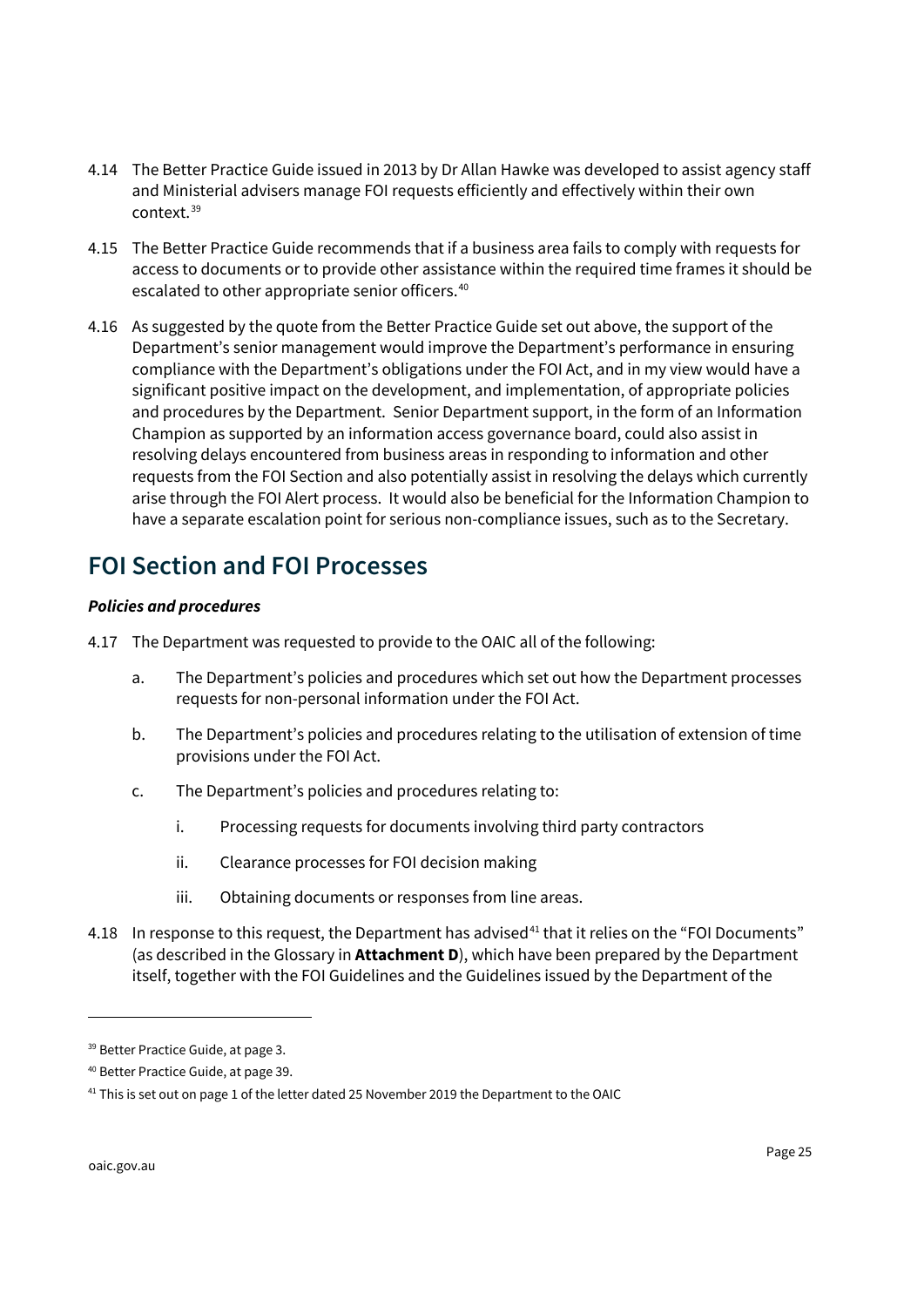Prime Minister and Cabinet in relation to the application of certain exemptions under the FOI Act. $42$ 

- 4.19 The FOI Documents are not detailed workflow documents that the staff of the FOI Section could apply in processing an FOI request, whether for personal or for non-personal information. In addition, the FOI Documents do not include policies and procedures relating to the utilisation of extension of time provisions under the FOI Act, meaning the only guidance provided to the FOI Section as to when to seek an extension of time is that set out in the FOI Guidelines. The FOI Documents do not incorporate any procedures for escalation to senior executives of the Department in the event that delays in business areas involved in the processing of an FOI request, or third parties occur. Given the high volume of FOI requests received by the Department, a more detailed operational manual which addressed these issues would assist in ensuring faster processing of those FOI requests.
- 4.20 Further comments are made in relation to particular aspects of the FOI Documents later in this Part 4.

#### *Availability of appropriately trained FOI Section staff*

- 4.21 The following Case Studies provide examples of delays which occurred in the processing of FOI requests that arose from the FOI Section:
	- a. For Case Study A5, there was a period of 44 days where no action was taken by the FOI Section in processing the FOI request even though, at that point, such action was required.
	- b. For Case Study A7, 23 days passed from the date the business area provided the documents within scope of the FOI request to the FOI Section before the FOI Section responded to the business area regarding those documents and ultimately it was 28 days before the FOI Section provided the business area with suggestions as to the parts of the relevant documents that might be subject to claims for exemptions from disclosure under the FOI Act. As the business area provided the documents to the FOI Section within one day of being requested to provide those documents and ultimately it took only 10 days for the decision to be issued to the applicant after the FOI Section provided the business area with suggestions for redactions, a more timely consideration of the documents provided by the business area by the FOI Section would have enabled the Department to process the FOI request within the statutory processing period.
	- c. Case Study A9 involved the transfer of an FOI request to the Department. A period of 22 days passed after the request was first transferred to the Department before the FOI Section first contacted the decision makers to advise that the transfer had occurred. The correspondence file for Case Study A9 indicates that it was at this point that the substantive processing of the FOI request commenced. There were another 2 periods of

<span id="page-28-0"></span><sup>42</sup> Available here: <https://www.ag.gov.au/rights-and-protections/freedom-information/freedom-information-guidance-notes>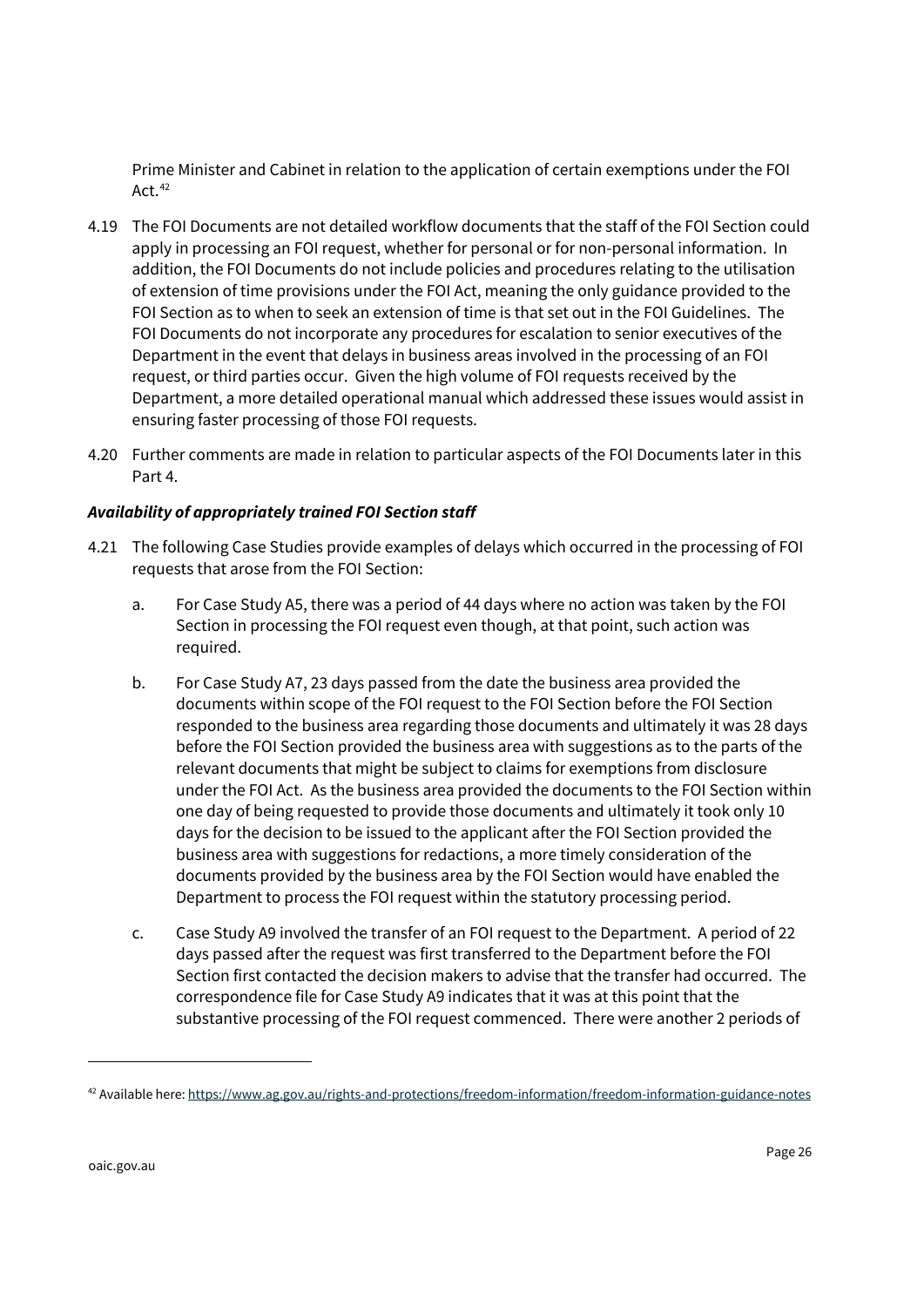66 days and 26 days where no actions were taken by the FOI Section notwithstanding that action by the FOI Section was required in order to progress processing. Cumulatively, this amounted to a period of 114 days where action was not taken by the FOI Section to progress processing of the FOI request.

- 4.22 Although this is not stated in the correspondence files for the Case Studies, the delays identified above, and similar delays which arose in other Case Studies, may have arisen because FOI Section staff with the training and capacity to process FOI requests for non-personal information were not available to assist in processing these FOI requests. The Department did not make any submission to the OAIC as to the reasons for such delays. The Department also did not make any submissions regarding how the FOI Section staff were allocated to processing FOI requests for non-personal information.
- 4.23 The Department's FOI Section comprises approximately 75 full-time equivalent employees.<sup>43</sup> Notwithstanding this, 34 of the 40 Case Studies that involved primary FOI request decisions were predominantly processed by one specific staff member of the FOI Section.<sup>44</sup> The Synergy Report also noted that, of the FOI requests it considered, these were not allocated evenly across the FOI section, creating bottlenecks and that there was a significant concentration of FOI requests amongst a small number of staff of the FOI Section.
- 4.24 The three paragraphs immediately above indicate that there may be not be a sufficient number of staff in the FOI Section who have been trained in the processing of FOI requests for nonpersonal information who would be available to assist in processing these within the statutory processing periods at times when there are a high number of requests. It is therefore reasonable to conclude that if additional members of the FOI Section were trained to provide this assistance, this would have a positive impact on processing times for such FOI requests.

#### *Escalation processes*

4.25 As noted earlier in this report, the FOI Documents do not provide for a formal escalation process that the FOI Section should use where either a business area within the Department or a third party outside the Department has not responded to the FOI Section within the time requested as necessary to ensure compliance with statutory processing times. The FOI Documents also do not set out procedures that would empower the FOI Section to issue

<span id="page-29-0"></span><sup>&</sup>lt;sup>43</sup> This is set out on page 5 of letter dated 22 September 2020 from the Department to the OAIC.

<span id="page-29-1"></span><sup>44</sup> Case Study B1 has been excluded from this figure, as the primary FOI request decision was not made by the Department.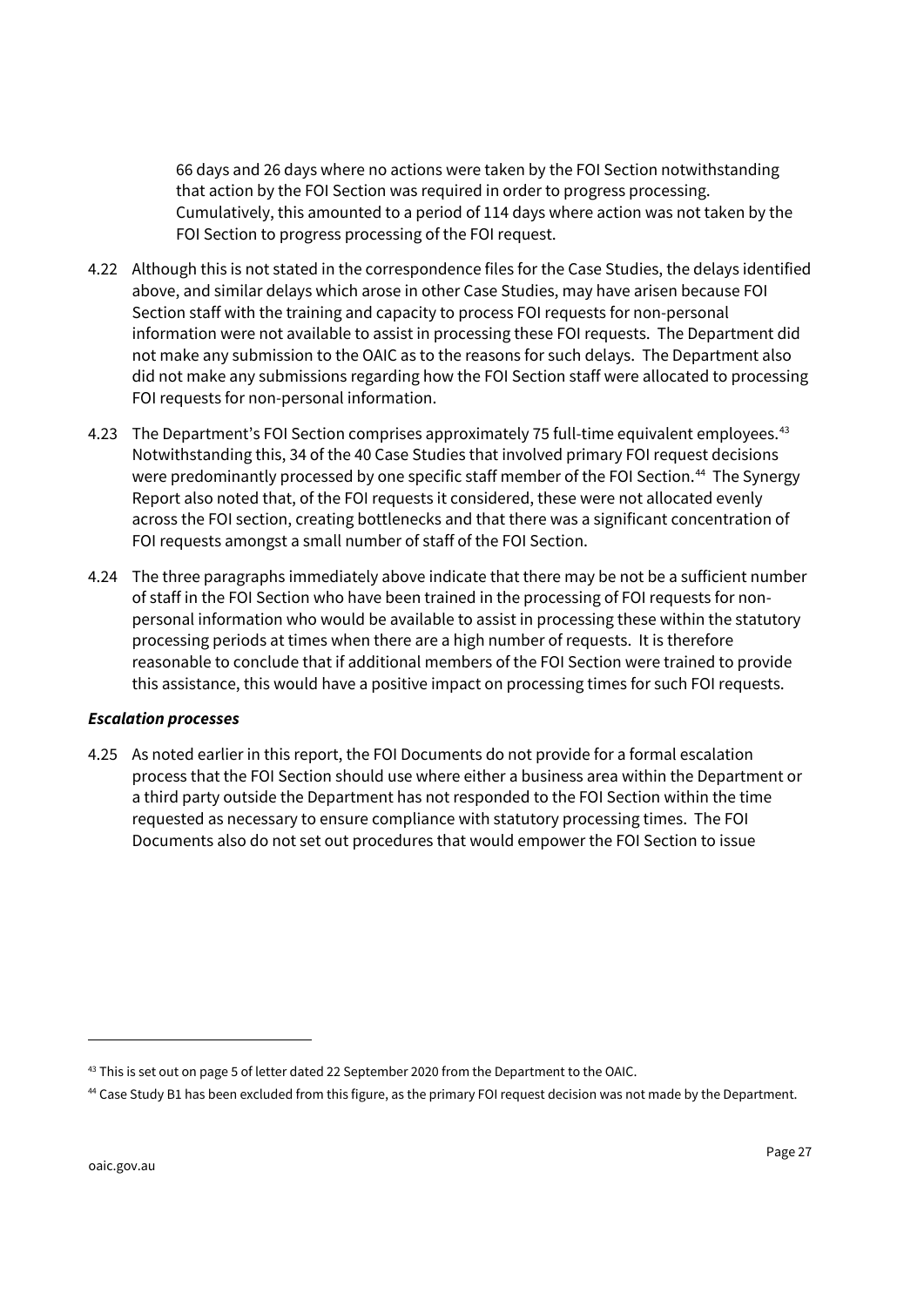decisions where other business areas of the Department, or third parties, have failed to provide responses in a timely manner.

- 4.26 The Case Studies demonstrate that the FOI Section took significant periods of time to escalate matters, which were often quickly resolved when escalation did occur. Example of failures to escalate, or delays in escalating issues, include the following Case Studies:
	- a. For Case Study A4, the FOI Section commenced consultation with an external party who did not respond within the requested time frame. It took 27 days before the FOI Section escalated this delay within the Department. Once the escalation had occurred it took only 5 days for the external party to respond.
	- b. For Case Study A12, the business area required to assist in processing the FOI request did not acknowledge to the FOI Section that it was considering the request until 58 days after it has been requested to assist. Only 2 follow up emails were sent by the FOI Section to the business area in that period. No escalation action was taken by the FOI Section during that period notwithstanding the lack of response from the business area meant that no progress was made in processing the FOI request during the statutory processing period.
	- c. For Case Study A15, it took 129 days for the relevant business area to nominate a decision maker after it was first requested by the FOI Section to do so. Escalation of resolution of this issue did not occur until 128 days after the first request to nominate a decision maker was made, with the issue then resolved in one day.
- 4.27 In each of these Case Studies there is limited indication that the FOI Section considered finalising decisions even though responses had not been provided. These Case Studies indicate that a formal escalation process, and a process to be implemented to finalise decisions if responses are not received, are likely to have assisted earlier processing of the relevant FOI requests. Guidance as to when the FOI Section may move forward to finalise decisions where no responses are provided by other internal or external parties, as applicable, would also have assisted in enabling quicker processing.

#### *Guidance for seeking extensions of time under the FOI Act*

- 4.28 As noted earlier, the FOI Documents do not set out any internal guidance for the Department as to when it should seek to rely on any extensions of time for processing FOI requests which are available under the FOI Act, in particular, under sections 15(6), 15(7), 15AA, 15AB, 15AC or 54D. The Case Studies demonstrate that extensions are not often sought under these sections of the FOI Act.
- 4.29 Up to 50 per cent of FOI requests for non-personal information received by the Department require consultation with third parties.<sup>45</sup> Where consultation with a third party or parties is required, an extension of 30 days is permitted under section 15(6) or, depending on the identity

<span id="page-30-0"></span><sup>&</sup>lt;sup>45</sup> This is set out on page 2 of letter dated 22 September 2020 from the Department to the OAIC.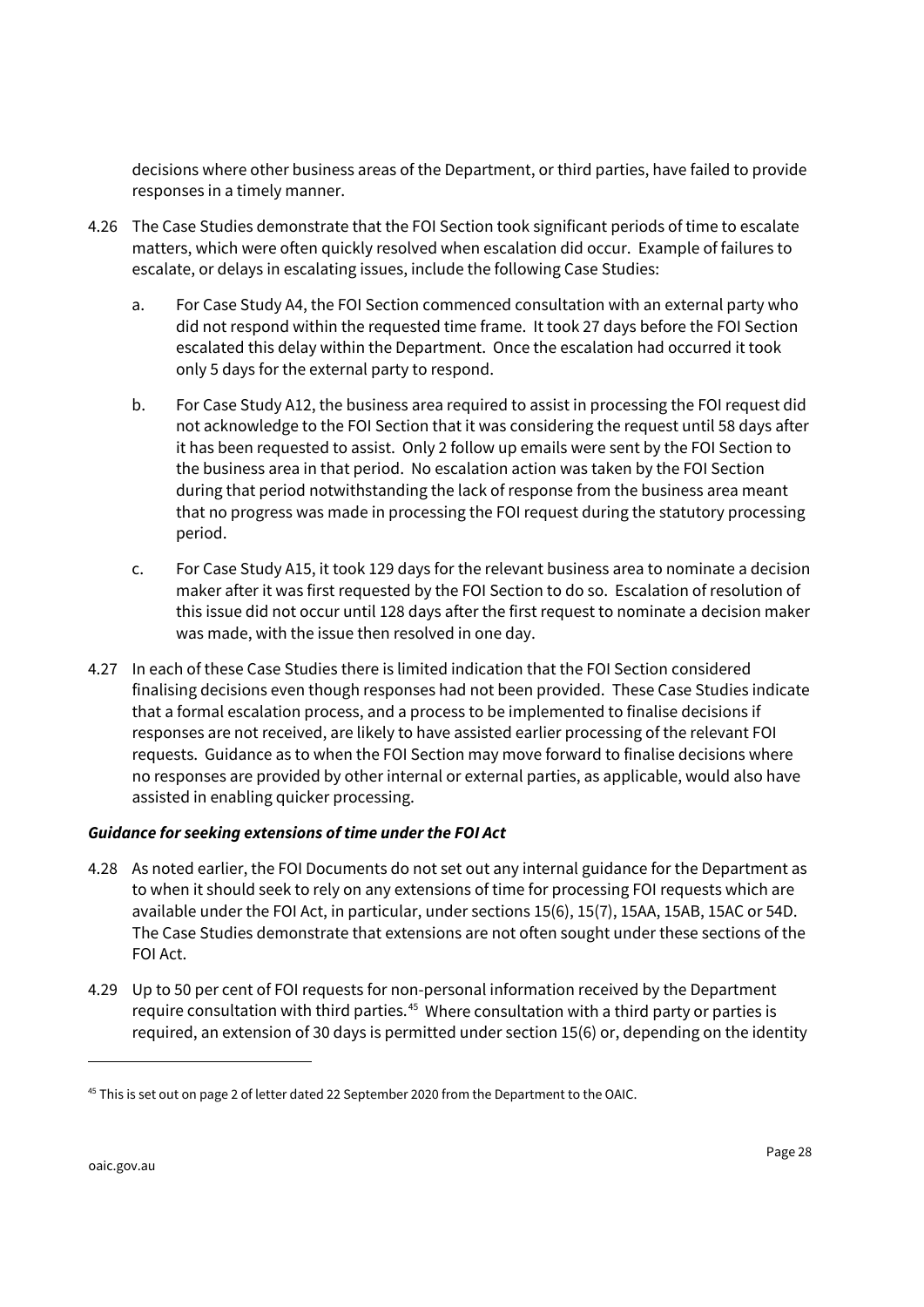of the third party, 15(7) of the FOI Act. In the case of 2 of the 17 Initial FOI Requests, an extension of time would have been available under section 15(6), if the consultation had commenced within the initial decision making period.<sup>46</sup> However, in each case, section  $15(6)$ could not be used because the consultation did not commence in that initial period.

- 4.30 Section 15AA of the FOI Act provides for an extension of the processing period by up to 30 days by agreement with the applicant. Notwithstanding that decisions were made in 16 of the 17 Initial FOI Requests outside of the statutory processing period, only 6 requests to extend the statutory processing period were made under section 15AA for the Initial FOI Requests (though not all of these were granted). For Case Study A14, for which such an extension was granted, this enabled the Department to process the FOI request within the statutory processing period.
- 4.31 Section 15AB of the FOI Act enables an agency (or Minister) to seek my agreement to an extension of time to process an FOI request where the request is complex or voluminous. Although not all of the Initial FOI Requests would be considered to be complex or voluminous requests, no extension of time was sought under section 15AB of the FOI Act in relation to any Initial FOI Request.
- 4.32 Section 15AC(4) provides that where a deemed refusal decision has been made, an agency may apply to me to extend the processing time. Notwithstanding that 16 of the 17 Initial FOI Requests were not decided within the statutory processing period, the Department sought an extension of time under section 15AC for only 2 of the Initial FOI Requests, and one of those requests was approved.

### <span id="page-31-0"></span>**Delays contributed to by other areas of the Department**

#### *Involvement of business areas in FOI processing*

- 4.33 The authority to make decisions under the FOI Act has been delegated by the Secretary of the Department to all Senior Executive Service officers, Executive Level 2 officers and all the staff within the FOI Section of the Department. In managing FOI requests for non-personal information, the Department has established a process under which the business area or areas to which the FOI request most closely relates have a degree of responsibility in working with the FOI Section to collate the material that is responsive to the FOI request, consulting internally and also working with the decision maker to determine whether particular material may be exempt from disclosure.<sup>[47](#page-31-2)</sup> The decision maker for requests for non-personal information is typically an officer in the relevant business area.
- 4.34 Examination of the correspondence files provided for the Initial FOI Requests and the Additional FOI Requests indicates the level of involvement of business areas differs on a case by case basis. Nonetheless the general approach adopted by the Department means that it is important decision makers within the Department have appropriate FOI training, which is

<span id="page-31-1"></span><sup>46</sup> This is set out on paragraph 6.207 of the FOI Guidelines.

<span id="page-31-2"></span><sup>&</sup>lt;sup>47</sup> Which is evidenced by the processes followed for the Case Studies and also in the FOI Documents.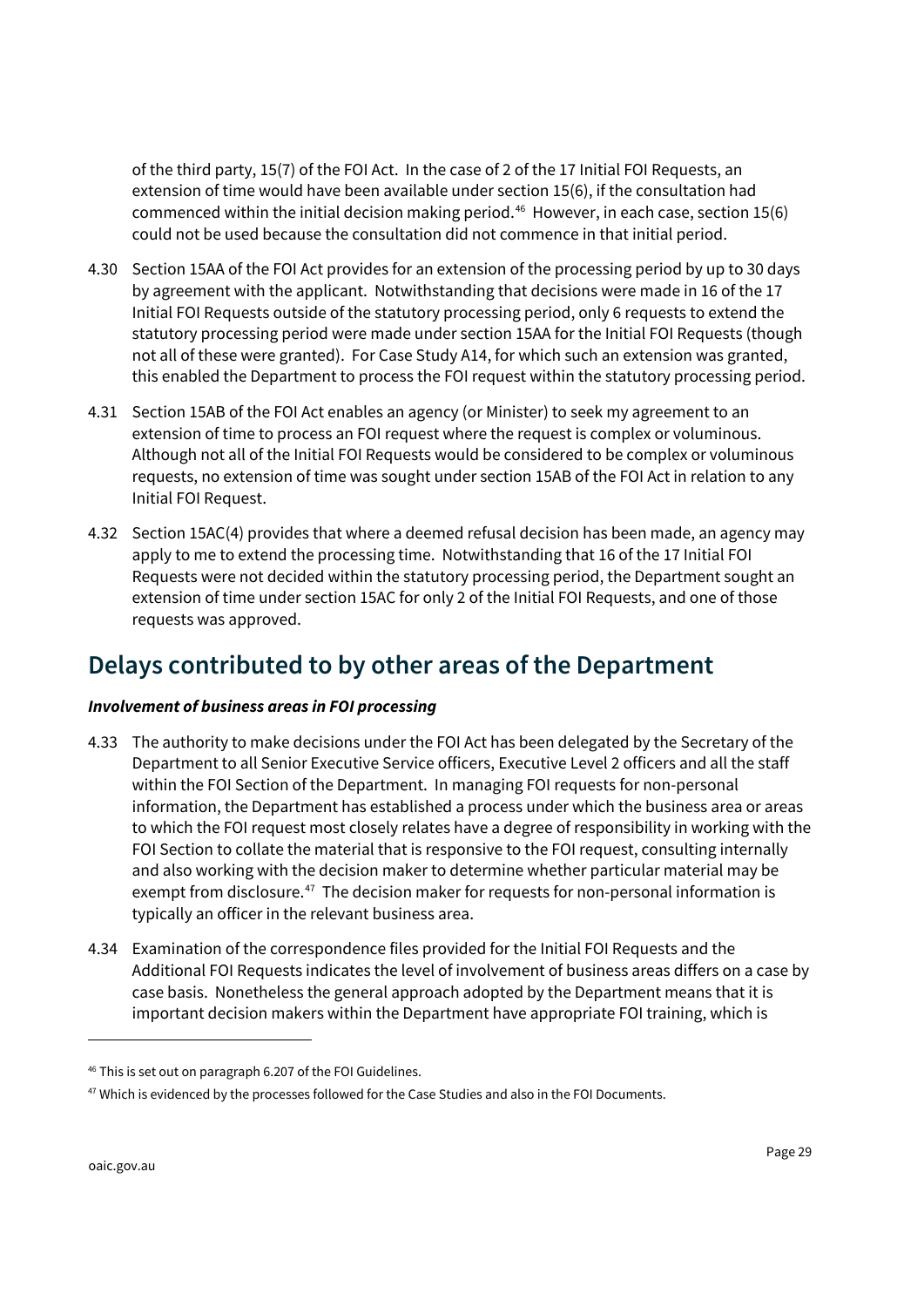repeated at appropriate intervals, to ensure that those staff are able to consider FOI requests received and to respond to those within the statutory timeframes. Those staff should also have access to short form guidance material regarding the requirements of the FOI Act which is tailored to the Department's requirements to assist in processing.

#### *Guidance and training provided to staff in business areas*

- 4.35 An examination of the correspondence files for the Case Studies indicates that, when documents are first sought from a business area, typically the business area or areas are directed to consider a document entitled "Checklist for FOI - Seeking documents" (or similar).<sup>48</sup> The business area(s) are also directed to consider the FOI Guidelines. My view is that this does not provide a sufficient level of guidance for staff inexperienced in dealing with the FOI Act and FOI requests. The Search/Retrieval Checklist is used by decision makers in the business areas of the Department (and by the staff who support those decision makers). It is a high level document that would only be an appropriate checklist for decision makers who are experienced in dealing with the FOI Act. On the other hand, the FOI Guidelines is a very detailed document – it is 325 pages long and depending on the frequency with which decisions are made involving a business area, it may be unreasonable to expect business area staff (both decision makers and staff who assist the decision maker) to be fully familiar with this document for the purposes of processing an FOI request.
- 4.36 Information provided by the Department<sup>[49](#page-32-1)</sup> indicates that the Department makes available 2 FOI training courses for the staff of the Department outside the FOI Section. These are:
	- a. An "FOI Awareness" course, which is a half-day course that provides an overview of the FOI Act and FOI Guidelines and instructs participants as to their FOI obligations, the FOI process and the importance of strong record keeping practices.
	- b. An "FOI Decision Maker" course which is a full day formal training course targeted at Senior Executive Service officers and Executive Level 2 staff and above in the Department and Australian Border Force. It is presented by the Australian Government Solicitor and examines the FOI Act and FOI Guidelines in detail, including the exemptions and the application of the "public interest test" in the FOI Act.
- 4.37 In addition, in 2019 the FOI Section introduced a program to present information sessions on the requirements of the FOI Act to individual business areas where the need is identified.  $50$
- 4.38 In relation to the Initial FOI Decisions, the Department advised,<sup>[51](#page-32-3)</sup> based on the records of the Department, that:

<span id="page-32-0"></span><sup>&</sup>lt;sup>48</sup> This document is substantially the same as the Search/Retrieval Checklist, notwithstanding the different name.

<span id="page-32-1"></span><sup>&</sup>lt;sup>49</sup> This is set out on pages 2 and 3 of the letter dated 25 November 2019 from the Department to the OAIC.

<span id="page-32-2"></span><sup>&</sup>lt;sup>50</sup> This is set out on page 3 of the letter dated 25 November 2019 from the Department to the OAIC.

<span id="page-32-3"></span><sup>&</sup>lt;sup>51</sup> This is set out on page 7 of letter dated 4 September 2020 from the Department to the OAIC.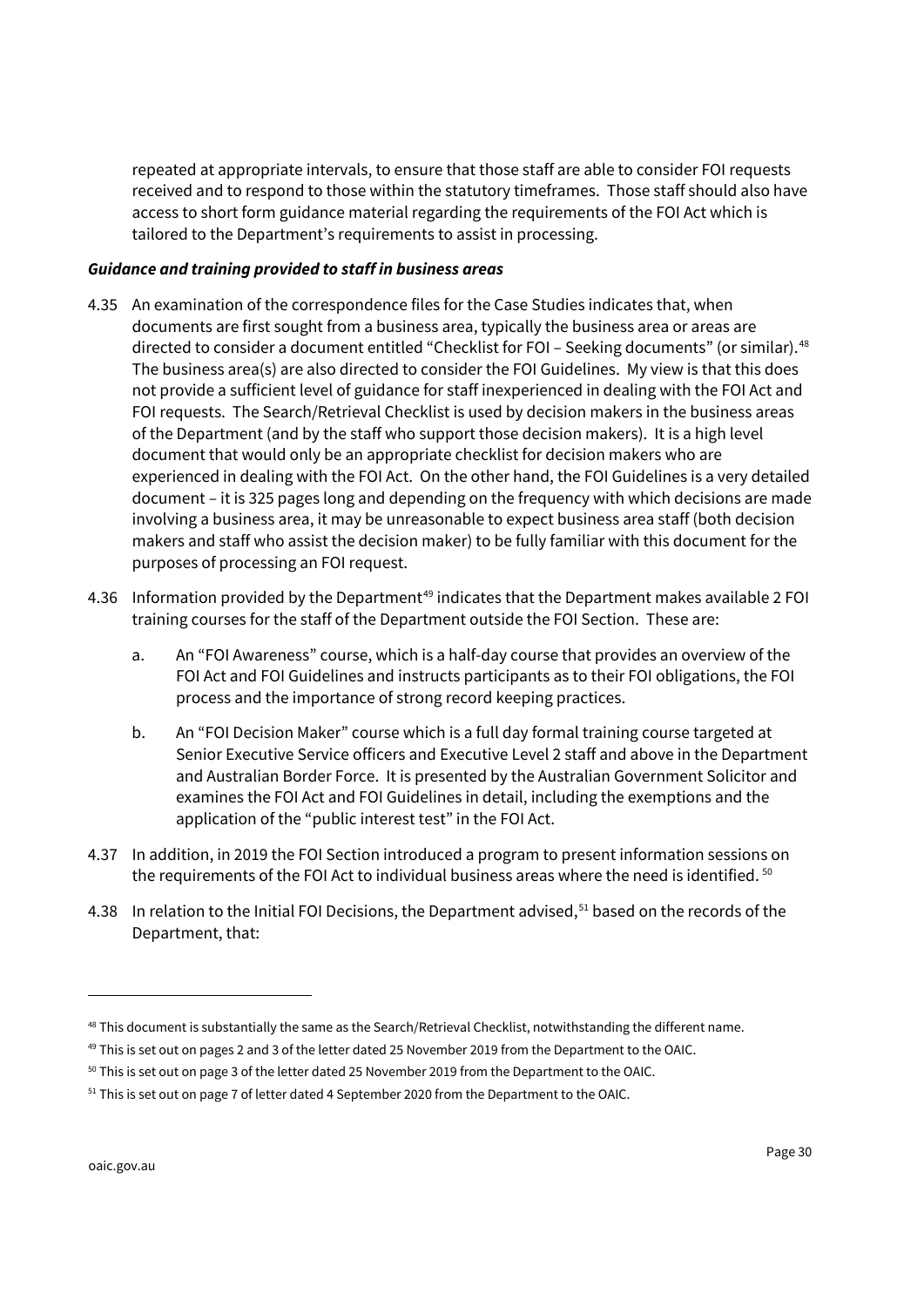- a. In the case of nine of the 17 decision makers for the Initial FOI Requests, of which eight were staff in the relevant business area, the Department has no records that indicate whether those decision makers had received any FOI training, either whilst at the Department or any other Australian Government agency.
- b. In respect of the remaining decision makers for the Initial FOI Requests, of which seven were staff in the relevant business area, none of those decision makers has received any FOI training since 31 August 2018.
- 4.39 In relation to the Additional FOI Decisions, the Department advised,<sup>[52](#page-33-0)</sup> based on the records of the Department, that:
	- a. In the case of 12 of 23<sup>[53](#page-33-1)</sup> decision makers for the Additional FOI Requests, all of whom were staff in the relevant business area, the Department has no records that indicate whether those decision makers have received any FOI training, either whilst at the Department or any other Australian Government agency.
	- b. In the case of the remaining 11 decision makers, of whom seven were staff in the relevant business area, only one received training during financial year 2019-20, with the rest receiving training in earlier periods, including four who had not received any FOI training since 2015.

#### *Evidence that lack of experience and available guidance material contributed to delays*

- 4.40 The lack of training of decision makers contributed to the delays in the processing of the Initial FOI Requests. For example:
	- a. For Case Study A16, where the decision was notified to the applicant 98 days after the statutory processing period, the business area notified the Department FOI staff member dealing with that FOI request that "none of us" have "had training in FOI". A further email later in the same Case Study refers to the business area's "limited understanding" of FOI processes. This lack of understanding contributed to significant delays in the commencement of the third party consultation that was required to occur for this FOI request. This was because the business area requested that "we'd like to work with you as the experts to understand how we might manage the complexities, sensitivities, best approach and possible exemptions for this request *prior to consultation*" (emphasis added). As a result of the lack of knowledge of the business area, the consultation process was not commenced until after the expiry of the statutory processing period for the FOI request had expired (which also meant that an extension of time could not be sought under section 15(6) of the FOI Act).
	- b. In the case of a number of the Initial FOI Requests (including the Case Study referred to in the subparagraph immediately above), the FOI Section was required to provide

<span id="page-33-0"></span><sup>&</sup>lt;sup>52</sup> This is set out on page 7 of letter dated 18 September 2020 from the Department to the OAIC.

<span id="page-33-1"></span><sup>53</sup> No information was provided in relation to Case Study B1, which was an IC review.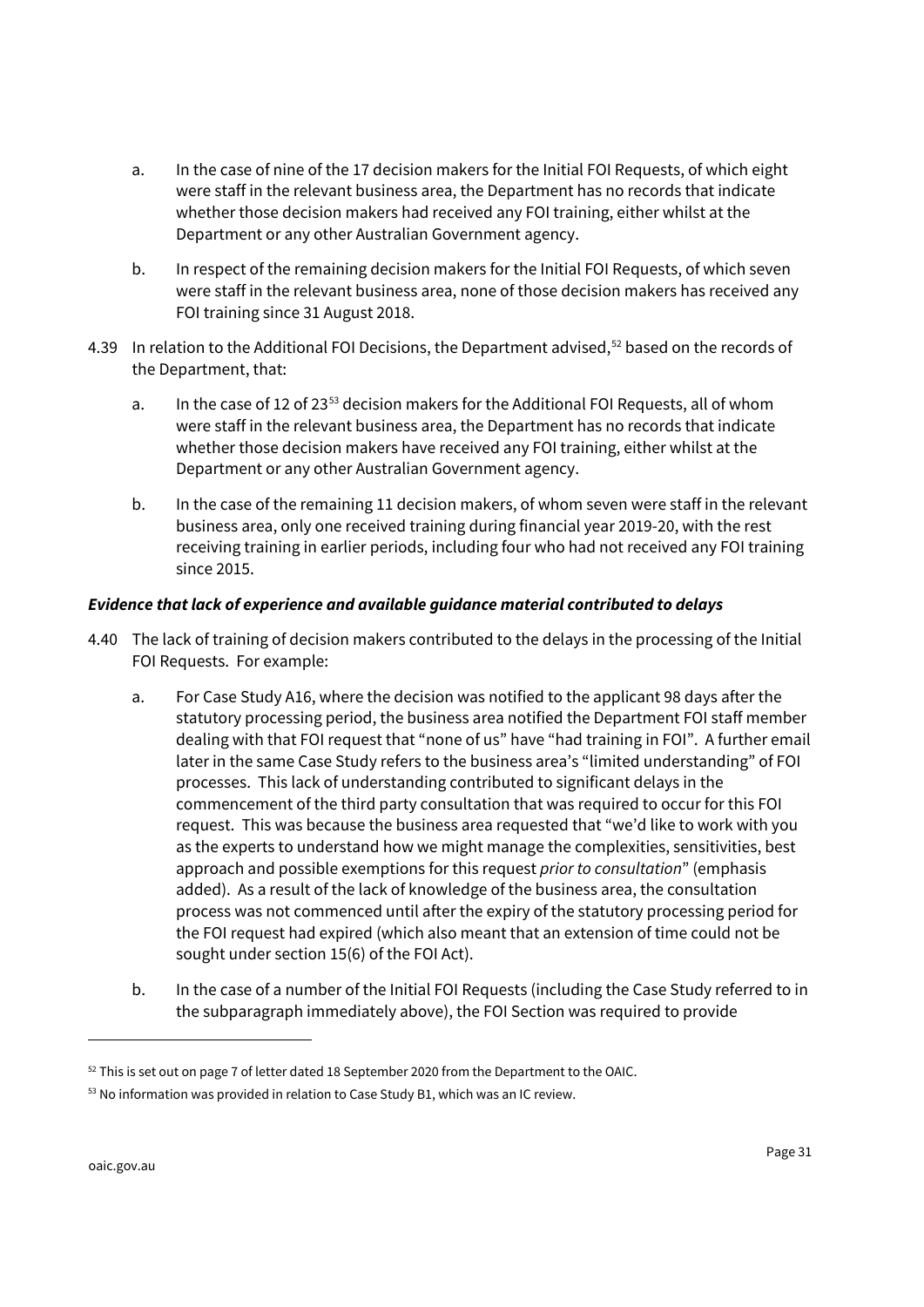significant guidance to the business areas as to which exemptions to disclosure under the FOI Act were applicable. In addition, in a number of Case Studies business areas sought to claim exemptions from disclosure on grounds that have no basis in the FOI Act. For example, in Case Study A15, the staff in the business area claimed that exemptions should be sought on the basis that certain statements in a document were incorrect and encouraged consideration by another business area of the Department of whether other statements in the relevant document were incorrect (in which case presumably suggesting that an exemption should be claimed in relation to those other statements). There is no basis in the FOI Act to claim an exemption from disclosure solely on the basis that statements are incorrect.

4.41 The Case Studies also show that there are inconsistencies between the processes set out in the FOI Documents and the manner in which FOI requests for non-personal information are processed by the Department in practice. For example, the FOI Timeline provides that the business area is to mark up the documents to redact exempt material (see Day 11-17) though typically the FOI Section will prepare the first version of the mark up.<sup>[54](#page-34-0)</sup> Also, the FOI Document states that the business area will identify exemptions (see Day 11-17) however the business area(s) are often simply asked to identify whether there is any "further sensitivities" or whether release would cause "harm" and the FOI Section will then identify exemptions.[55](#page-34-1) A final example is that the decision maker is stated to have responsibility, with the business area, to consult "internally" as required. However, this is typically only done by the business area within its own business area – if more than one area within the Department is involved then the FOI Section typically takes responsibility for consulting with other business areas.<sup>[56](#page-34-2)</sup>

#### *Delays caused by final consultation*

4.42 The FOI Documents provide for a final "FOI Alert" process where Senior Executive Service officers and Ministers' offices are notified of the documents to be released and are provided with copies of the documents. (**FOI Alert process**) The Case Studies demonstrate that this delays the release of decisions to applicants for periods of time that are often significantly longer than the 3 to 4 day period contemplated by the FOI Timeline.<sup>57</sup> Given the standard statutory processing period is 30 days, the delay caused by the FOI Alert process has a negative impact on the ability of the Department to meet the statutory processing period in many cases.

#### *Records management*

<span id="page-34-0"></span><sup>54</sup> As occurred for Case Study B21.

<span id="page-34-1"></span><sup>&</sup>lt;sup>55</sup> This is often included in the standard email sent by the FOI Section seeking assistance from business areas once documents are identified. See for example Case Studies A5, A14 and B18. Also the standard email which was typically sent to business areas for the Case Studies seeking initial assistance always provided that the FOI Section would consider the exemptions.

<span id="page-34-2"></span><sup>56</sup> This occurred in, for example, Case Studies A2, A5 and A13.

<span id="page-34-3"></span><sup>&</sup>lt;sup>57</sup> This was a contributing cause of the delay in meeting the statutory processing periods for Case Studies A3, A4, A5, A10, A15 and A16.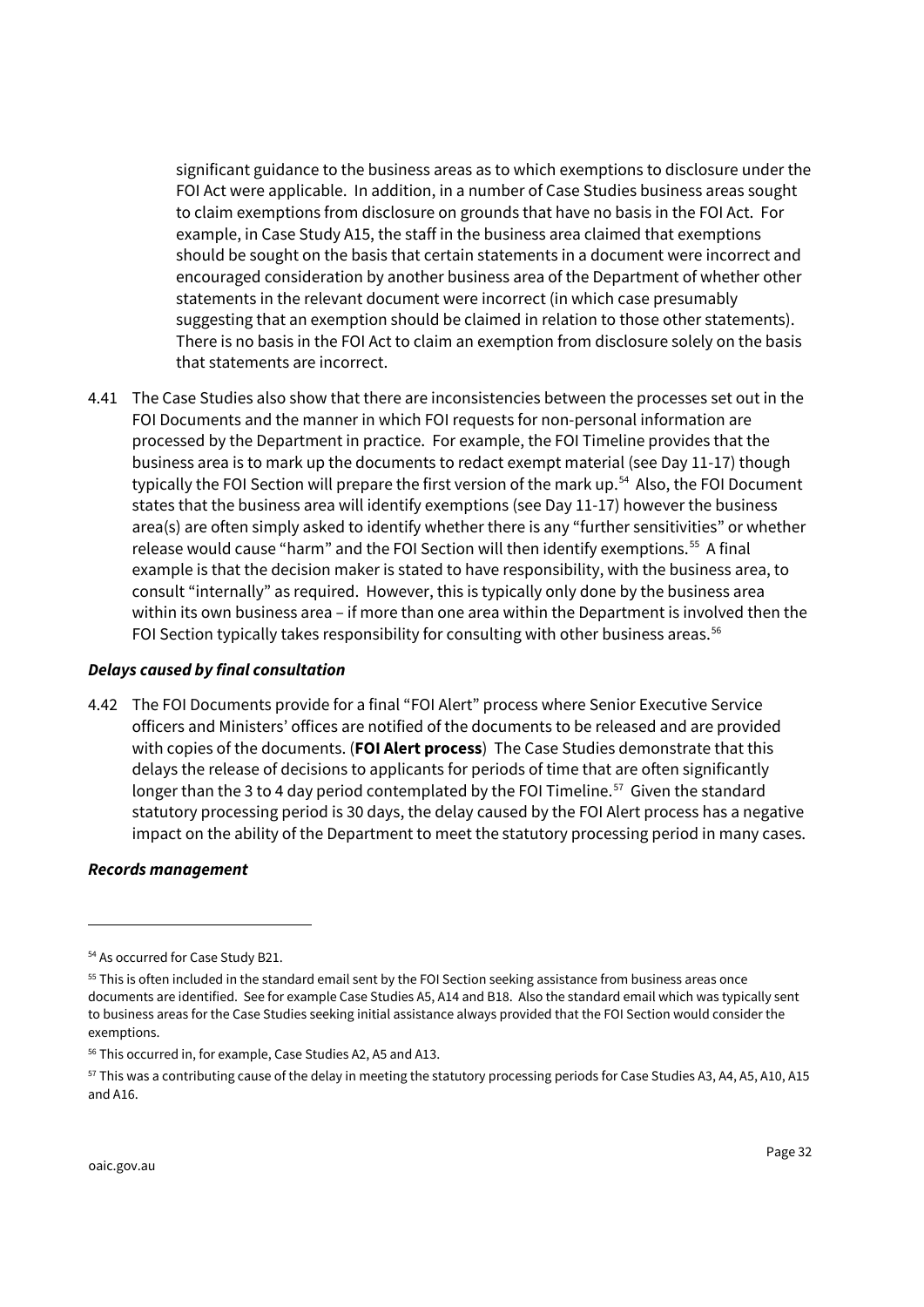- 4.43 The Department's information handling policies were provided to the OAIC on 25 November 2019 and comprise the "Records Management Policy Statement" (**Records Management Policy Statement**) and "Correct Use of the Department's Information Storage Systems and Network Drives" (ICT Policy Statement).<sup>[58](#page-35-0)</sup> Those two policies apply to both Department staff and contractors and consultants.
- 4.44 The Department's Record Management Policy Statement provides that TRIM RM8 is the Department's primary approved electronic document and records management system (**EDRMS**) for managing documents up to specified classifications (excluding Cabinet documents).<sup>[59](#page-35-1)</sup> The Records Management Policy Statement also identifies other systems, such as for human resources, that collect particular types of data. The Department has advised<sup>[60](#page-35-2)</sup> that when an FOI request for non-personal information is received the primary records repositories that need to be search are the Department's hundreds of business systems, including its main email system, TRIM and its physical storage facilities.
- 4.45 The Department has acknowledged that one of the two stages for processing FOI requests that takes the longest time is search and retrieval of documents.<sup>[61](#page-35-3)</sup> None of the FOI Timeline, Search/Retrieval Checklist nor the Decision Maker Checklist, which are the primary Department policies available to the staff of the Department who are not in the FOI Section (though typically only the Search/Retrieval Checklist is specifically provided to business areas at the time a request is made to consider an FOI request for non-personal information), provide any guidance as to how to determine what records repositories and/or business systems are required to be checked. None of the remaining FOI Documents provide guidance to the FOI Section on this issue.
- 4.46 Case Study A10 provides an example of where difficulties in locating relevant documents contributed to the delay in finalising the decision, with the decision not made until 59 days after the end of the statutory processing period. Another example is Case Study B10, where delays in identifying relevant documents within the scope of the FOI request contributed to the delay in finalising the decision. That decision was not released to the applicant until 67 days after the expiry of the statutory processing period.

<span id="page-35-0"></span><sup>&</sup>lt;sup>58</sup> In the letter dated 25 November 2019 from the Department to the OAIC the Department stated that "record keeping and information handling obligations are detailed in various operational policies and procedures" (at page 2) though no copies of such documents were provided.

<span id="page-35-1"></span><sup>59</sup> This is set out in section 4.2.1 of that document.

<span id="page-35-2"></span> $60$  This is set out on page 2 of letter dated 22 September 2020 from the Department to the OAIC.

<span id="page-35-3"></span><sup>&</sup>lt;sup>61</sup> This is set out on page 2 of letter dated 22 September 2020 from the Department to the OAIC. The other stage that the Department identified is decision making.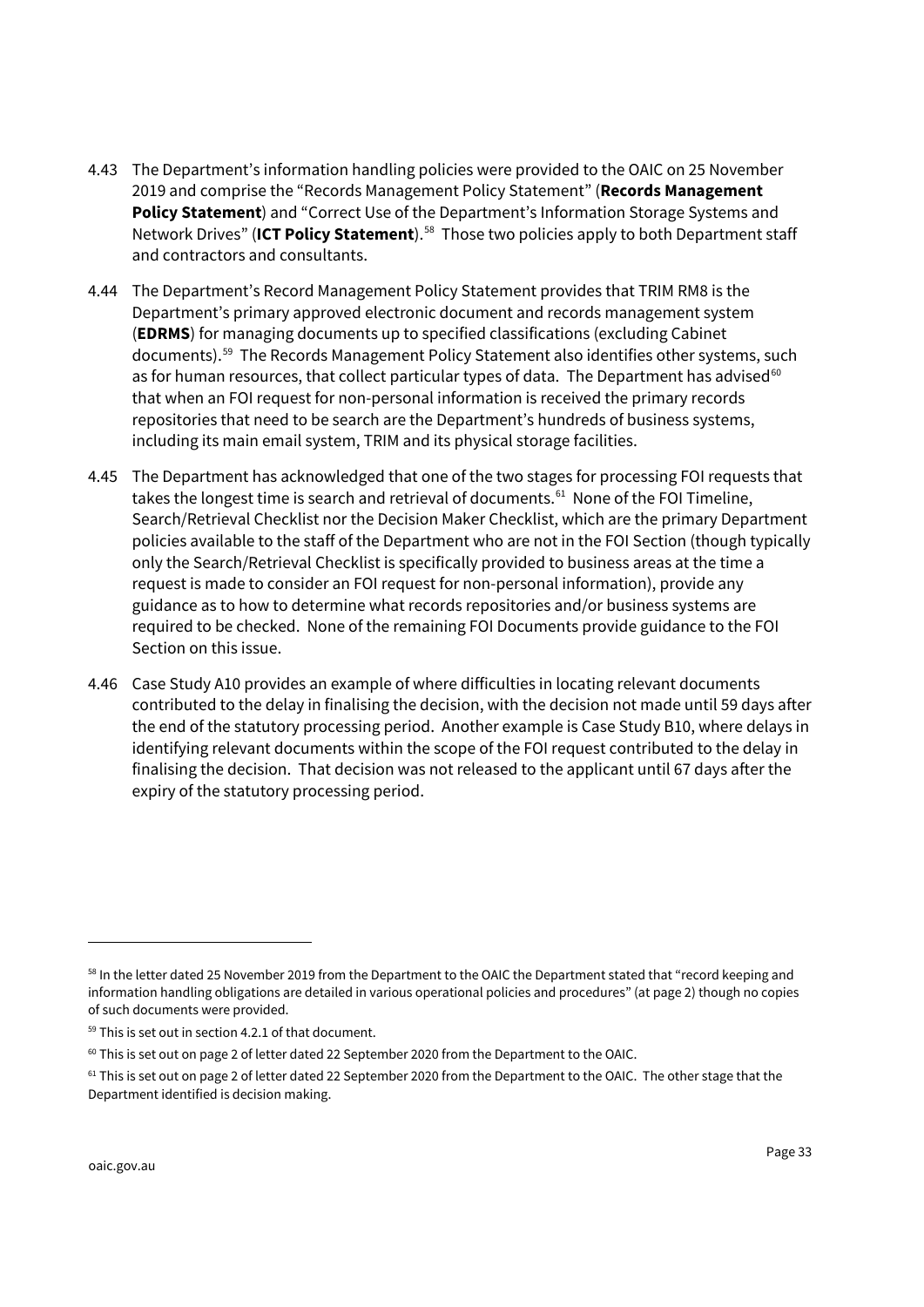## <span id="page-36-0"></span>**Contracted service providers**

#### *Requirements of the FOI Act*

4.47 The FOI Act applies to documents held by contracted service providers and subcontractors relating to the performance of "Commonwealth contracts". A Commonwealth contract is a contract for the provision of services to the public on behalf of the Commonwealth. Under section 6C of the FOI Act agencies are required to implement contractual measures to ensure that, if the agency receives a request for a document that relates to the performance of the contract and that document is created by or in the possession of a contracted service provider or subcontractor, the agency receives the document. If an agency receives a request for access to such a document, the agency is to take action to obtain a copy of the document from the contractor or subcontractor in accordance with the terms of the contract, and then decide whether access is to be given to that document under the FOI Act.

#### *Department policies*

- 4.48 The FOI Documents (that is, the Department's internally prepared documents) do not contain policies and procedures relating to processing requests for documents involving third party contractors. The FOI Guidelines, which the FOI Section also use in processing FOI requests, also do not provide policies and procedures that could be implemented by the FOI Section to address matters involving contracted service providers.
- 4.49 In my letter dated 25 October 2019, I requested that the Department provide the OAIC with copies of the Department's policies and procedures regarding the storage of documents received from contractors during the life of a contract and once the contract has ended. In response, the Department advised $62$  that it uses the Department of Finance's Commonwealth Contracting Suite templates for procurements of less than \$200,000 and for certain procurements above that amount. Other templates are used for services identified as higher value and risk. All of these templates include standard clauses regarding FOI obligations. Although it is appropriate for the Department to use the templates it has identified, these templates are not policies and procedures regarding the storage of documents received from contractors during the life of a contract or once the contract has ended.
- 4.50 The Department also advised that if a contract as a "Commonwealth contract" as defined in the FOI Act, the Department complies with its obligations to include relevant contractual provisions as required by section 6C of the FOI Act, though this does not appear to be specifically documented in a policy. Under the Department's Contract Management Framework, contract managers must ensure contractor's compliance with administrative requirements of the contract, such as FOI and record keeping. The Department provided copies of its Records Management Policy Statement and ICT Policy Statement*. [63](#page-36-2)* As noted by the Department, the Records Management Policy Statement applies to contractors as well as to the Department's

<span id="page-36-1"></span> $62$  This is set out on pages 1 and 2 of the letter dated 25 November 2019 from the Department to the OAIC.

<span id="page-36-2"></span><sup>&</sup>lt;sup>63</sup> These were provided with the letter dated 25 November 2019 from the Department to the OAIC.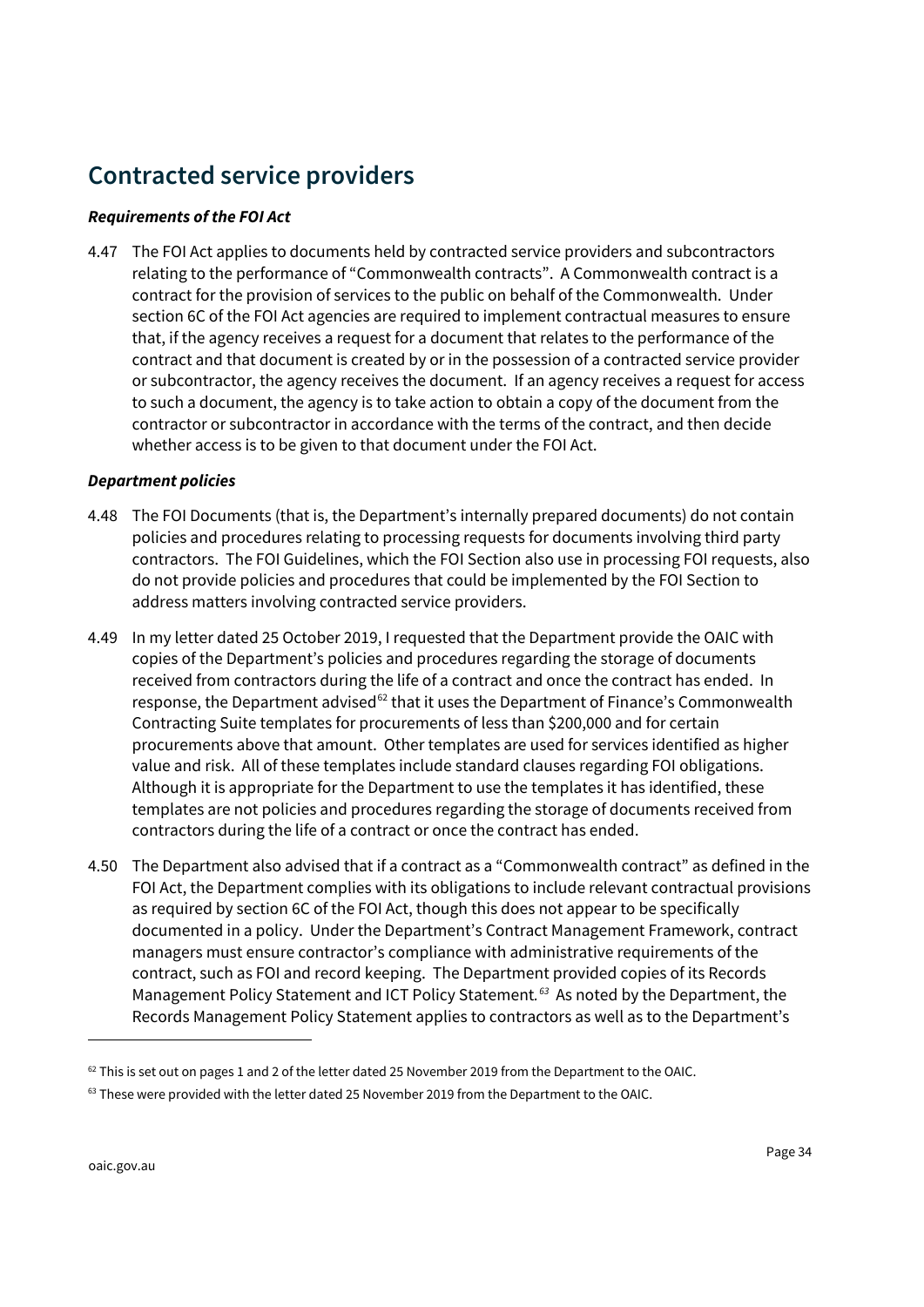staff. The Records Management Policy Statement is a high level policy statement which refers to associated Procedural Instructions (**PIs**) as supporting that policy, however these were not provided. The Records Management Policy Statement refers generally to the need to ensure compliance with the FOI Act but does not set out any detail regarding compliance with section 6C of the FOI Act or how documents received under that section or from contracted services providers should be obtained or stored. The ICT Policy Statement applies to contractors as well as to the Department's staff. It does not set out any detail regarding compliance with the FOI Act.

4.51 The Department has also advised that fewer than 5 per cent of FOI requests for non-personal information require contracted service providers to provide documents.<sup>[64](#page-37-1)</sup>

#### *Department contracts*

4.52 Notwithstanding that the Department processes only a small number of FOI requests for nonpersonal information that require contracted service providers to provide documents, these contracts entered into by the Department are for the provision of services to the public on behalf of the Commonwealth. Therefore it is important that an agency has documented processes in place to ensure compliance with the requirements of section 6C of the FOI Act. The Department provided information to the OAIC in relation to a number of contracts that it has in place with third parties, <sup>[65](#page-37-2)</sup> however only one of those contracts would actually fall within the definition of "Commonwealth contract" for the purposes of the FOI Act. That contract contained the model clause proposed by the OAIC for compliance with section 6C of the FOI Act.  $^{66}$  Even though that was the case, the primary Case Study involving this contract  $^{67}$  $^{67}$  $^{67}$ demonstrates that there were delays in the required information being provided by the contractor and a subcontractor sought to impose a condition on providing access to material which was inconsistent with the requirements of the FOI Act. The correspondence file for the Case Study does not show that the Department sought to place reliance on the model clause contained in the relevant contract to expedite receipt of the relevant material.

# <span id="page-37-0"></span>Part 5: Recommendations

5.1 In determining my recommendations for steps which should be taken to improve processing of FOI requests for non-personal information, I have considered the actions the Department has taken over the last 4 years to adopt improvements to the processing of such FOI requests. During this period, the Department engaged Synergy to undertake an analysis of 30 FOI requests for non-personal information and to make recommendations for improvements (**Synergy Review**). This has been the only review of FOI processing (whether internal or

<span id="page-37-1"></span><sup>&</sup>lt;sup>64</sup> This is set out on page 2 of the letter dated 22 September 2020 from the Department to the OAIC.

<span id="page-37-2"></span><sup>&</sup>lt;sup>65</sup> As set out in the letters dated 4, 18 and 25 September 2020 from the Department to the OAIC.

<span id="page-37-3"></span><sup>66</sup> Refer to model clause for section 6C compliance available here: https://www.oaic.gov.au/freedom-ofinformation/guidance-and-advice/documents-held-by-government-contractors/

<span id="page-37-4"></span><sup>&</sup>lt;sup>67</sup> Case Study A11.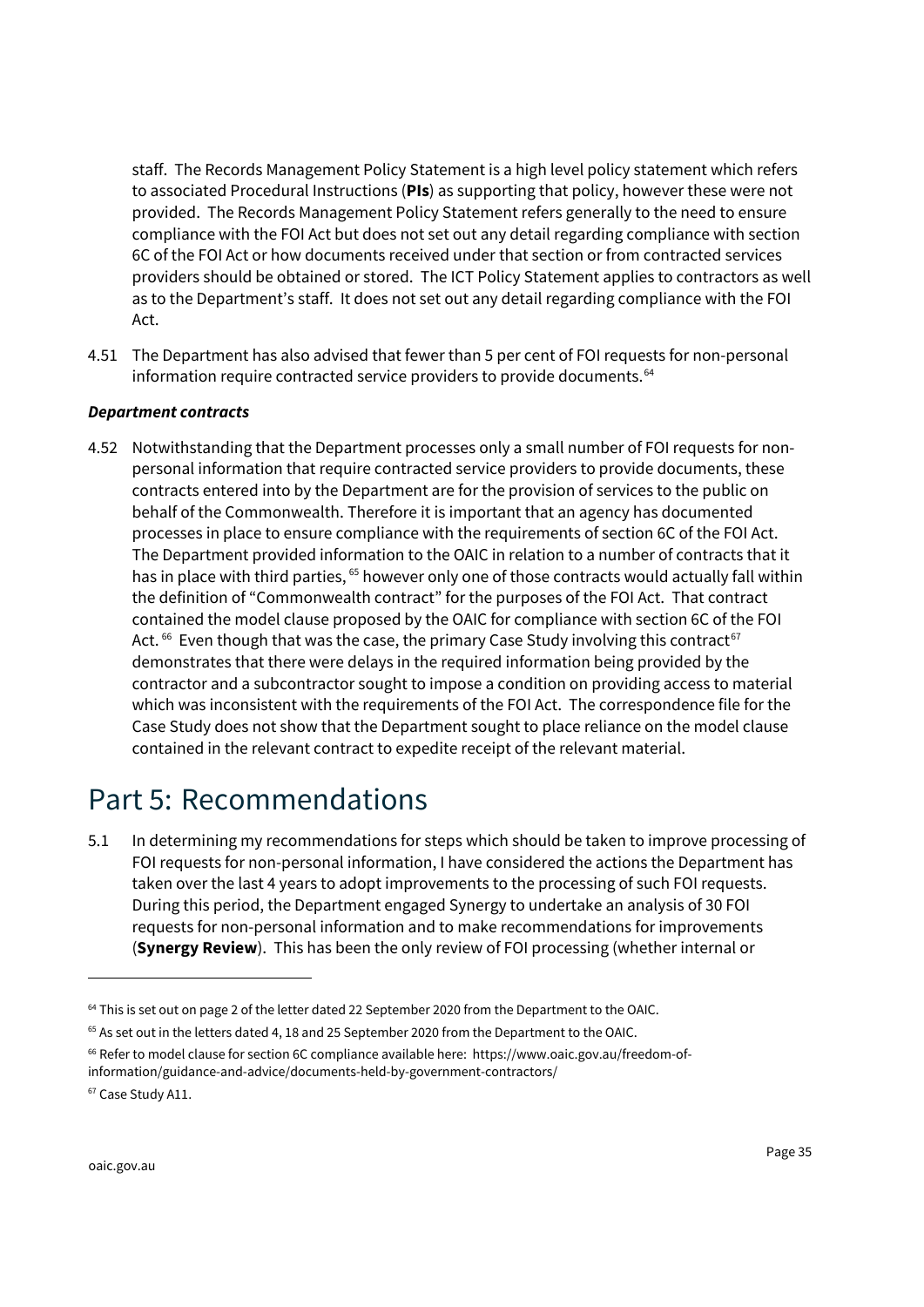external) undertaken by the Department during the period from 1 July 2016.<sup>68</sup> The actions which the Department has taken to improve its compliance with the statutory processing periods for FOI requests (for both personal and non-personal information) since 1 July 2016, as notified to the OAIC, include:<sup>[69](#page-38-1)</sup>

- a. From 2016, the Department has implemented administrative release of information to address high volume FOI requests for personal information.
- b. In 2017, the Department launched an online form to assist applicants. This was recommended by the Synergy Review.
- c. In 2018, the Department commenced use of HotDocs software for decision letters and other correspondence. This was recommended by the Synergy Review.
- d. The Department has become primarily digital, eliminating the creation of paper records and has been in the process of digitising incoming mail and existing paper records.
- e. In March 2020, the Department published statistics on the General Skilled Migration program which reduced the frequency of FOI requests for this information.
- f. In April 2020, the Department provided remote access to use Adobe Pro software to members of the FOI Section.
- g. In April 2020, the Department introduced FOI management dashboards to provide information on the status of FOI caseloads and individual requests.
- h. In May 2020, the Department provided temporary additional resourcing to process FOI requests for personal information.
- 5.2 In addition, the Department has also taken the actions set out in Part 3 to clear the backlog of FOI requests for non-personal information.
- 5.3 The Synergy Review made a number of recommendations in addition to the ones identified in subparagraphs 5.1b. and 5.1c. The Department has provided no information to the OAIC that indicates any of those other recommendations were implemented and accordingly I have assumed that none were implemented.
- 5.4 I have also taken into consideration the recommendations from previous reviews, as referred to earlier in this report. The Own Motion Investigation into processing of non-routine FOI requests by the then Department of Immigration and Citizenship undertaken by the former Information Commissioner Professor John McMillan in September 2012 included a recommendation that

<span id="page-38-0"></span><sup>&</sup>lt;sup>68</sup> The report of the Synergy Review was provided by the Department to the OAIC on 7 September 2020 in response to the Notice to Produce, which required that the Department provide "(t)he terms of reference for, and the outcome of, any reviews (either external or internal) undertaken with respect to FOI processing within the Department since 1 July 2016."

<span id="page-38-1"></span> $69$  This is set out on page 5 of letter dated 22 September 2020 from the Department to the OAIC. There are other examples provided in that letter however my view is that the examples listed here are likely to have been the most impactful.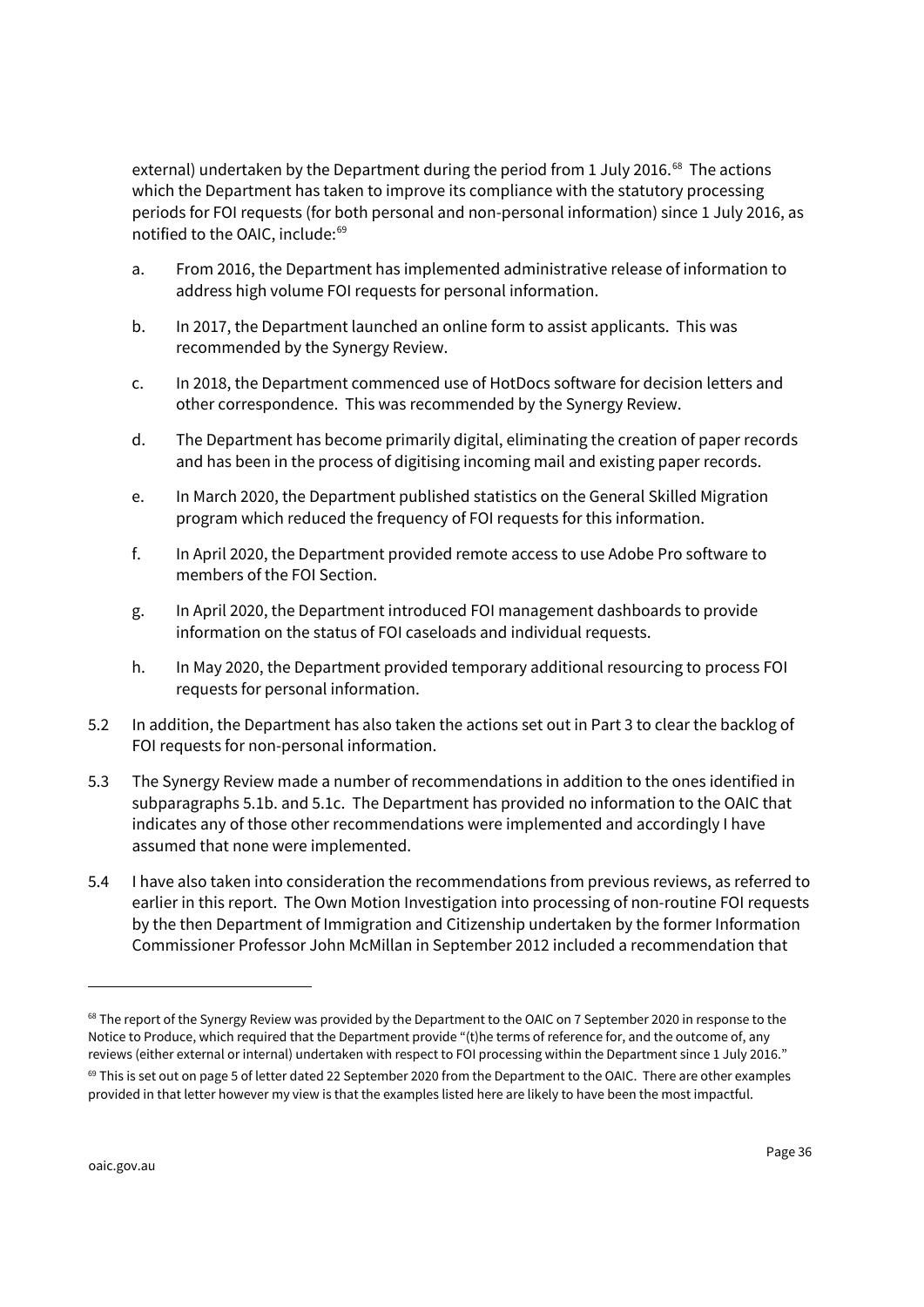the Department should consider the following matters (amongst others) and provide a report to the Information Commissioner within three months of the date of publication of the Information Commissioner's report dealing with each of the following:

- a. inadequate resources allocated to processing non-routine FOI requests in the Department's Central Office team,
- b. delay in allocating non-routine FOI requests to the Department's decision makers,
- c. delay in initiating and concluding internal consultation on non-routine FOI requests,
- d. inadequate internal governance arrangements for controlling delays in processing nonroutine FOI requests and for ensuring senior executive supervision of those requests,
- e. unclear internal clearance procedures for access grant decisions,
- f. delay in obtaining documents from the Department's contractors when required for FOI processing,
- g. delay in initiating or concluding third party consultations,
- h. failure to consider applying to the OAIC for extensions of time to process requests under section 15AB or section 15AC of the FOI Act, and
- i. FOI processing being impeded by poor record keeping.
- 5.5 The findings that I have made indicate that, while changes may have been made by the Department to address these issues in the short term following the 2012 investigation, over the longer term, these issues have re-emerged.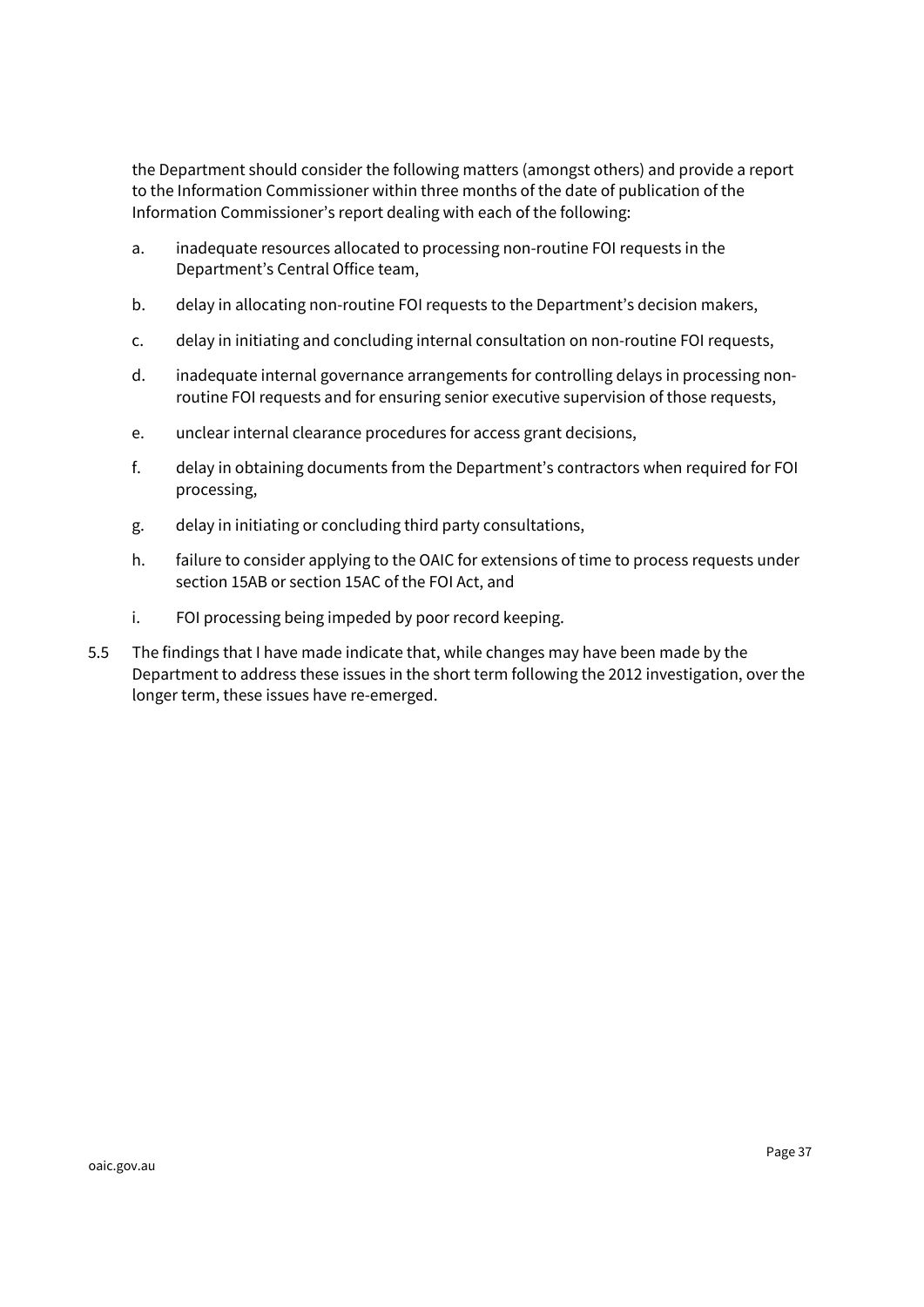### <span id="page-40-0"></span>**Recommendation 1: Appoint an Information Champion[70](#page-40-1)**

**Senior support, in the form of a senior Information Champion who is a member of the Department's Executive with sufficient seniority, such as the Chief Operating Officer, who may be supported by an information governance board, will play a key role in promoting FOI Act compliance within the Department.**

**Recommendation 1:** I recommend that the Department, within one month of the date that comments on this report are due, appoint a Senior Executive Service officer, such as the Chief Operating Officer, to be an Information Champion of the Department. In the same timeframe, the Information Champion may be supported by an information governance board comprised of appropriate Senior Executive Service officers. The role of the Information Champion and any board would encompass:

- providing leadership on compliance by the Department with the FOI Act, to ensure that the Department is committed to high standards of professionalism in handling its FOI workload

- ensuring the Department has in place best practice governance arrangements, and provides adequate resources, to meet the objects of the FOI Act and to comply with all of its obligations under the FOI Act, including meeting the statutory timeframes for the processing of FOI requests

- taking proactive steps to encourage the development, and implementation, of appropriate FOI Act compliance policies and procedures by the Department as part of the standard business practices of the Department

- being a focal point for managing issues and developing strategic plans for FOI management within the Department

- monitoring compliance by the Department with the statutory processing requirements of the FOI Act

- consistent with the objects of the FOI Act and the requirements of the Information Publication Scheme established under Part II of the FOI Act, identifying the Department's information assets and developing criteria to establish what is of value and appropriate for proactive release, such as by monitoring trends in the FOI requests for non-personal information received by the Department to determine if there are any categories of information sought that would be able to be proactively released by the Department (avoiding the need for FOI requests to be made to access such information).

<span id="page-40-1"></span> $70$  As a consequence of the findings in paragraphs 4.12 to 4.16.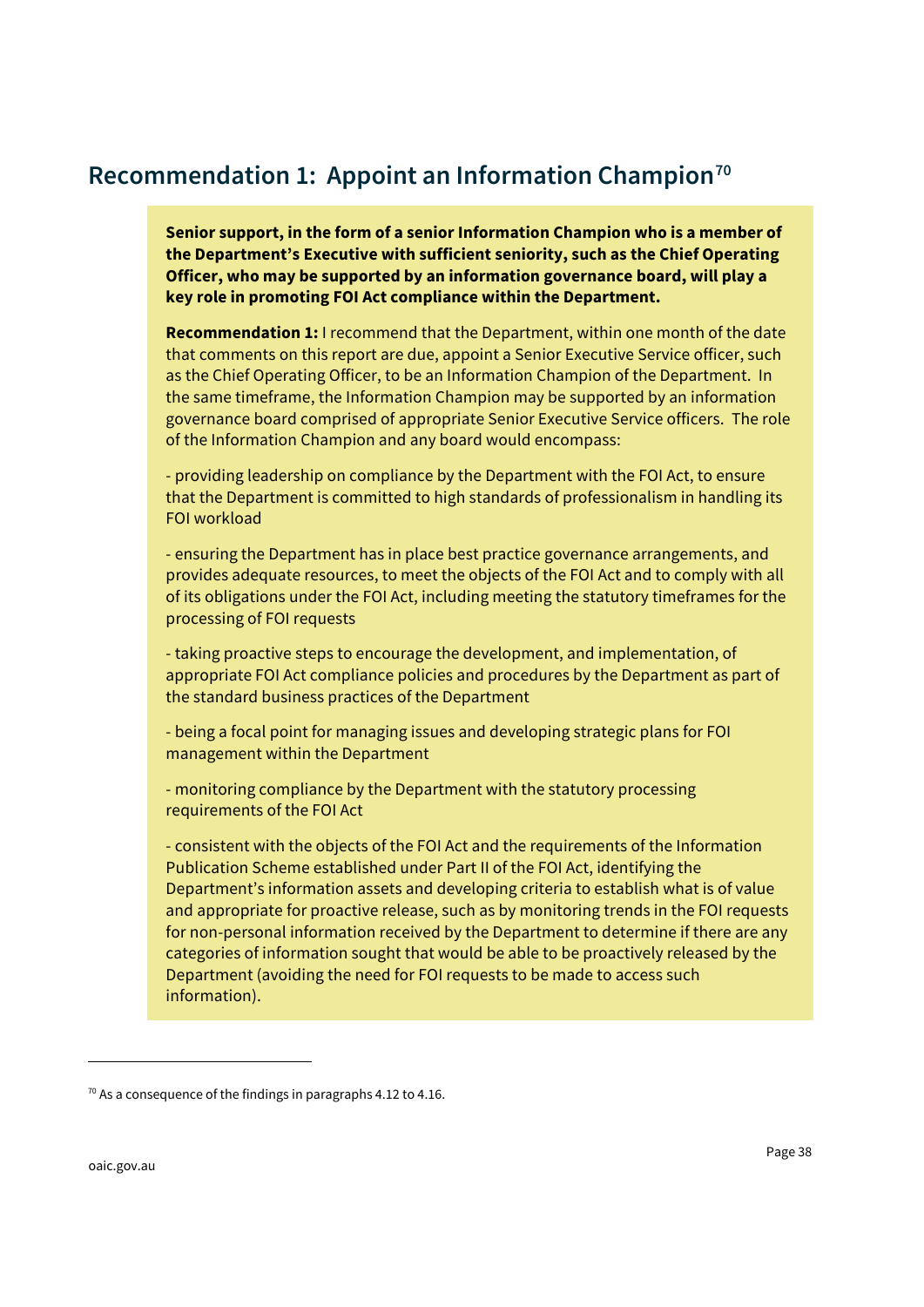I recommend that the Information Champion is empowered to set KPIs for staff involved in processing FOI requests and monitor these. The FOI Section should also be required to report statistics related to the processing of FOI requests for non-personal information to the Information Champion to assist in ensuring appropriate accountability and oversight of the Department's FOI functions.

The Information Champion may also perform broader functions in relation to information management within the Department more generally.

### <span id="page-41-0"></span>**Recommendation 2: Operational Processes and Procedures[71](#page-41-1)**

**To ensure that the Department has in place the required policies and procedures to meet statutory processing periods for FOI requests, the Department should adopt and implement an up-to-date, clear and easy to follow FOI operational manual for its FOI staff and for all other staff of the Department who may have a role in processing FOI requests.**

**Recommendation 2:** I recommend that within three months of the date that comments on this report are due, the Department prepare and implement an operational manual for processing of FOI requests for non-personal information which must be approved by the Information Champion referred to in **Recommendation 1**. At a minimum that manual should:

- provide for the modification of current processes to ensure compliance with statutory processing periods, including but not limited to a mandated process for the appointment of decision makers,

- set out a policy that is to be applied to determine when it is appropriate to seek extensions of time as permitted under the FOI Act,

- include escalation processes and set out when these are required to be used to resolve processing delays arising either from delays with business areas of the Department or delays caused by third parties,

- establish clear criteria to be applied to determine when the FOI Section may move forward to finalise a decision notwithstanding a delay in responses from either business areas or third parties,

- establish criteria for records management to assist in facilitating responses to FOI requests, and

<span id="page-41-1"></span> $71$  As a consequence of the findings in paragraphs 4.16 to 4.19; 4.24 to 4.31; 4.40 to 4.51.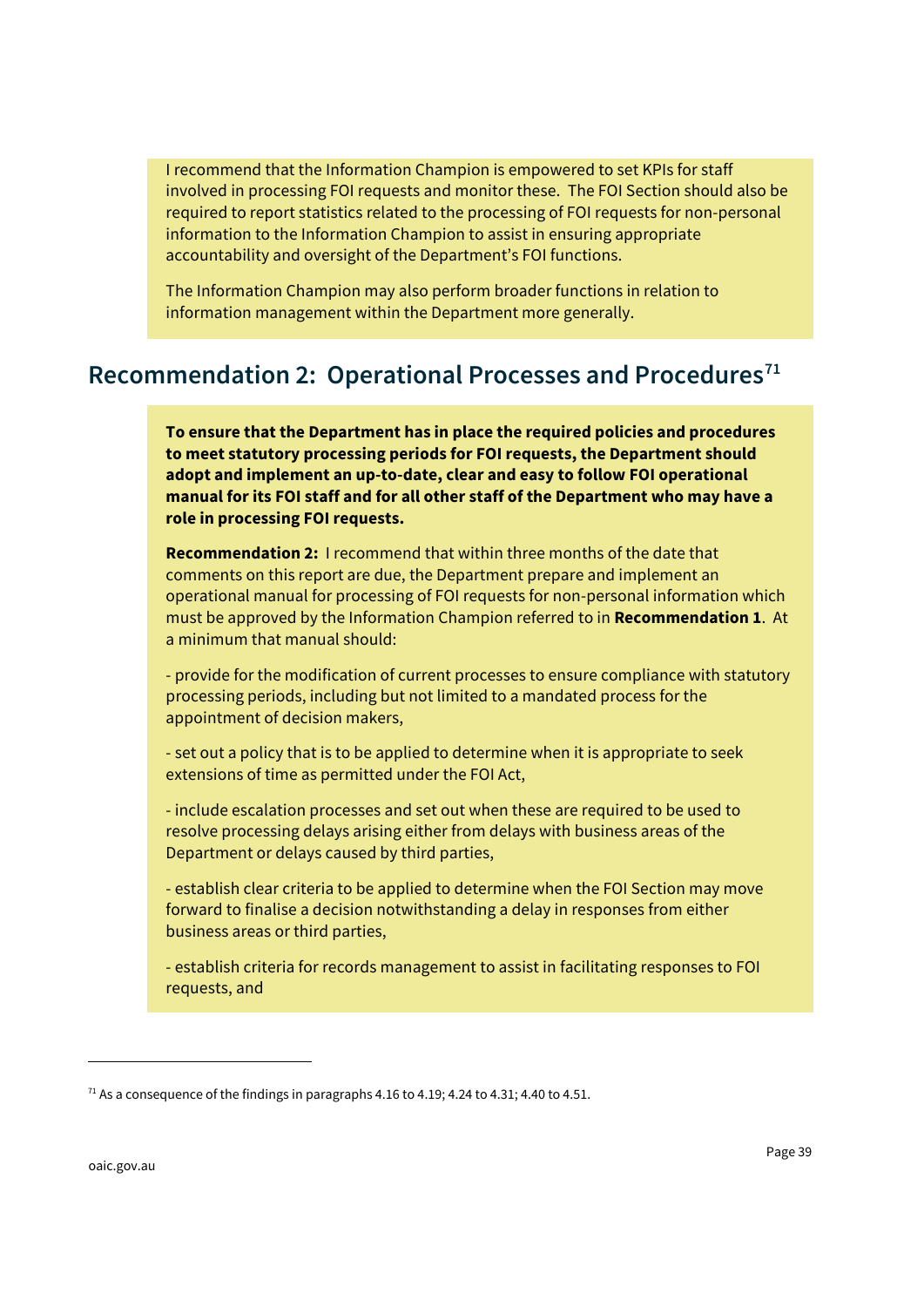- specify the steps that will be taken to ensure compliance with section 6C of the FOI Act and the processes to be adopted to request documents from contracted service providers, and

- include a short form guidance note to assist business areas in processing FOI requests for non-personal information. Assistance in preparing this new guidance note is available through use of material available through the OAIC's website.<sup>[72](#page-42-1)</sup>

In addition, I recommend that the Department document in the operational manual an alternative process to the FOI Alert process to ensure that the FOI Alert process does not delay the release of FOI decisions beyond the statutory processing period. For example, the Department could use its newly introduced FOI dashboards<sup>[73](#page-42-2)</sup> to ensure that senior staff are advised of the status of FOI requests and engagement with the Department's Media Operations, and preparation of any required talking points, should occur at an earlier point of the processing of FOI requests for non-personal information.

The OAIC's recently released FOI Essentials toolkit, which contains information that is also available in the FOI Guidelines but in a short form user friendly package, may be used by the Department to assist in the preparation of this manual. Consistent with the requirements of the Information Publication Scheme, the operational manual should be made publicly available by the Department on its website.

The steps that will be taken to ensure compliance with section 6C of the FOI Act, as referred to above, should be replicated in all other policies of the Department which relate to contractual requirements for procurement by the Department.

### <span id="page-42-0"></span>**Recommendation 3: Training[74](#page-42-3)**

**It is important that the Department provides its staff with the necessary training and resources to enable those staff to fully discharge the Department's obligations to process FOI requests within the statutory processing periods under the FOI Act. It is also important that the Department implements a standardised process for the processing of FOI requests that will assist in ensuring that statutory processing periods are complied with.**

**Recommendation 3:** I recommend that within three months after completion of the Operational Manual referred to in **Recommendation 2**, all members of the FOI Section

<span id="page-42-1"></span> $72$  For example, the OAIC provides guidance on the reasonable steps required to be taken to locate documents for the purposes of the FOI Act, which is available here: [https://www.oaic.gov.au/freedom-of-information/guidance-and](https://www.oaic.gov.au/freedom-of-information/guidance-and-advice/processing-foi-requests-taking-all-reasonable-steps-to-find-documents/)[advice/processing-foi-requests-taking-all-reasonable-steps-to-find-documents/](https://www.oaic.gov.au/freedom-of-information/guidance-and-advice/processing-foi-requests-taking-all-reasonable-steps-to-find-documents/)

<span id="page-42-2"></span><sup>&</sup>lt;sup>73</sup> Refer to paragraph 5.1g.

<span id="page-42-3"></span><sup>&</sup>lt;sup>74</sup> As a consequence of the findings in paragraphs 4.20 to 4.23 and 4.34 to 4.39.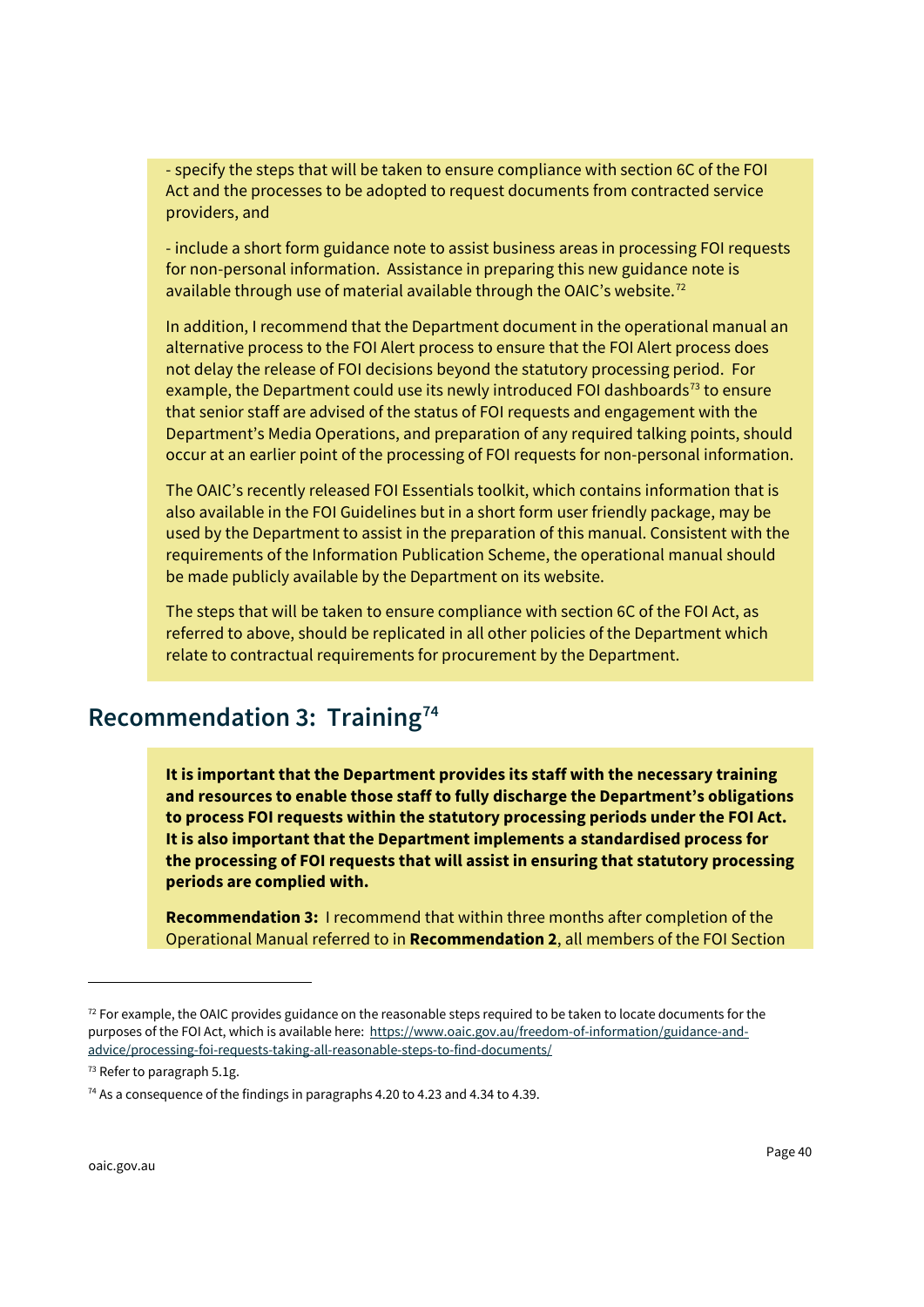and other staff of the Department who may process FOI requests for non-personal information (both decision makers and other staff who assist decision makers), are trained in the requirements of the operational manual referred to in **Recommendation 2**. I recommend that new members who join the FOI Section after that time should be provided with the same training within a reasonable period of joining the FOI Section. A reasonable period would ordinarily be within two weeks.

Within six months after completion of the Operational Manual referred to in **Recommendation 2**, I recommend that the Department make available online training for all Senior Executive Service officers and Executive Level 2 officers in the Department that provides an overview of how FOI requests for non-personal information are processed in the Department, tailored for the Department's specific circumstances.

### <span id="page-43-0"></span>**Recommendation 4: Audit of Compliance[75](#page-43-1)**

**Recommendation 4:** In light of my conclusion that many of the findings that I have made indicate that, while changes may have been made by the Department to address issues identified in previous reviews of the Department in the short term, over the longer term, issues regarding compliance have re-emerged I also recommend that the Department, within 3 months of completion of **Recommendation 3**, undertake an audit of the processing of FOI requests for non-personal information to assess whether **Recommendations 2 and 3** have been implemented and operationalised and whether those actions have been sufficient to address the issues identified in this CII. I recommend that the audit is undertaken by either the Department's internal audit committee or by an external auditor, as determined by the Department. A copy of the audit report should be provided to the OAIC.

The OAIC will continue to work with the Department to ensure not only that the **Recommendations** are implemented and operationalised but also to ensure that its policies and procedures evolve over time to continue to enable the Department to meet its obligations under the FOI Act, including to meet statutory timeframes. The OAIC will also monitor compliance through quarterly agency statistics submitted by the Department, complaints and IC reviews, including deemed refusals.

5.6 As this CII has focussed on a consideration of the Department's compliance with the statutory timeframes set out in the FOI Act in relation to processing FOI requests for non-personal information, **Recommendations 2 to 4** are also limited in their scope to FOI requests for nonpersonal information. Taking a pragmatic approach to compliance, there would be benefit in the Department considering the broader application of each of the **Recommendations** in relation to all FOI requests that are received by the Department, that is, for both personal and

<span id="page-43-1"></span> $75$  As a consequence of the comments in paragraphs 5.1 to 5.5.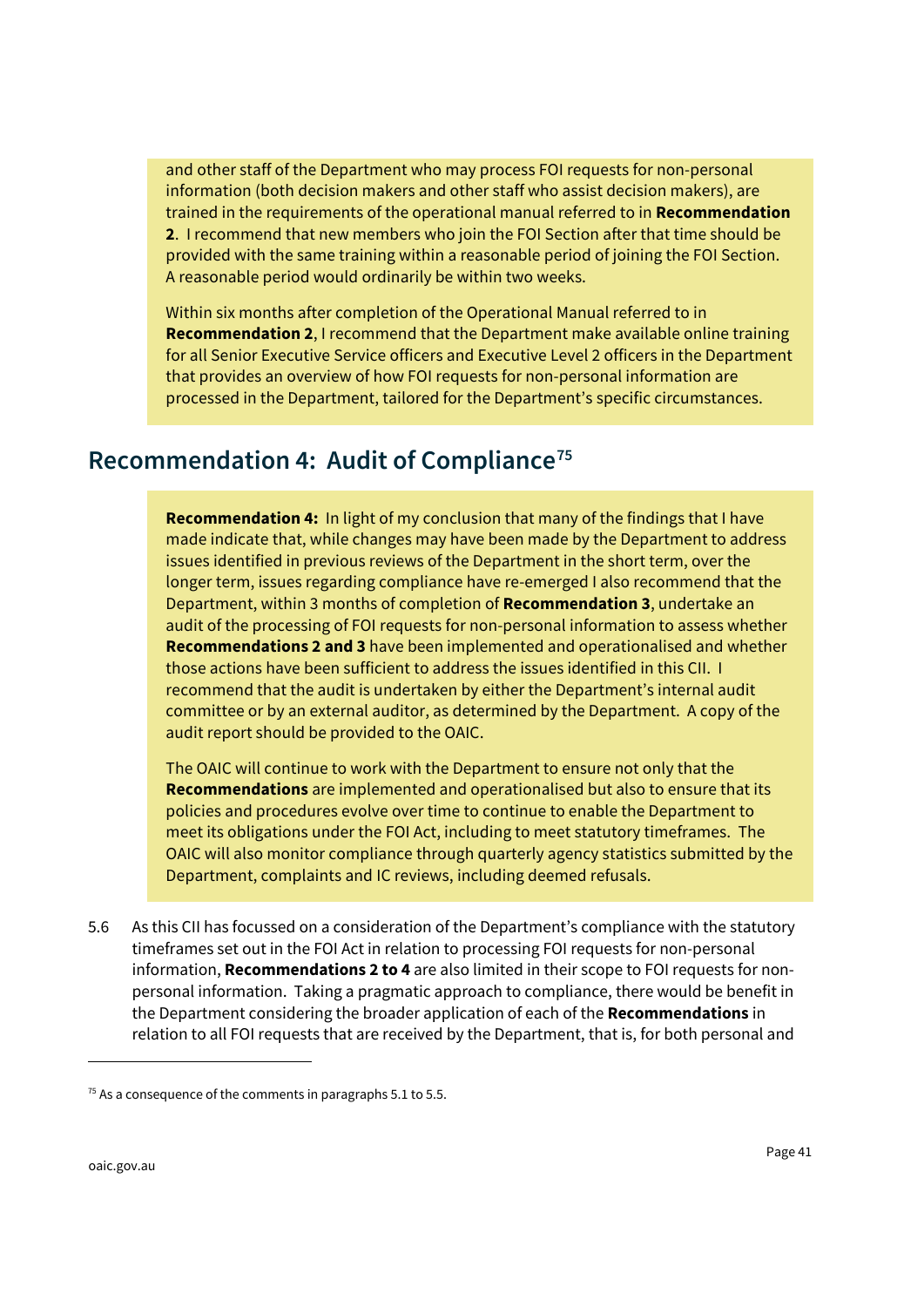non-personal information.[76](#page-44-0) For example, although **Recommendation 3** relates to training for the processing of FOI requests for non-personal information, in implementing **Recommendation 3**, the Department should give consideration to whether the training of staff across the Department who are involved, in whatever capacity, in the processing of FOI requests for personal information is also up-to-date and whether additional training may be required for that type of FOI request.

<span id="page-44-0"></span><sup>&</sup>lt;sup>76</sup> In 2019-20, the Department processed 69% of requests for personal information within the statutory timeframes.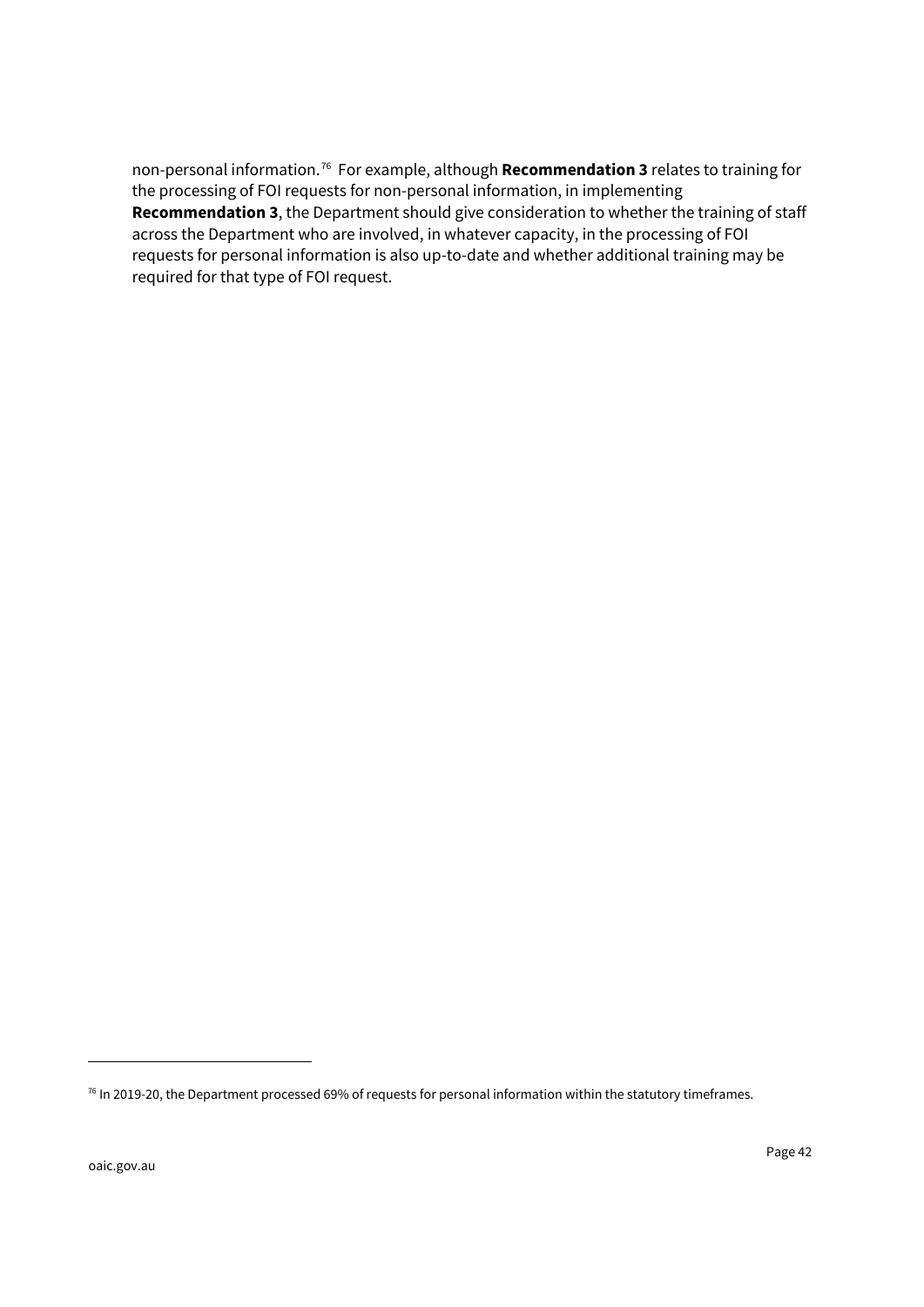# <span id="page-45-0"></span>Attachment A: Summary of findings in relation to processing of FOI requests

 $\mathcal{L}^{\text{max}}$  and  $\mathcal{L}^{\text{max}}$ . . .

. .

 $\sim$ 

 $\sim$ 

 $\sim$ 

 $\alpha$  . The second second

### **Primary contributing factors to failure to meet statutory time frames (Initial FOI Requests)**

| No. | <b>Contributing</b><br>factor                                           | <b>Number</b><br>of Case<br><b>Studies</b><br>impacted | <b>Case Studies</b>                                                                                                                                                                                                                                                                                                                                   |
|-----|-------------------------------------------------------------------------|--------------------------------------------------------|-------------------------------------------------------------------------------------------------------------------------------------------------------------------------------------------------------------------------------------------------------------------------------------------------------------------------------------------------------|
| 1.  | Delay within FOI<br>team without<br>external<br>contributing<br>reason. | 15                                                     | <b>Case Study A1:</b><br>Clarification of scope not sought from applicant until<br>10 days after the date it was determined that<br>clarification was required.<br>Case Study A2: Correct branches to consult not identified                                                                                                                          |
|     |                                                                         |                                                        | for 16 days from date of receipt of request.<br>Case Study A3: [Re revised decision.] 35 days between<br>the date the signed decision was received by FOI team and<br>the date the FOI team provided the decision to the<br>applicant (in part caused by FOI Alert process - 17 days).                                                                |
|     |                                                                         |                                                        | <b>Case Study A5:</b><br>15 days taken to respond to clarification question from<br>branch.<br>No action taken for 44 days.<br>$\bullet$<br>Clarification on scope first sought from applicant 68<br>$\bullet$<br>days after request received.<br>Case Study A677:<br>[Re initial decision.] Correct branch to consult not<br>identified for 35 days. |

and a series of the contract of the contract of the contract of the contract of the contract of the contract of

and a series of the contract of the contract of the contract of the contract of the contract of the contract of

<span id="page-45-1"></span><sup>77</sup> Note that only initial decision considered for Case Study A6.

Page 43 oaic.gov.au

and the control

 $\sim$  $\sim$ 

. . . .

 $\alpha$  . The second second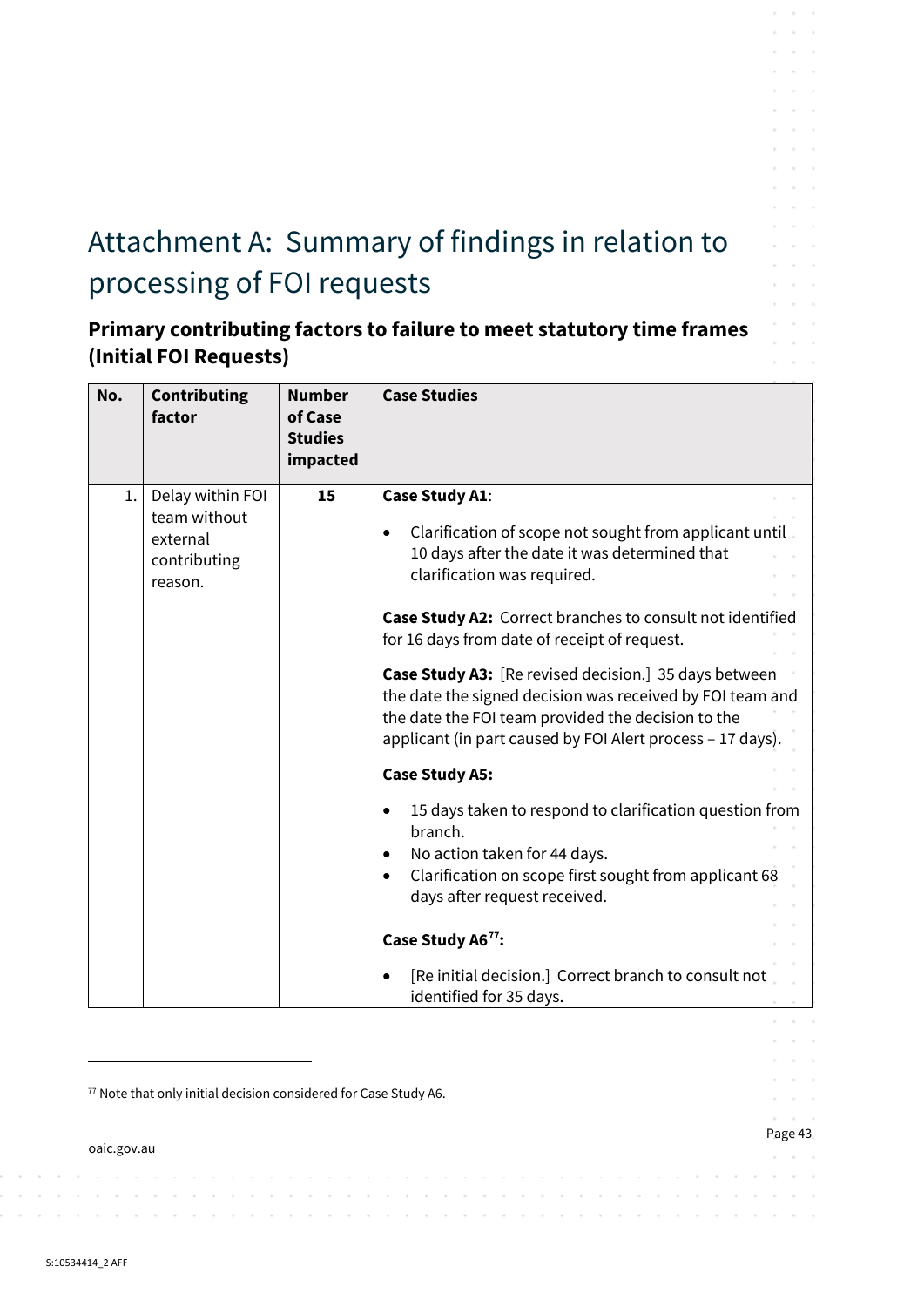| No. | <b>Contributing</b><br>factor | <b>Number</b><br>of Case<br><b>Studies</b><br>impacted | <b>Case Studies</b>                                                                                                                                                                                                                                                                                                                                                                                                                                                                                                             |
|-----|-------------------------------|--------------------------------------------------------|---------------------------------------------------------------------------------------------------------------------------------------------------------------------------------------------------------------------------------------------------------------------------------------------------------------------------------------------------------------------------------------------------------------------------------------------------------------------------------------------------------------------------------|
|     |                               |                                                        | [Re initial decision.] 8 days between the date the<br>$\bullet$<br>signed decision was received by FOI team and the date<br>the FOI team provided the decision to the applicant.                                                                                                                                                                                                                                                                                                                                                |
|     |                               |                                                        | Case Study A7: 28 days taken to prepare documents for<br>release.                                                                                                                                                                                                                                                                                                                                                                                                                                                               |
|     |                               |                                                        | Case Study A8: 19 days to follow up on request for<br>information (which was then able to be provided within<br>one day).                                                                                                                                                                                                                                                                                                                                                                                                       |
|     |                               |                                                        | <b>Case Study A9:</b>                                                                                                                                                                                                                                                                                                                                                                                                                                                                                                           |
|     |                               |                                                        | No action taken to contact decision makers for 22 days<br>following agreement to accept transfer of FOI request.<br>No action taken for another 2 significant periods<br>$\bullet$<br>during the processing of the request, the first period of<br>66 days and the second period of 26 days.<br>152 days to seek documents that should have been<br>$\bullet$<br>transferred together with the FOI request but which<br>were not received by the Department.                                                                    |
|     |                               |                                                        | <b>Case Study A10:</b>                                                                                                                                                                                                                                                                                                                                                                                                                                                                                                          |
|     |                               |                                                        | 35 day period in which no action taken.<br>٠<br>Additional searches not requested for 77 days.                                                                                                                                                                                                                                                                                                                                                                                                                                  |
|     |                               |                                                        | Case Study A11: 29 days period between receipt of<br>relevant material and issue of draft decision.                                                                                                                                                                                                                                                                                                                                                                                                                             |
|     |                               |                                                        | <b>Case Study A12:</b>                                                                                                                                                                                                                                                                                                                                                                                                                                                                                                          |
|     |                               |                                                        | [Re initial request.] No follow up of relevant area of the<br>Department at all during statutory decision period<br>(only action taken by FOI team in statutory decision<br>period was to acknowledge receipt and to send<br>request to a business area).<br>[Re initial request.] 35 day period between first follow<br>up of business area and second follow up of business<br>area. 26 day period between second follow up of<br>business area and third follow up. 22 days between<br>third follow up and fourth follow up. |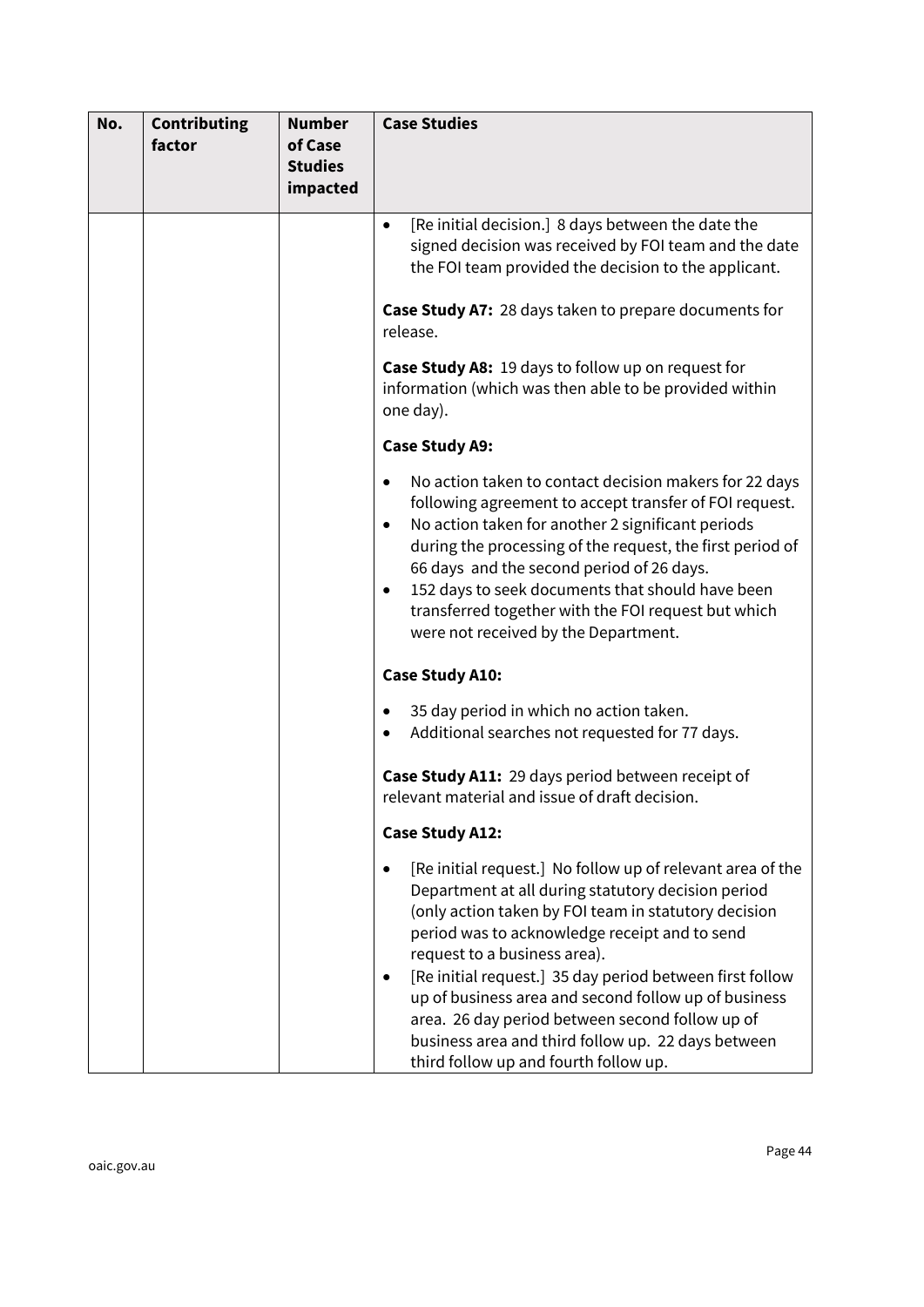| No. | <b>Contributing</b><br>factor                                                                         | <b>Number</b><br>of Case<br><b>Studies</b><br>impacted | <b>Case Studies</b>                                                                                                                                                                                                                                                                                                                                                                                                                                                                                                                                                                                                                                                                                                                                                                                       |
|-----|-------------------------------------------------------------------------------------------------------|--------------------------------------------------------|-----------------------------------------------------------------------------------------------------------------------------------------------------------------------------------------------------------------------------------------------------------------------------------------------------------------------------------------------------------------------------------------------------------------------------------------------------------------------------------------------------------------------------------------------------------------------------------------------------------------------------------------------------------------------------------------------------------------------------------------------------------------------------------------------------------|
|     |                                                                                                       |                                                        | Case Study A13.1:<br>FOI team took either 26 or 28 days to respond to<br>$\bullet$<br>questions from relevant areas of the Department in<br>relation to internal consultation.<br>136 day period in which no action was taken to<br>$\bullet$<br>progress finalisation of request.<br>Case Study A13.2: [Re internal review.]<br>No action taken in relation to request for internal<br>٠<br>review for 95 days.<br>Periods of between 12 and 42 days taken for<br>consultation to occur.<br>Case Study A13.4:<br>110 days for one relevant business area to be notified<br>(and may not have been notified by FOI team).<br>48 days between date of last response to external<br>$\bullet$<br>consultation and decision being prepared.<br>Case Study A13.5: 13 days taken to prepare draft<br>decision. |
| 2.  | Delay within<br>business areas<br>of the<br>Department<br>without external<br>contributing<br>reason. | 10                                                     | Case Study A1: An internal consultation after the decision<br>had been made and was ready to be released took 47 days<br>(without any email follow up from FOI team for 45 days).<br>Case Study A2: Scope of FOI request not read correctly by<br>appropriate branch until 37 days after request received.<br><b>Case Study A3:</b><br>[Re initial decision.] Potential documents within scope<br>of the FOI request not identified until after the<br>statutory processing period expired (initial documents<br>provided were not correct).<br>[Re revised decision.] Copy of relevant document was<br>$\bullet$<br>not provided to the FOI team for 55 days. 53 days<br>taken from date that document was identified until a<br>draft decision was prepared.                                            |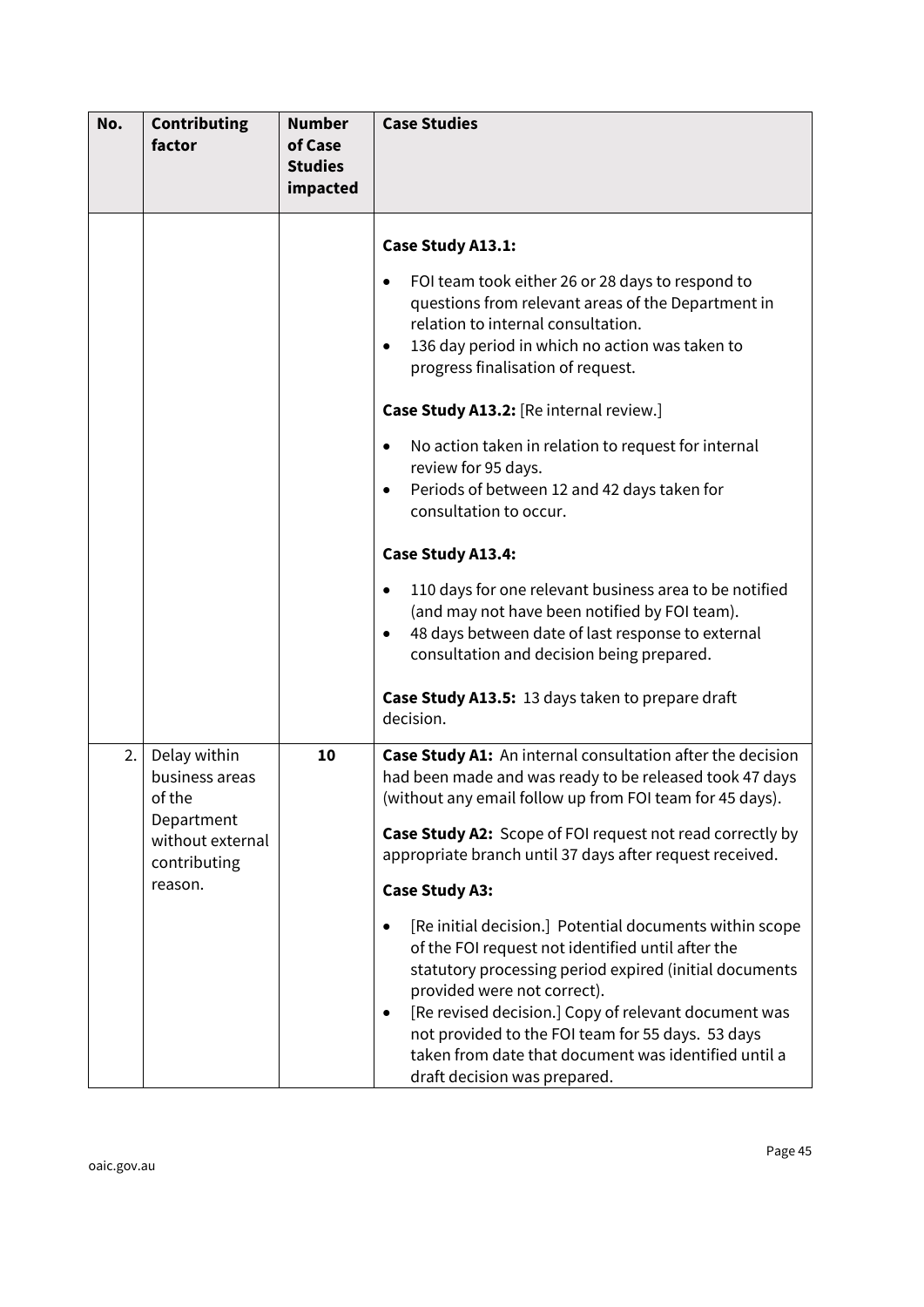| No. | Contributing<br>factor                                                                             | <b>Number</b><br>of Case<br><b>Studies</b><br>impacted | <b>Case Studies</b>                                                                                                                                                                                                                         |
|-----|----------------------------------------------------------------------------------------------------|--------------------------------------------------------|---------------------------------------------------------------------------------------------------------------------------------------------------------------------------------------------------------------------------------------------|
|     |                                                                                                    |                                                        | Case Study A8: 43 days for information to be provided to<br>FOI team to support identified issue.                                                                                                                                           |
|     |                                                                                                    |                                                        | Case Study A10: An internal consultation took 36 days<br>(without any formal follow up from FOI team).                                                                                                                                      |
|     |                                                                                                    |                                                        | <b>Case Study A12:</b>                                                                                                                                                                                                                      |
|     |                                                                                                    |                                                        | [Re initial request.] 120 days for documents to be<br>provided following initial request (4 formal follow ups<br>in that period).<br>[Re internal review.] 19 days taken to identify further<br>$\bullet$<br>documents relevant to request. |
|     |                                                                                                    |                                                        | Case Study A13.1: Delays responding to internal<br>consultation by 5 areas within the Department for between<br>31 and 44 days (in 3 cases, only one formal follow up and in<br>the final case, 2 follow ups).                              |
|     |                                                                                                    |                                                        | Case Study A13.3: Some internal Division consultation<br>not commenced until 94 days after receipt of FOI request.                                                                                                                          |
|     |                                                                                                    |                                                        | Case Study A13.4: Delays arising from relevant business<br>area inexperience (including delays to commencement of<br>external consultation as a result of requests from business<br>area).                                                  |
|     |                                                                                                    |                                                        | Case Study A13.5: 20 days to respond to<br>recommendations from FOI team (no follow up by FOI<br>team in that time, notwithstanding that the period<br>included the expiration of the statutory decision period).                           |
| 3.  | Delay in<br>commencement<br>of consultation<br>with external<br>parties (whether<br>other agencies | 6                                                      | Case Study A4: 13 days taken to contact external party for<br>consultation.                                                                                                                                                                 |
|     |                                                                                                    |                                                        | Case Study A5: 97 days taken for determination to be<br>made that third party consultation required.                                                                                                                                        |
|     |                                                                                                    |                                                        | <b>Case Study A9:</b>                                                                                                                                                                                                                       |
|     | or otherwise).                                                                                     |                                                        | 90 days taken to initiate commencement of third party<br>consultation.                                                                                                                                                                      |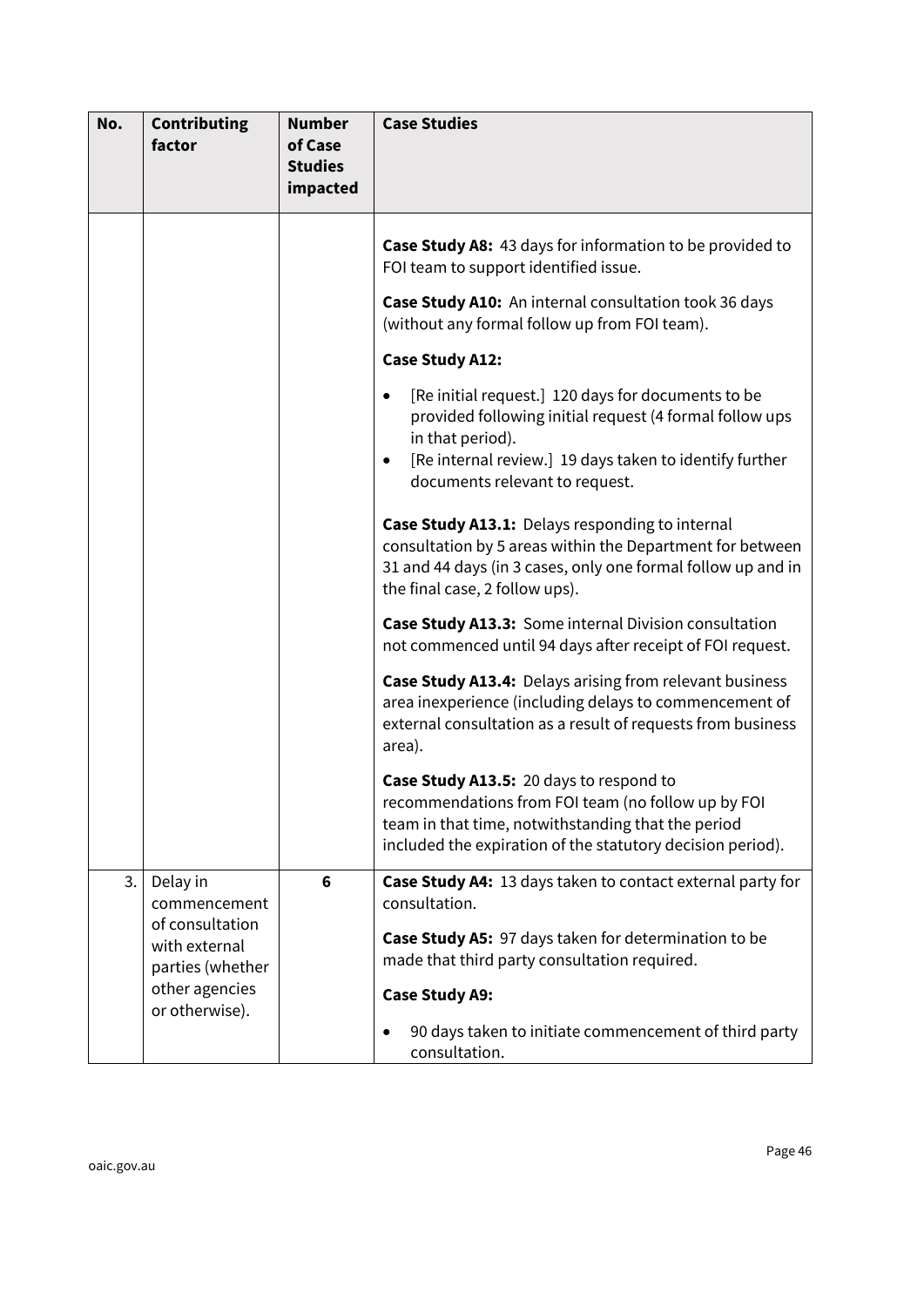| No. | <b>Contributing</b><br>factor                                 | <b>Number</b><br>of Case<br><b>Studies</b><br>impacted | <b>Case Studies</b>                                                                                                                                                                                                                                                                                                                                 |
|-----|---------------------------------------------------------------|--------------------------------------------------------|-----------------------------------------------------------------------------------------------------------------------------------------------------------------------------------------------------------------------------------------------------------------------------------------------------------------------------------------------------|
|     |                                                               |                                                        | 190 days taken to determine that consultation with<br>$\bullet$<br>one third party was required.<br>Initial consultations with third parties did not, in each<br>$\bullet$<br>case, identify all of the documents in respect of which<br>consultation was required. In addition in some cases<br>consultation occurred when this was not necessary. |
|     |                                                               |                                                        | Case Study A13.1: 43 days taken to commence<br>consultation with third parties after documents received.                                                                                                                                                                                                                                            |
|     |                                                               |                                                        | Case Study A13.3: External consultation not commenced<br>until 116 days after receipt of FOI request.                                                                                                                                                                                                                                               |
|     |                                                               |                                                        | Case Study A13.4: Between 39 and 52 days for<br>consultation to commence with identified third parties.                                                                                                                                                                                                                                             |
| 4.  | Delay caused by<br><b>FOI Alert</b>                           | 6                                                      | Case Study A3: [Re revised decision.] 17 days taken for<br>FOI Alert process after decision signed.                                                                                                                                                                                                                                                 |
|     | process.                                                      |                                                        | Case Study A4: FOI Alert process resulted in 8 day delay in<br>release of decision to applicant.                                                                                                                                                                                                                                                    |
|     |                                                               |                                                        | Case Study A5: Not entirely caused by FOI Alert process<br>but there was significant internal consultation between<br>after the decision was signed and before it was released<br>(24 day delay).                                                                                                                                                   |
|     |                                                               |                                                        | Case Study A10: FOI Alert process resulted in 7 day delay<br>in release of decision to applicant.                                                                                                                                                                                                                                                   |
|     |                                                               |                                                        | Case Study A13.3: FOI Alert process resulted in 11 day<br>delay in release of decision to applicant.                                                                                                                                                                                                                                                |
|     |                                                               |                                                        | Case Study A13.4: FOI Alert process resulted in 7 day<br>delay in release of decision to applicant.                                                                                                                                                                                                                                                 |
| 5.  | Excessive time<br>period for<br>appointing final              | $\overline{\mathbf{2}}$                                | Case Study A5: 68 days taken to appoint a decision maker<br>(though not primary cause of delay).                                                                                                                                                                                                                                                    |
|     | decision maker<br>(where appears<br>to have<br>contributed to |                                                        | Case Study A13.3: Decision maker not finally appointed<br>for 139 days after receipt of FOI request (formal escalation<br>of issue by FOI team did not occur until 138 days after<br>receipt of FOI request).                                                                                                                                       |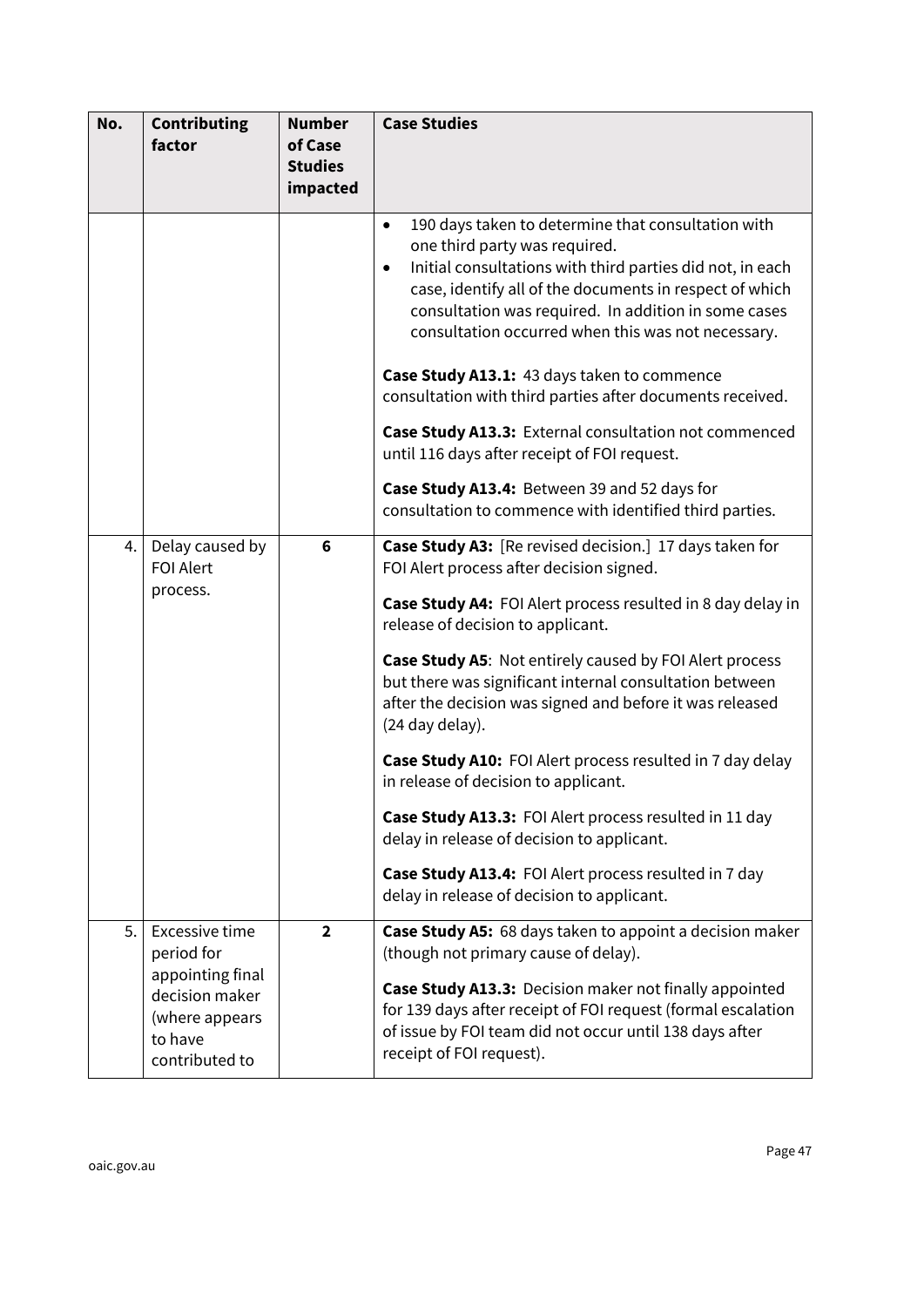| No. | <b>Contributing</b><br>factor                                                         | <b>Number</b><br>of Case<br><b>Studies</b><br>impacted | <b>Case Studies</b>                                                                                                                                                                                                                     |
|-----|---------------------------------------------------------------------------------------|--------------------------------------------------------|-----------------------------------------------------------------------------------------------------------------------------------------------------------------------------------------------------------------------------------------|
|     | delay in making<br>decision).                                                         |                                                        |                                                                                                                                                                                                                                         |
| 6.  | Delay caused by<br>third party not<br>responding to<br>consultation.                  | $\overline{2}$                                         | Case Study A4: 33 days for initial response to be received<br>from third party (no escalation sought by FOI team until 27<br>days after initial contact made).<br>Case Study A9: 59 days for response to a third party<br>consultation. |
| 7.  | Delay caused by<br>confusion as to<br>requirements<br>for compliance<br>with FOI Act. | $\mathbf{1}$                                           | Case Study A5: 72 days taken to determine legal advice<br>required. Second set of legal advice also sought which<br>appears to have contributed to 24 day delay between<br>decision being signed and releasing decision.                |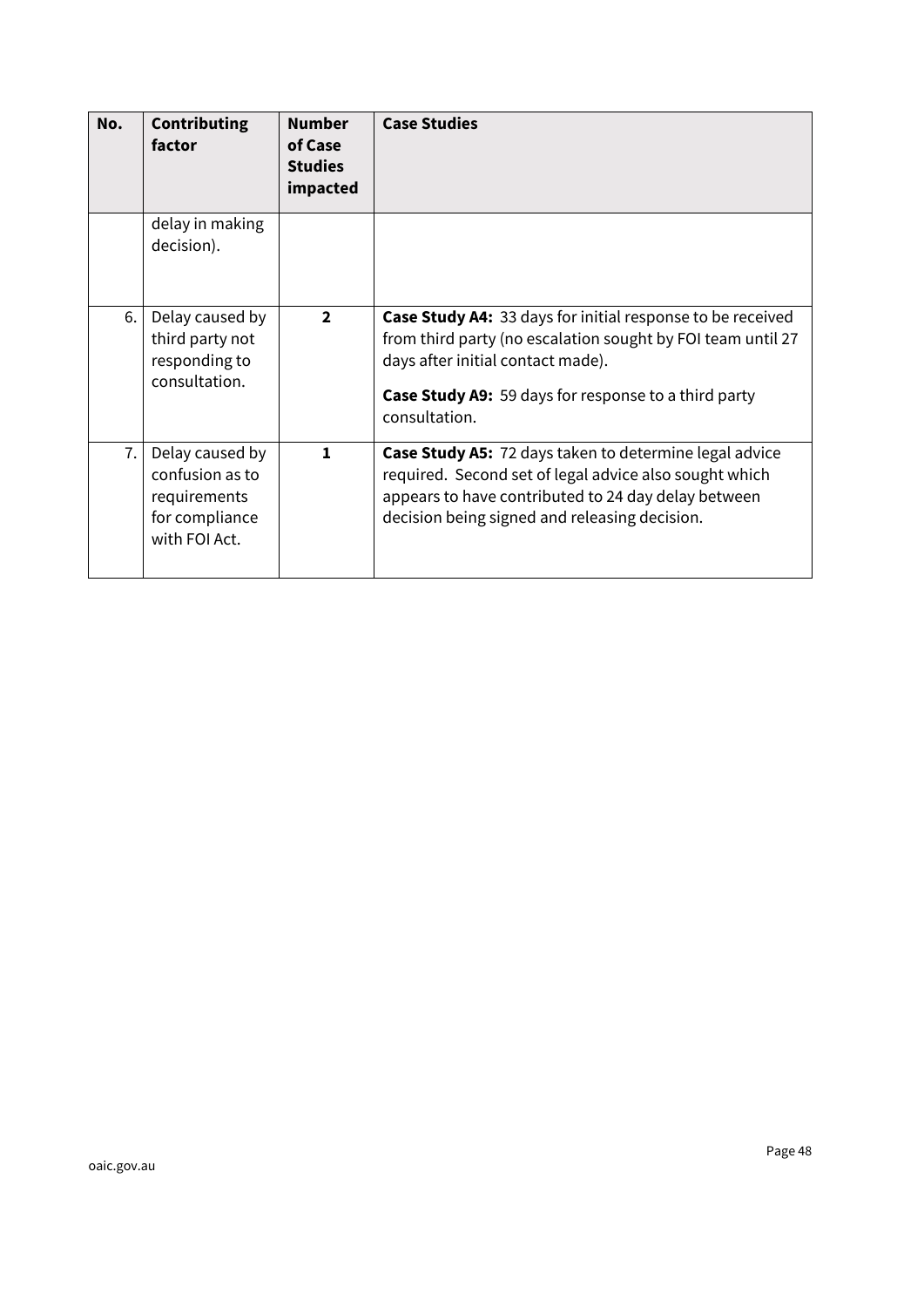Table A1 shows the periods by which the processing of each Initial FOI Request by the Department exceeded the statutory processing periods.





<span id="page-51-0"></span> $78$  Note that 4 Case Studies considered as part of the 13 Initial Complaints were the subject of internal reviews or reconsiderations. In one Case Study, the Initial Complaint related to the review/reconsideration not the initial decision, which was made within the statutory processing period. The table shows the statutory processing periods for only the initial decisions which were not made in time, meaning that it shows 16 decisions in total.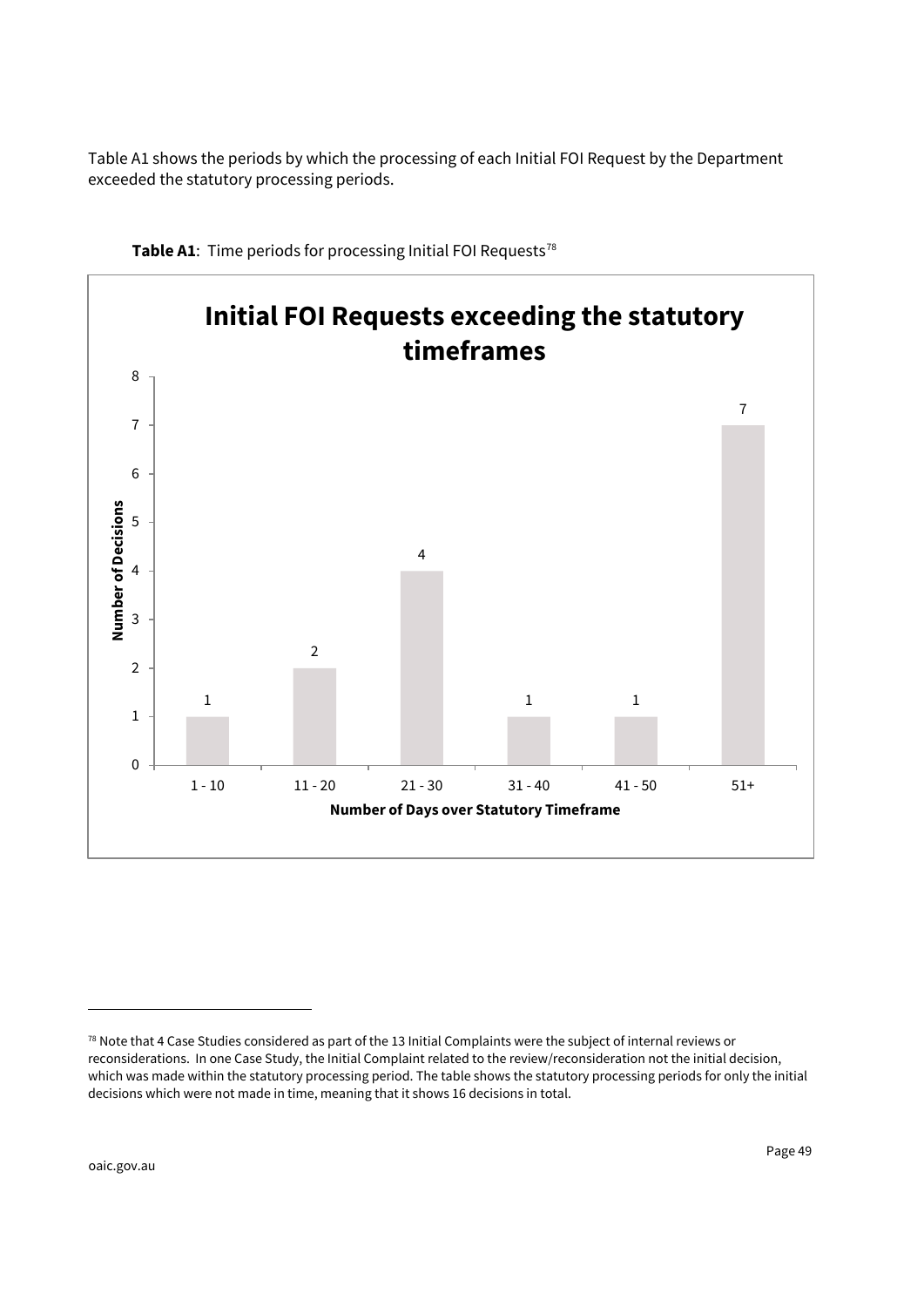### **Primary contributing factors to failure to meet statutory time frames (Additional FOI Requests)**

| No. | <b>Contributing</b><br>factor                                                                         | <b>Number</b><br>of Case<br><b>Studies</b><br>impacted | <b>Case Study</b>                                                                                                                                                                                                                                                                                                                                                                                                                                                                                                                                                                                                                                                                                                                                                                                                                                                                                                                                                                                             |
|-----|-------------------------------------------------------------------------------------------------------|--------------------------------------------------------|---------------------------------------------------------------------------------------------------------------------------------------------------------------------------------------------------------------------------------------------------------------------------------------------------------------------------------------------------------------------------------------------------------------------------------------------------------------------------------------------------------------------------------------------------------------------------------------------------------------------------------------------------------------------------------------------------------------------------------------------------------------------------------------------------------------------------------------------------------------------------------------------------------------------------------------------------------------------------------------------------------------|
| 1.  | Delay within<br>business areas<br>of the<br>Department<br>without external<br>contributing<br>reason. | 10                                                     | <b>Case Study B2:</b><br>19 days between the date the FOI request notified and<br>$\bullet$<br>relevant business area providing a substantive<br>response.<br>20 days between first substantive response and date<br>٠<br>that the FOI Section provided a draft of the decision to<br>the business area. This appears to have resulting from<br>a delay in the business area providing documents<br>within the scope of the FOI request.<br>Case Study B5: 20 days for business area to make a<br>preliminary identification of the documents within the<br>scope of the FOI request (3 follow ups by the FOI Section in<br>that period). Documents not located for 48 days from date<br>of FOI request.<br>Case Study B8: Relevant business areas delays in<br>assisting in searching for documents (including business<br>area in which decision maker located not undertaking<br>searches itself) within scope of the FOI request meant that<br>it took 22 days from the date of the FOI request to locate |
|     |                                                                                                       |                                                        | relevant documents.<br>Case Study B11: First consultation by business area with<br>some relevant teams within the Department did not occur<br>until day 96 (and after a version of the decision was<br>signed). This resulted in additional documents being<br>identified and an additional 6 day delay in the decision<br>being finalised and signed.<br><b>Case Study B17:</b><br>29 days for business area to provide FOI Section with<br>$\bullet$<br>documents within scope and to request redactions.<br>50 days taken for all relevant business areas to<br>$\bullet$<br>comment on proposed redactions.                                                                                                                                                                                                                                                                                                                                                                                               |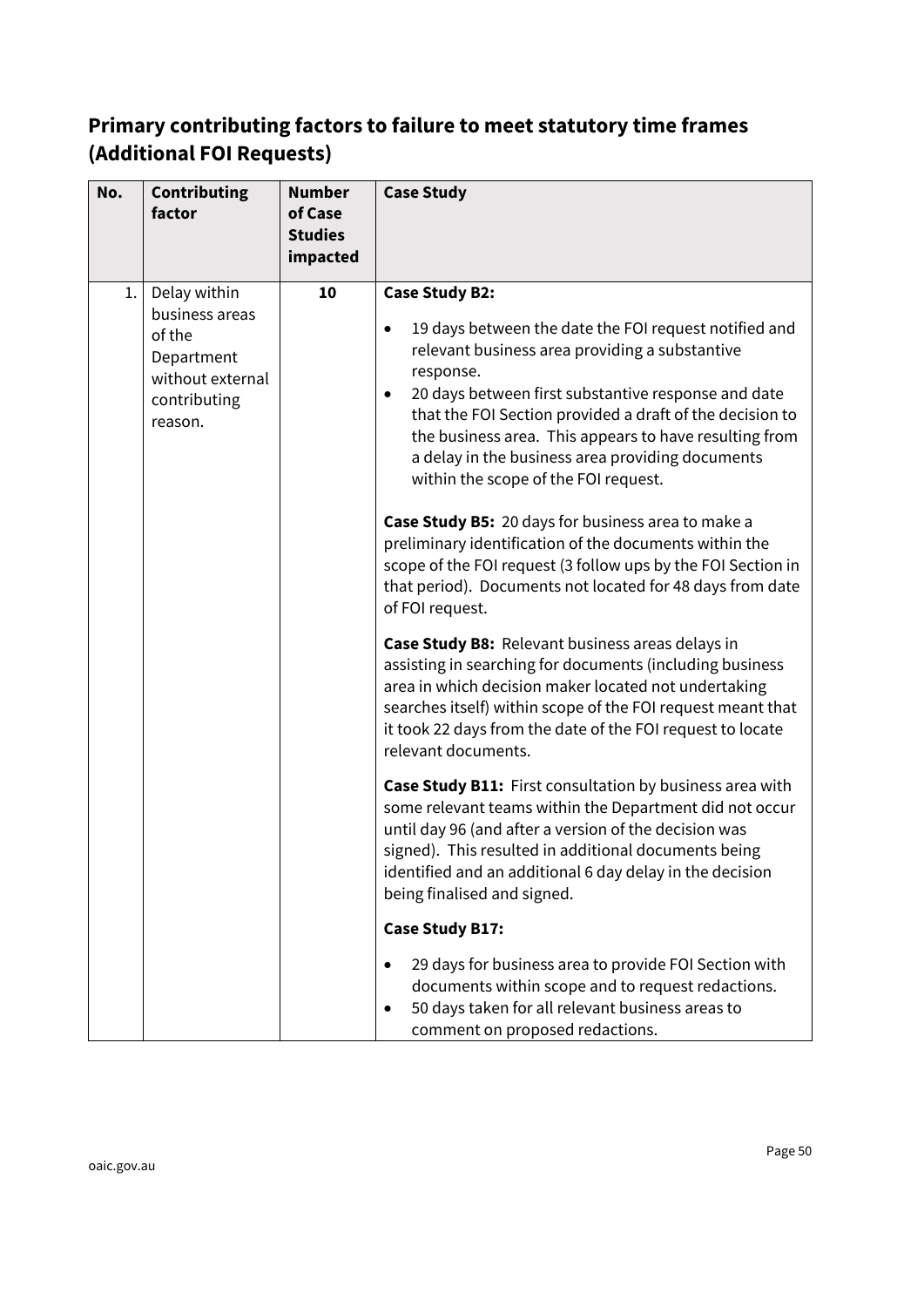| No. | <b>Contributing</b><br>factor                                              | <b>Number</b><br>of Case<br><b>Studies</b><br>impacted | <b>Case Study</b>                                                                                                                                                                                                                                                                                                                                                                                                                                                                                                                                                                                                                                                                                                                                                                                                                                                                                                                                                                                                                                                                        |
|-----|----------------------------------------------------------------------------|--------------------------------------------------------|------------------------------------------------------------------------------------------------------------------------------------------------------------------------------------------------------------------------------------------------------------------------------------------------------------------------------------------------------------------------------------------------------------------------------------------------------------------------------------------------------------------------------------------------------------------------------------------------------------------------------------------------------------------------------------------------------------------------------------------------------------------------------------------------------------------------------------------------------------------------------------------------------------------------------------------------------------------------------------------------------------------------------------------------------------------------------------------|
|     |                                                                            |                                                        | <b>Case Study B18:</b><br>18 days for business area to seek clarification on scope<br>٠<br>(no follow up by FOI Section in that time).<br>Documents within scope still being provided to the FOI<br>$\bullet$<br>Section 28, 30 and 42 days after first being requested.<br>Business area asked for legal advice for the first time 7<br>days after the expiry of the statutory processing<br>period.<br>Case Study B19: 27 days to consider draft redactions.<br>Case Study B20: 12 days to provide response on<br>documents within scope after scope of FOI request<br>clarified.<br>Case Study B22: 51 days from business areas first being<br>consulted for business areas to determine that the<br>document the subject of the FOI request had already been<br>released in redacted form under an Order of Production of<br>Documents by the Senate. [Note there were other delays<br>in this decision but this was a primary delay.]<br>Case Study B23: Decision maker takes 18 days to respond<br>on request for information from FOI Section (no follow up<br>from FOI Section). |
| 2.  | Delay within FOI<br>Section without<br>external<br>contributing<br>reason. | 9                                                      | <b>Case Study B4:</b><br>No action taken at all to locate any relevant<br>٠<br>documents until 63 days after the date of the FOI<br>request.<br>35 days between date documents were identified (2<br>only) and date draft decision was provided to decision<br>maker.<br>Case Study B10: 59 days between date documents<br>provided by business area to FOI Section before FOI<br>Section responds to decision maker with a draft of the<br>decision for review.                                                                                                                                                                                                                                                                                                                                                                                                                                                                                                                                                                                                                         |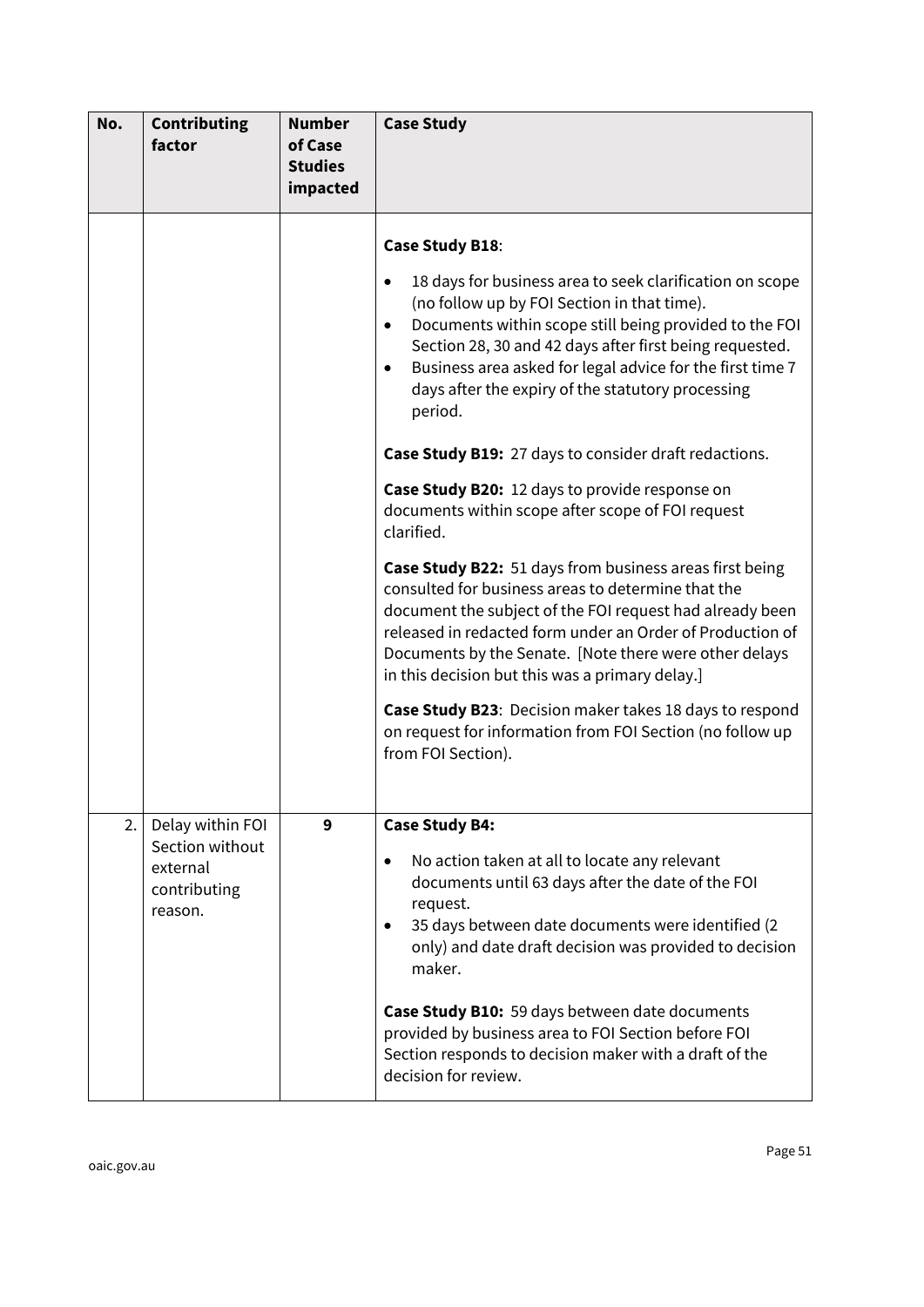| No. | <b>Contributing</b><br>factor       | <b>Number</b><br>of Case<br><b>Studies</b><br>impacted | <b>Case Study</b>                                                                                                                                                                                                                                                                                                                                               |
|-----|-------------------------------------|--------------------------------------------------------|-----------------------------------------------------------------------------------------------------------------------------------------------------------------------------------------------------------------------------------------------------------------------------------------------------------------------------------------------------------------|
|     |                                     |                                                        | Case Study B11: 63 days for FOI Section to draft decision<br>following provision of documents by business area.                                                                                                                                                                                                                                                 |
|     |                                     |                                                        | Case Study B14: 21 days taken to locate documents<br>within scope (by FOI Section).                                                                                                                                                                                                                                                                             |
|     |                                     |                                                        | Case Study B17: 56 days taken for FOI Section to prepare<br>proposed redactions following receipt of documents<br>within scope of the FOI request from the business area and<br>requests for redactions.                                                                                                                                                        |
|     |                                     |                                                        | <b>Case Study B19:</b>                                                                                                                                                                                                                                                                                                                                          |
|     |                                     |                                                        | 55 days to provide redacted documents after<br>documents within scope provided by business area.<br>81 days to provide draft of decision after documents<br>$\bullet$<br>within scope provided by business area.                                                                                                                                                |
|     |                                     |                                                        | Case Study B20: 11 days between date applicant<br>provided clarification to the FOI Section and the date the<br>FOI Section notified the business area.                                                                                                                                                                                                         |
|     |                                     |                                                        | Case Study B21: 50 days taken for FOI Section to provide<br>draft decision after document in scope identified.<br>(Includes 26 days for FOI Section to first request a business<br>area to identify issues with release and noting that it took<br>35 days from date of receipt of request for correct business<br>area to consult with regarding the request.) |
|     |                                     |                                                        | <b>Case Study B23:</b>                                                                                                                                                                                                                                                                                                                                          |
|     |                                     |                                                        | 9 days from date of receipt of documents from<br>business area before business area notified that<br>external consultation would be required.<br>10 days to draft decision after all consultation<br>$\bullet$<br>completed.                                                                                                                                    |
| 3.  | Delay caused by<br><b>FOI Alert</b> | 5                                                      | Case Study B3: 8 day period for FOI Alert process after<br>decision drafted and input provided by decision maker.                                                                                                                                                                                                                                               |
|     | process.                            |                                                        | Case Study B5: 7 day period to FOI Alert process.                                                                                                                                                                                                                                                                                                               |
|     |                                     |                                                        | Case Study B6: 6 day delay between the date the decision<br>was signed and date that decision released.                                                                                                                                                                                                                                                         |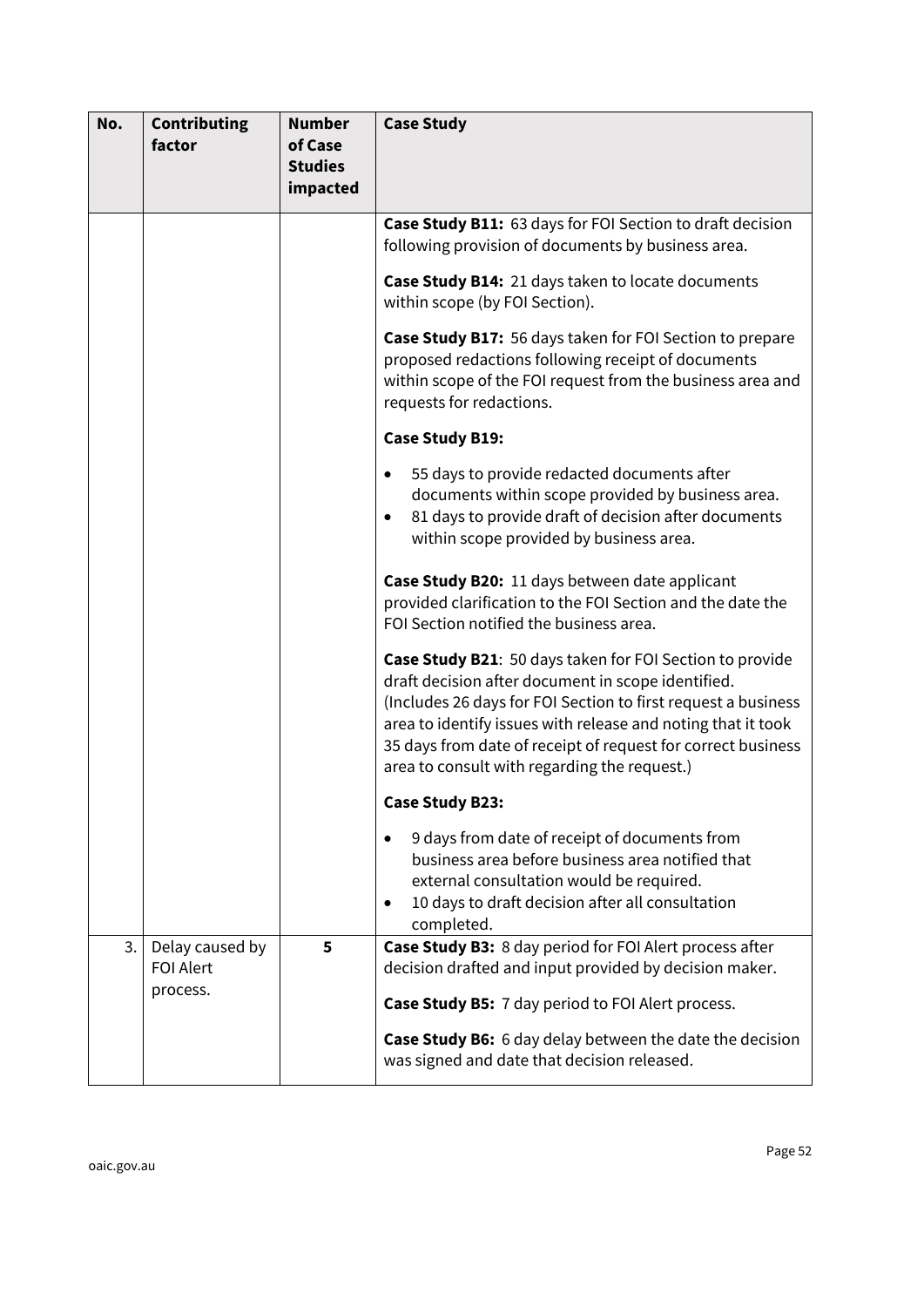| No. | <b>Contributing</b><br>factor                                                                                                                      | <b>Number</b><br>of Case<br><b>Studies</b><br>impacted | <b>Case Study</b>                                                                                                                                                                                                                  |
|-----|----------------------------------------------------------------------------------------------------------------------------------------------------|--------------------------------------------------------|------------------------------------------------------------------------------------------------------------------------------------------------------------------------------------------------------------------------------------|
|     |                                                                                                                                                    |                                                        | Case Study B9: Delay of 8 days between date decision<br>signed and provision of the decision to the applicant.<br>Case Study B21: Delay of 11 days between date decision<br>signed and provision of the decision to the applicant. |
| 4.  | Delay in<br>commencement<br>of consultation<br>with external<br>parties (whether<br>other agencies<br>or otherwise).                               | $\overline{2}$                                         | Case Study B14: 11 days after documents within scope<br>were located to commence consultation.<br>Case Study B24: 34 days taken to commence consultation<br>with third parties after need for that consultation<br>identified.     |
| 5.  | Excessive time<br>period for<br>appointing final<br>decision maker<br>(where appears<br>to have<br>contributed to<br>delay in making<br>decision). | $\mathbf{1}$                                           | Case Study B11: 36 days taken for business area to<br>appoint a decision maker following request by email (only<br>one follow up by FOI Section).                                                                                  |
| 6.  | Delay caused by<br>third party not<br>responding to<br>consultation.                                                                               | $\mathbf{1}$                                           | Case Study B23: One consultation with third party took<br>29 days.                                                                                                                                                                 |

Note: Case Studies B1, B3, B7, B12, B13, B15 and B16 are not included in this table. The primary decision for Case Study B1 not made by the Department. Case Study B7 is not included as that request was deemed to have been withdrawn and Case Studies B3, B12, B13, B15 and B16 were made within the statutory processing period. Case Studies B6 and B9 have been included as these demonstrate the time between the decision being made and notification to applicant. The same applies to Table A2.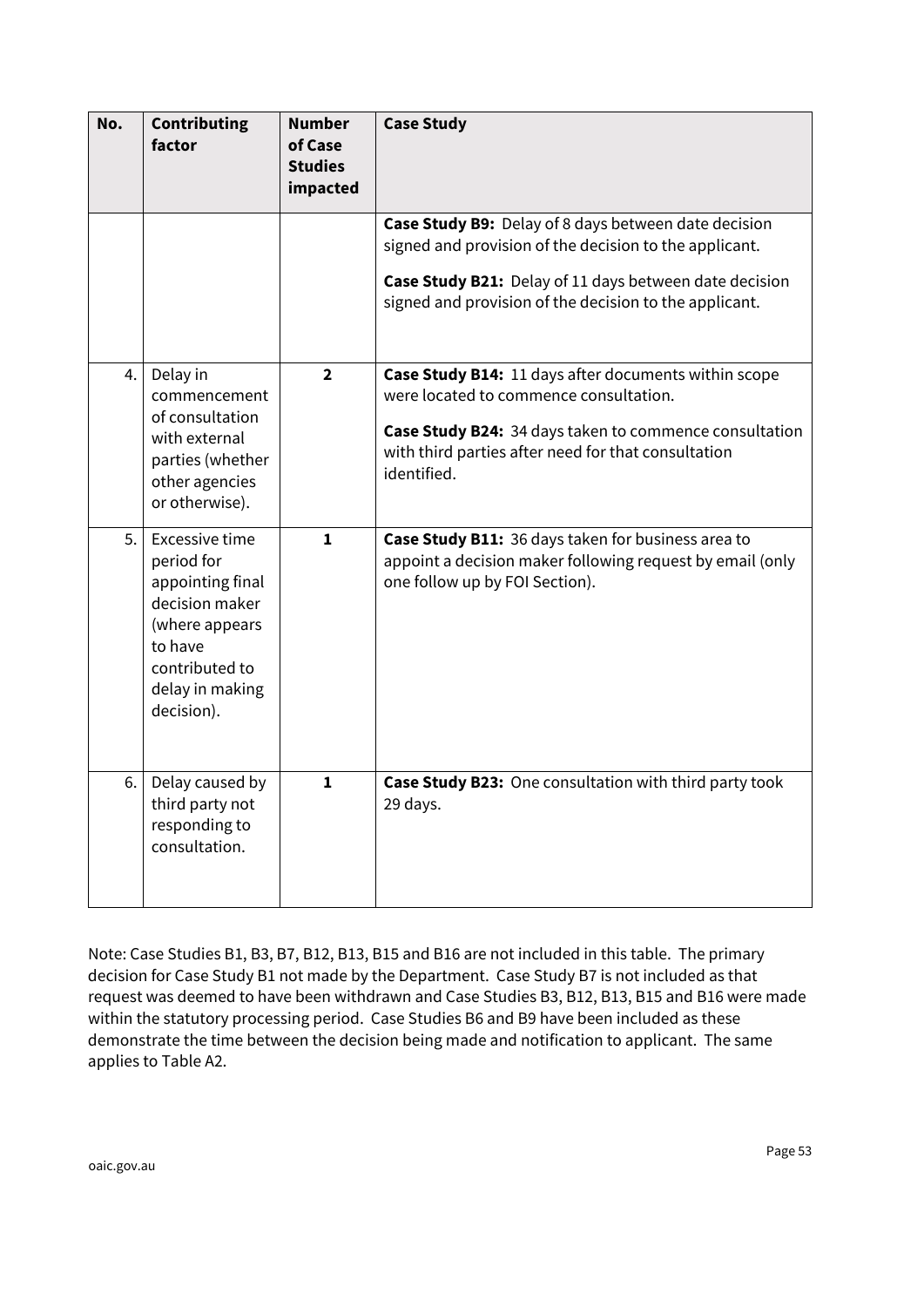oaic.gov.au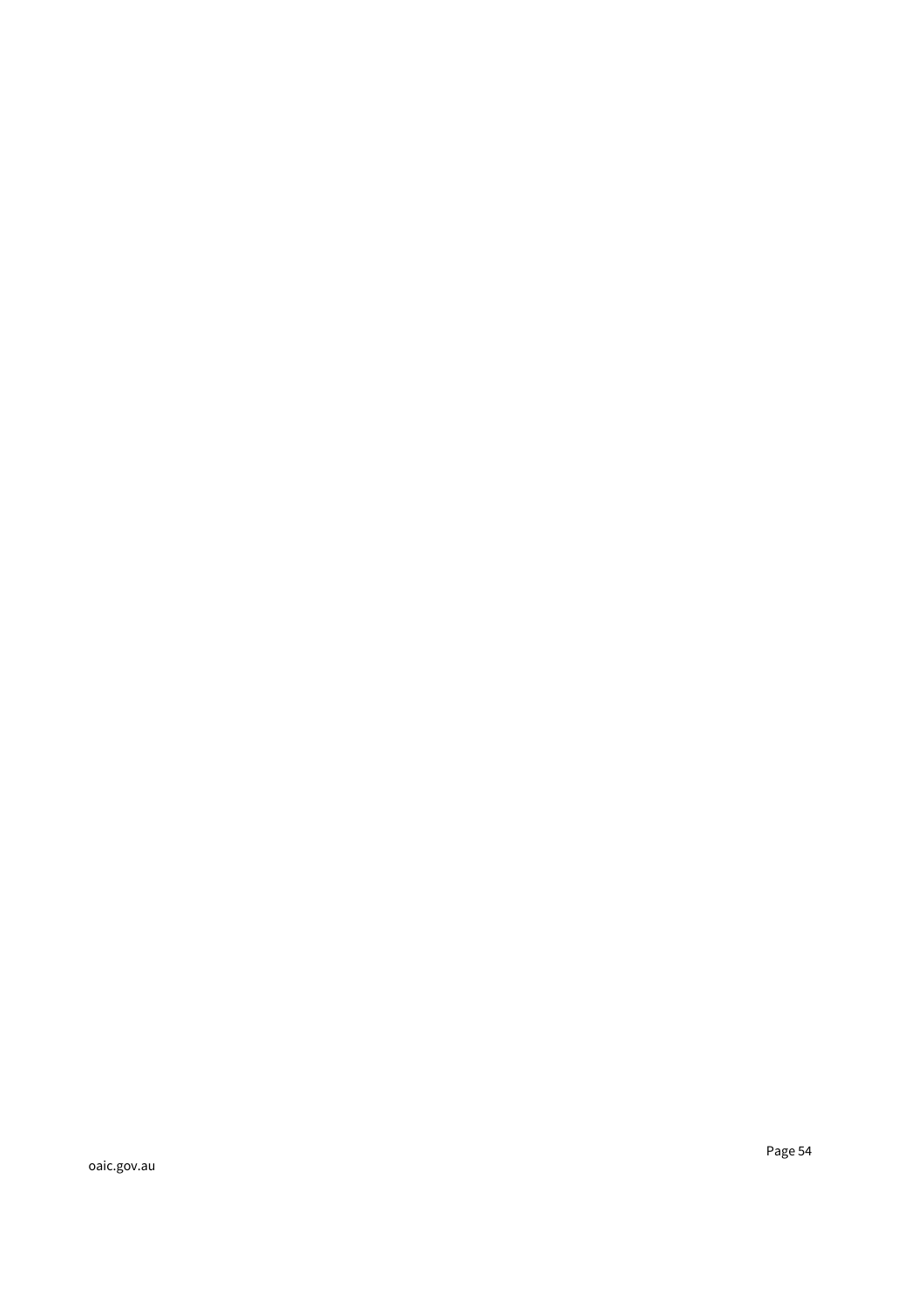Table A2 shows the periods by which the processing of each Additional FOI Request exceeded the statutory processing periods.



**Table A2**: Time periods for Additional FOI Requests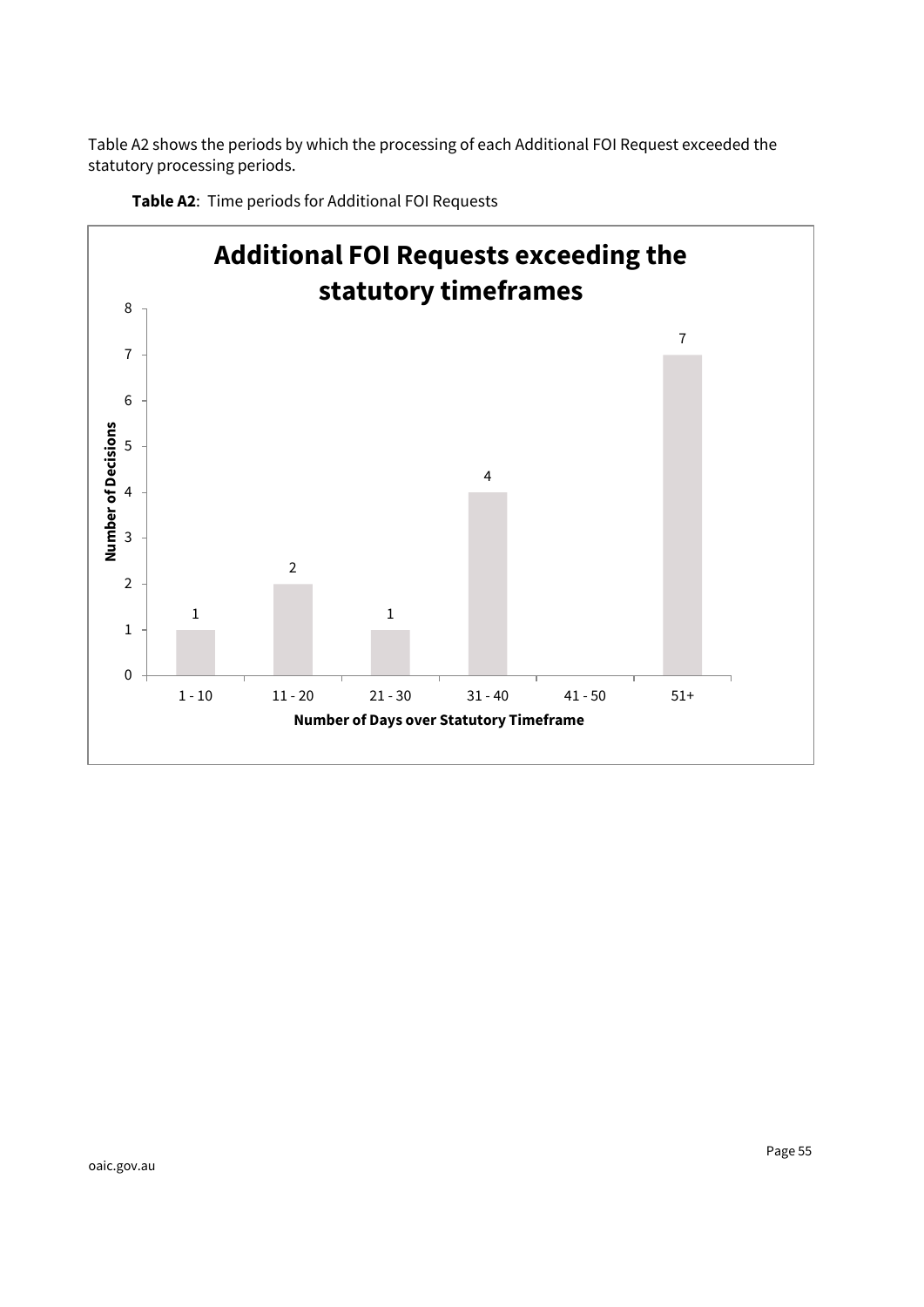# <span id="page-58-0"></span>Attachment B: Material provided by the Department

- 1. Chronologies prepared by the Department in respect of each of the Case Studies for the Initial FOI Requests (numbered A1 to A 17).
- 2. Letter dated 17 November 2019 from the Department to the OAIC.
- 3. Letter dated 25 November 2019 from the Department to the OAIC.
- 4. Department document entitled 'Freedom of Information Policy Statement' dated 24 October 2018. Document ID (PPN) SM-3357.
- 5. Department document entitled 'Preparing a document with redactions Standard Operating Procedure' dated 22 November 2019.
- 6. Department document entitled 'Registration of National Office FOI requests Standard Operating Procedure' dated 22 November 2019.
- 7. Department document entitled 'FOI Help Card Resolve Create New FOI Request' (undated).
- 8. Department document entitled 'Freedom of Information 30-day timeline for significant/sensitive FOI requests' (undated).
- 9. Document entitled 'Checklist for FOI decision maker' (undated).
- 10. Department of Immigration and Citizenship document entitled 'Resolve Extension of Time' (undated).
- 11. Document entitled 'FOI checklist: search/retrieval of relevant documents' (undated).
- 12. Department document entitled 'Records Management Policy Statement' dated 10 October 2018. Document ID (PPN) TI-1094.
- 13. Department document entitled 'Correct use of the Department's Information Storage Systems and Network Drives – Policy Statement' dated 6 February 2019. Document ID (PPN) TI-5981.
- 14. Letter dated 8 January 2020 from the Department to the OAIC.
- 15. Letter dated 4 September 2020 from the Department to the OAIC.
- 16. Department document entitled 'Accountable Authority Instructions: Resource Management Framework 2020-21' dated 21 January 2020.
- 17. Document entitled 'Freedom of Information (FOI) Sensitive Request Analysis: Final Report' prepared by Synergy Group Australia Pty Ltd for the Department of Immigration and Border Protection dated 26 September 2017.
- 18. Correspondence folders for Case Studies A1 to A17, as provided on 9 September 2020.
- 19. Letter dated 18 September 2020 from the Department to the OAIC.
- 20. Correspondence folders for Case Studies B2 to B24, as provided on 18 September 2020.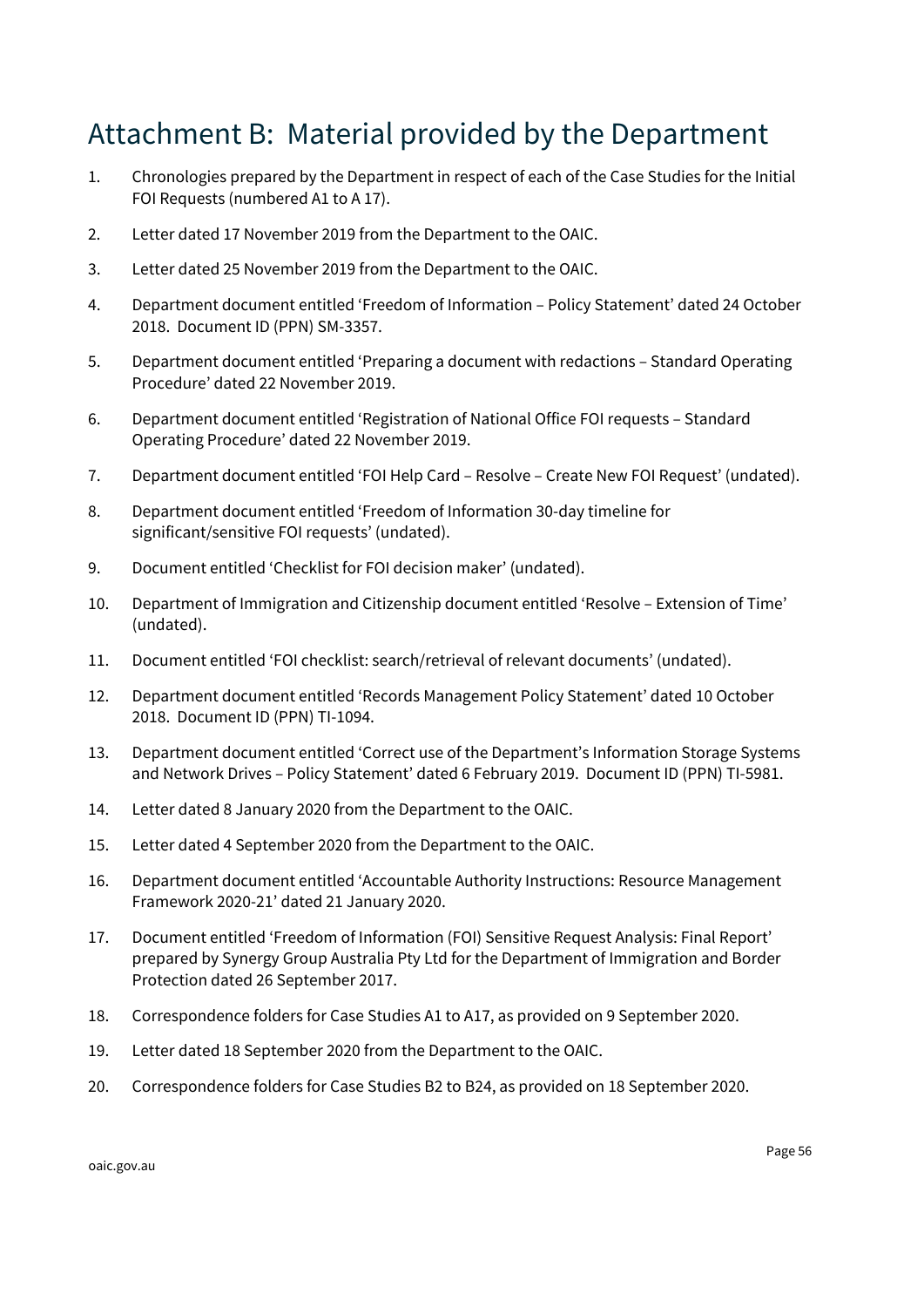- 21. Chronologies prepared by the Department in respect of each of the Case Studies for the Additional FOI Requests (numbered B2 to B24), as provided on 18 September 2020.
- 22. Letter dated 22 September 2020 from the Department to the OAIC.
- 23. Letter dated 24 September 2020 from the Department to the OAIC.
- 24. Correspondence folders for Case Studies A1 to A17 and B1 to B24, as provided on 25 September 2020.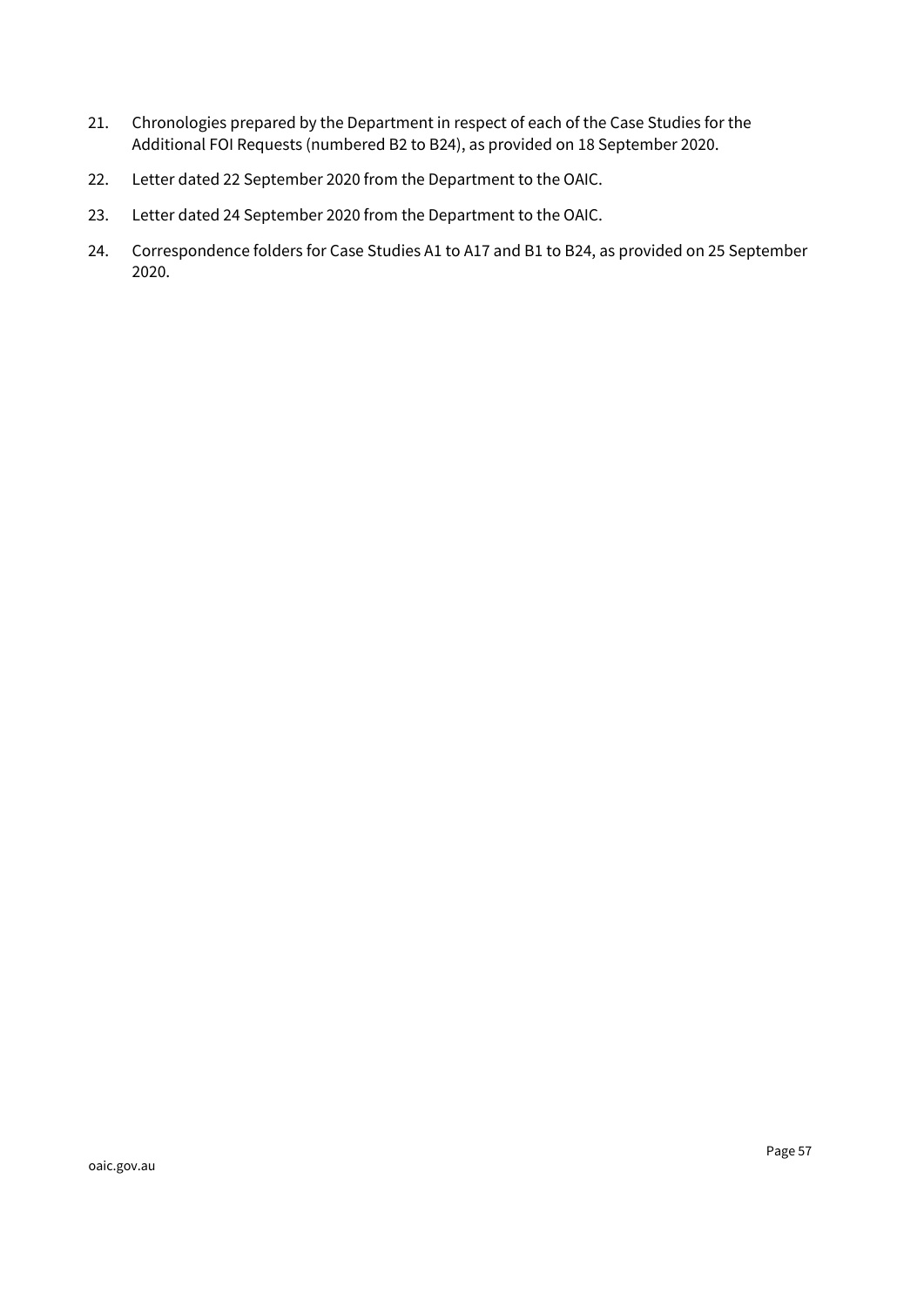# <span id="page-60-0"></span>Attachment C: Department response to investigation findings



**Australian Government Department of Home Affairs** 

**SECRETARY** 

OSEC EC21-000067

Ms Angelene Falk Australian Information Commissioner Office of the Australian Information Commissioner GPO Box 5218 SYDNEY NSW 2001

Dear Ms Falk

Thank you for your Commissioner-initiated investigation (CII) report, Department of Home Affairs' compliance with the statutory processing requirements under the Freedom of Information Act 1982 in relation to requests for non-personal information. The Department of Home Affairs accepts, and will implement, all of the recommendations in the report through its continuous improvement program for FOI.

#### CII recommendations

Recommendation 1: The Department appoint an Information Champion.

The Department will formally appoint First Assistant Secretary, Data Division to be the Department's Information Champion. This position is already supported by the Department's information governance board, the Data Governance Council, and regularly reports to senior executives and the Department's Operations Committee on the Department's performance under the Freedom of Information Act 1982 (FOI Act)

Recommendation 2: The Department prepare and implement an operational manual for processing FOI requests for non-personal information to be approved by the Information Champion.

The Department is reviewing relevant policies, procedural instructions and guidance under its Policy and Procedural Control Framework to better meet its obligations under the FOI Act. It will address the key areas specified in the CII report through the review and will revise and consolidate these documents into a new, easy to use operational manual.

Recommendation 3: The Department undertake and complete training for FOI section staff and other staff, and ensure that online training in processing FOI requests for non-personal information is available to all staff of the Department.

The Department will provide the necessary training to FOI section staff and other staff (both decision-makers and those that assist decision-makers). The Department will also finalise development of its online overview training in processing FOI requests and make it available to all staff through its learning and development platform

Recommendation 4: The Department undertakes an audit of the processing of FOI requests for nonpersonal information to assess whether Recommendations 2 and 3 have been implemented and operationalised and whether those actions have been sufficient to address the issues in this CII.

The Department will include the audit in its 2021-22 internal audit program.

4 National Circuit Barton ACT 2600<br>PO Box 25 Belconnen ACT 2616 • Telephone: 02 6264 1111 • www.homeaffairs.gov.au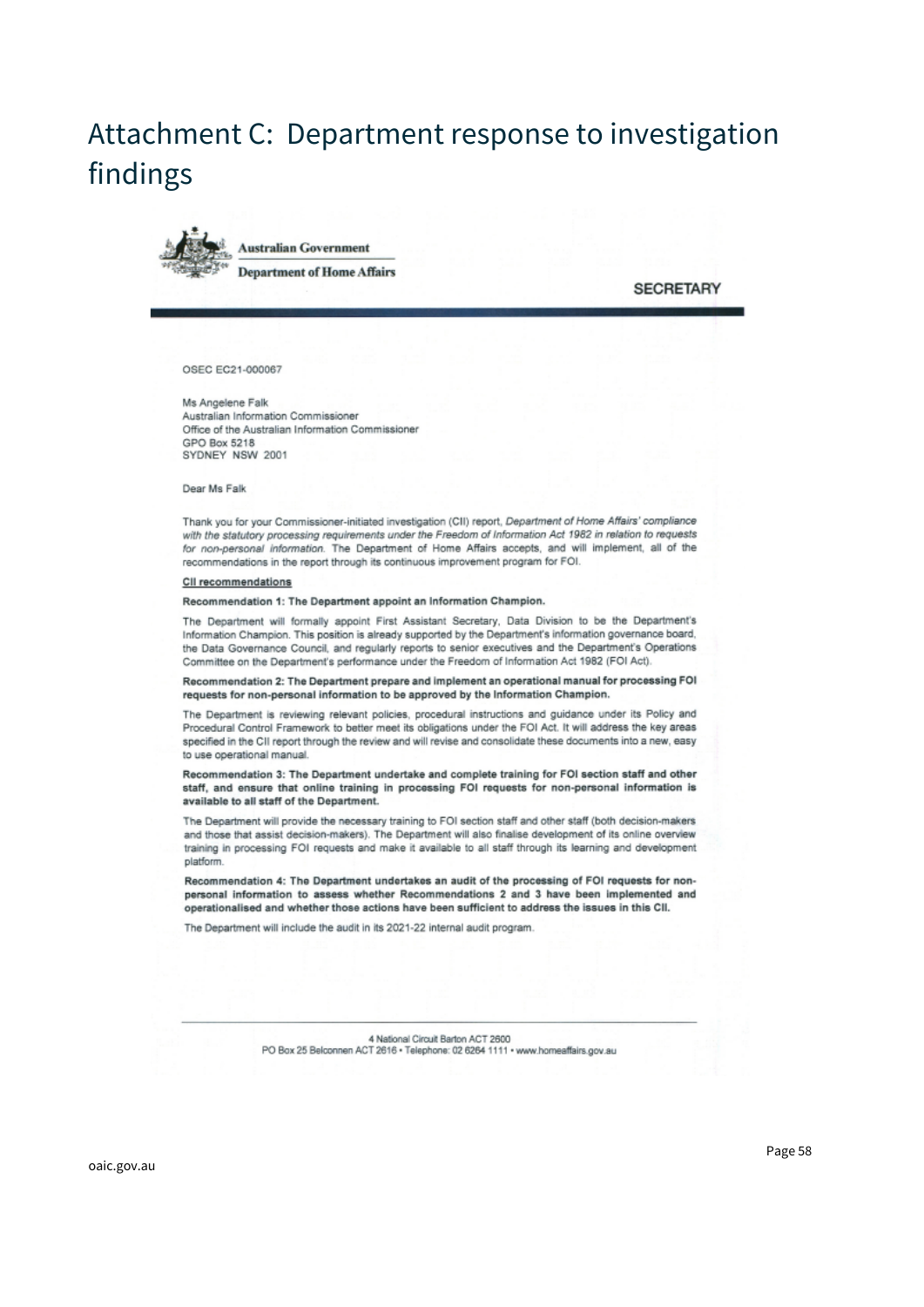#### Improvements underway

As noted in our letter to you dated 22 September 2020, the Department has run a continuous improvement program since October 2019 to increase its productivity in finalising information requests under the FOI Act. The program has included publishing frequently-requested statistics, enhancing internal management reporting to facilitate greater oversight, and other improvements to practice. As a result of these reforms, the Department finalised double the volume of requests for non-personal information in 2019-20 than it did in 2018-19 (1789 compared to 870). So far in 2020-21 (to 30 November 2020) the Department has again doubled the volume of requests for non-personal information it finalised compared to the corresponding period in 2019-20 (995 compared to 492) and the proportion of those finalised within statutory timeframes has risen to 70 per cent. This is 30 percentage points higher than the proportion finalised in statutory timeframes in 2019-20.

The Department remains committed to ongoing improvements in our FOI administrative and governance processes to enable us to effectively manage, within current resourcing levels, a large and growing volume of FOI requests. And we will continue to do so in a way that seeks to balance our obligations under the FOI Act with our responsibilities to deliver our extensive legislated functions, which are critical for the safety and security of the Australian public and the prosperity of Australia.

The Department accepts that your Notice does not contain matters of the kind mentioned in s89C(2) of the FOI Act and that your report and this response will be published on your website.

Thank you again for your thorough CII report and for the recommendations to improve the Department's compliance with statutory timeframes for non-personal information requests under the FOI Act. We will work closely with your team over the coming months as we implement these reforms.

Yours sincerely

Michael Pezzullo AO Secretary Department of Home Affairs

 $\int$  January 2021

4 National Circuit Barton ACT 2600 PO Box 25 Belconnen ACT 2616 · Telephone: 02 6264 1111 · www.homeaffairs.gov.au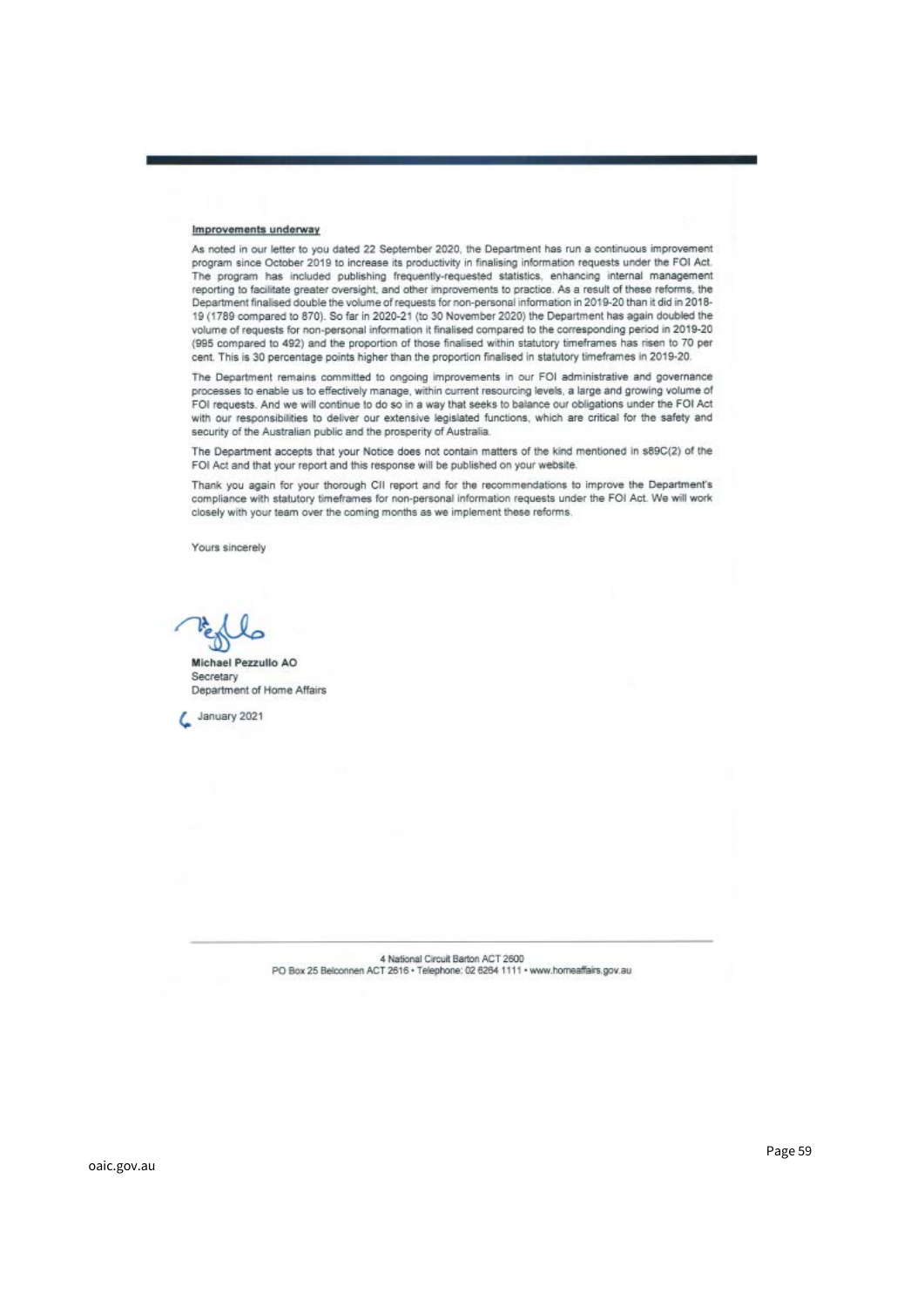# <span id="page-62-0"></span>Attachment D: Glossary

Terms defined in the FOI Act have the same meaning when used in this report and:

**Additional FOI Requests** means the 24 FOI requests for non-personal information submitted to the Department during the period March 2017 to November 2019 which, in addition to the Initial FOI Requests, were considered in this CII, also referred to in this report as Case Studies B1 to B24.

**Better Practice Guide** means the *"Better Practice Guide for Commonwealth agencies administering the Freedom of Information Act 1982"* issued by Dr Allan Hawke in 2013 as an appendix to his *"Review of the Freedom of Information Act 1982 and Australian Information Commissioner Act 2010"*[79.](#page-62-1)

**Case Study** means each individual Initial FOI Request and each individual Additional FOI Request.

**CII** means a Commissioner initiated investigation carried out under section 69(2) of the FOI Act.

**Decision Maker Checklist** means the document entitled 'Checklist for FOI decision maker' (undated), which is a checklist that is able to be used by decision makers in processing an FOI request.

**Department** means the Department of Home Affairs.

**EDRMS** means an electronic document and records management system.

**Extension of Time Document** means the Department of Immigration and Citizenship document entitled 'Resolve – Extension of Time' (undated), which is a procedural document that sets out the administrative processes for inputting extension of time requests in the Department's workflow tool for processing FOI requests.

**FOI Act** means the Freedom of Information Act 1982 (Cth).

**FOI Alert process** means the process of the Department to alert Senior Executive Service officers and Ministers' offices of documents to be released under the FOI Act, as provided for in the FOI Timeline.

#### **FOI Documents** means:

- a. the document entitled "Freedom of Information Policy Statement" dated 24 October 2018. Document ID (PPN) SM-3357, which sets out high-level guidance and principles, and outlines at a high level the statutory responsibilities of the Department under the FOI Act as well as the accountability and responsibilities of the Department officers;
- b. the document entitled "Preparing a document with redactions Standard Operating Procedure" dated 22 November 2019, which is a procedural document that sets out the administrative processes for redacting documents to be released under the FOI Act;
- c. the document entitled "Registration of National Office FOI requests Standard Operating Procedure" dated 22 November 2019, which is a procedural document that sets out the administrative processes for registered FOI requests for non-personal information;

<span id="page-62-1"></span><sup>79</sup> Available here: https://www.ag.gov.au/rights-and-protections/consultations/review-freedom-information-laws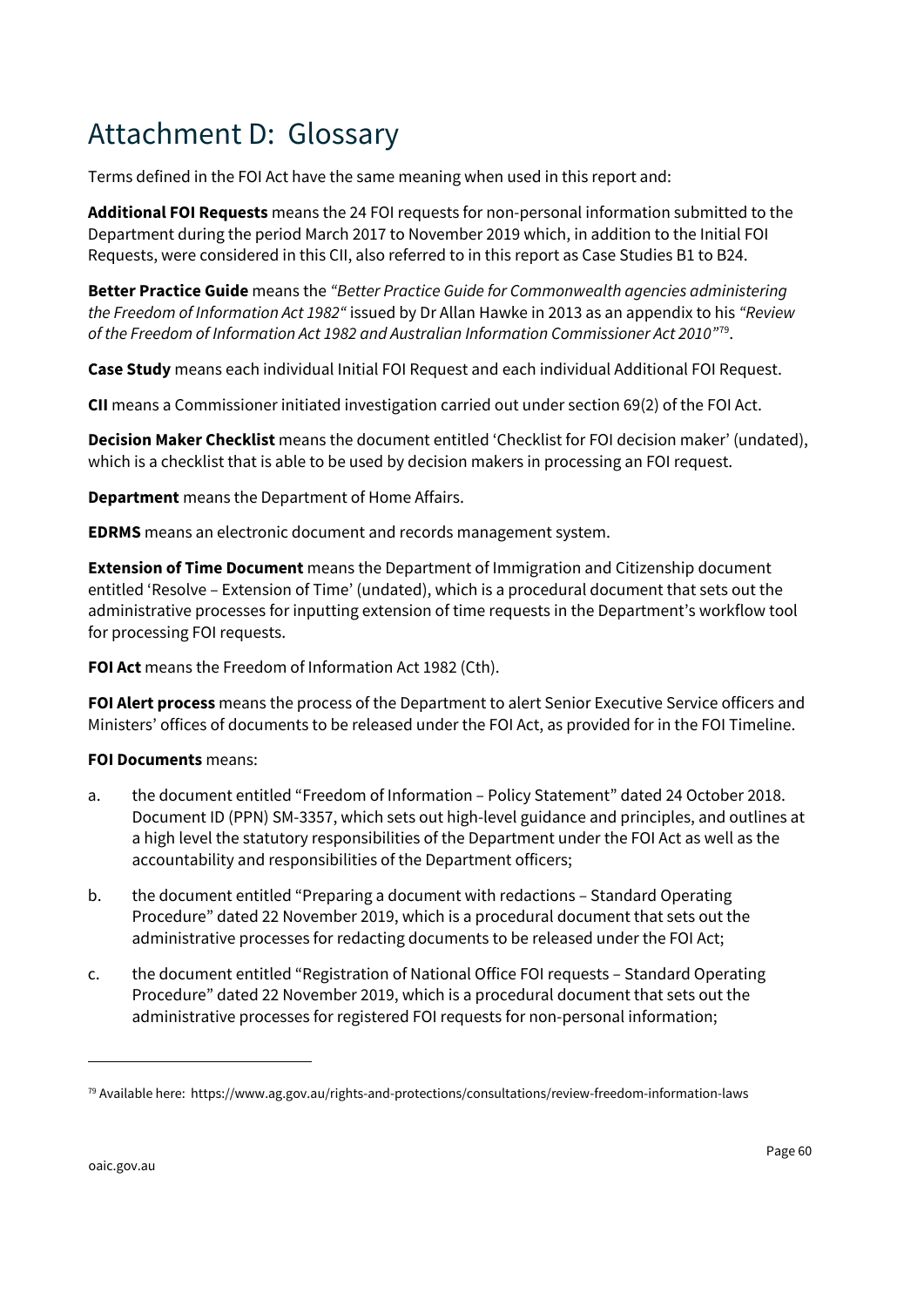- d. the document entitled "FOI Help Card Resolve Create New FOI Request" (undated). This is a procedural document that sets out the administrative processes for setting up a new FOI request in the Department's Resolve system, which is largely a subset of the information provided in the document referred to in paragraph c. of this definition;
- e. the FOI Timeline;
- f. the Decision Maker Checklist;
- g. the Extension of Time Document; and
- h. the Search/Retrieval Checklist.

**FOI Guidelines** means the OIAC's Guidelines issued under section 93A of the FOI Act and available here[: https://www.oaic.gov.au/assets/freedom-of-information/guidance-and-advice/foi](https://www.oaic.gov.au/assets/freedom-of-information/guidance-and-advice/foi-guidelines/foi-guidelines-combined-june-2020.pdf)[guidelines/foi-guidelines-combined-june-2020.pdf](https://www.oaic.gov.au/assets/freedom-of-information/guidance-and-advice/foi-guidelines/foi-guidelines-combined-june-2020.pdf)

**FOI request** means a request for access made under and in accordance with the FOI Act.

**FOI Timeline** means the document entitled "Freedom of Information 30-day timeline for significant/sensitive FOI requests" (undated), which sets out the roles and responsibilities of the Department's FOI Section, the business area and the decision maker for FOI requests that are considered to be significant or sensitive, which is defined as requests made by journalists, Members of Parliament or requests which are sensitive by virtue of the subject matter.

**IC review** means a review of a decision of an agency or Minister regarding an FOI request undertaken by me under Part VII of the FOI Act.

**ICT Policy Statement** means the document entitled Correct Use of the Department's Information Storage Systems and Network Drives" as provided by the Department to the OAIC on 25 November 2019.

**Initial Complaints** means the 13 individual complaints made under section 70 of the FOI Act relating to the Department's compliance with the statutory processing periods for FOI requests relating to non-personal information, investigated in accordance with my notice of 25 October 2019.

**Initial FOI Requests** means the 17 different FOI requests for non-personal information that were the subject of the Initial Complaints, also referred to in this report as Case Studies A1 to A17.

**Initial Information Requests** means the requests for information made to the Department made in my notice of 25 October 2019.

**Notice to Produce** means the notice to produce certain additional documents and information that I issued to the Department under 79(3) of the FOI Act in connection with this CII on 21 August 2020.

**OAIC** means the Office of the Australian Information Commissioner.

**Records Management Policy Statement** means the document entitled "Records Management Policy Statement" as provided by the Department to the OAIC on 25 November 2019.